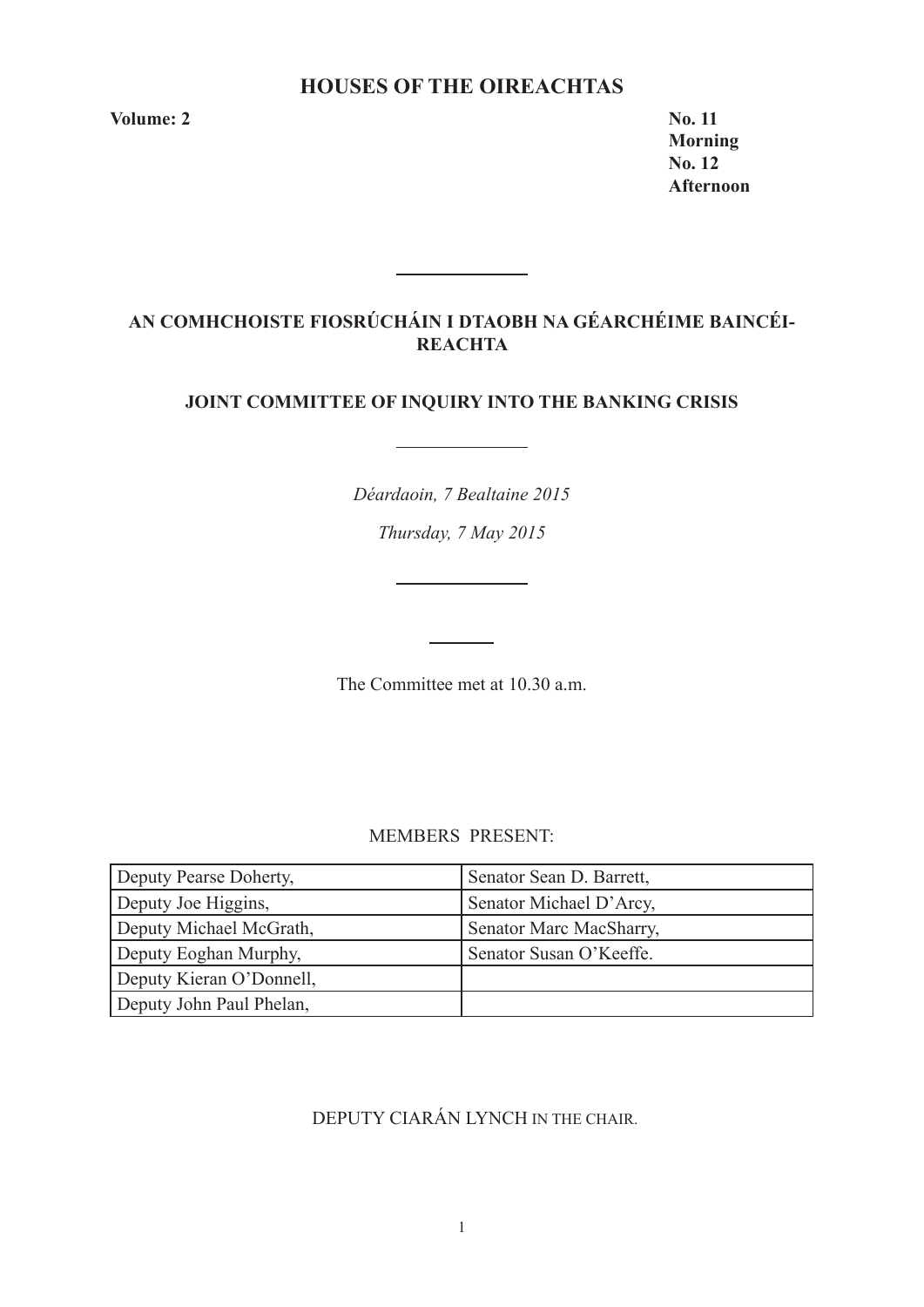### **Nexus Phase**

# **Ulster Bank - Mr. Michael Torpey and Mr. Robert Gallagher**

**Chairman:** I call the committee into public session. Is that agreed? Agreed. As we have a quorum, the committee of inquiry into the banking crisis is now in public session. Can I ask members and those in the public gallery to ensure that their mobile devices are switched off? We begin today's session 1 public hearing discussion with Mr. Michael Torpey, former group finance director at Ulster Bank Group, and Mr. Robert Gallagher, former chief executive, corporate markets division at Ulster Bank. In doing so, I would like to welcome everyone to the 24th public hearing of the Joint Committee of Inquiry into the Banking Crisis, and today we continue our hearings with senior bank executives who had roles during and after the crisis.

This morning we will hear from witnesses from Ulster Bank, Mr. Michael Torpey, former group finance director, Ulster Bank Group and Mr. Robert Gallagher, former chief executive, corporate markets division of Ulster Bank. Mr. Michael Torpey was group finance director, Ulster Bank Group, from 2004 to 2007, having previously been financial director at First Active. Since leaving Ulster Bank, Mr. Torpey has been a group treasurer at Irish Life and Permanent, head of banking at NTMA and, since 2013, has been chief executive, corporate and treasury division at Bank of Ireland.

Mr. Robert Gallagher was chief executive, corporate markets division, Ulster Bank, from 2015 to 2011. Between 1991 and 2005, Mr. Gallagher had numerous positions in AIB and before that he worked with Citigroup in Australia. Since 2014, Mr. Gallagher has been director credit at KKR, a US investment firm.

Mr. Torpey and Mr. Gallagher, you are both welcome before the committee this morning and before I commence proceedings, I wish to advise the witnesses that by virtue of section 17(2)(*l*) of the Defamation Act 2009, witnesses are protected by absolute privilege in respect of their evidence to this committee. If you are directed by the Chairman to cease giving evidence in relation to a particular matter and you continue to so do, you are entitled thereafter only to a qualified privilege in respect of your evidence. You are directed that only evidence connected with the subject matter of these proceedings is to be given. I would remind members and those present that there are currently criminal proceedings ongoing and further criminal proceedings are scheduled during the lifetime of the inquiry, which overlap with the subject matter of the inquiry. The utmost caution should be taken not to prejudice those proceedings. Members of the public are reminded that photography is prohibited in the committee room. To assist the smooth running of the inquiry, we will display certain documents on the screens here in the committee room. For those sitting in the gallery, those documents will be displayed on the screens to your left and right. Members of the public and journalists are reminded that these documents are confidential and they should not publish any of the documents so displayed.

So, in that regard the witnesses have been directed to attend the meeting of the Joint Committee of Inquiry into the Banking Crisis. You have been furnished with booklets of core documents. These are before the committee and will be relied upon in questioning and form part of the evidence of the inquiry. So before we begin the proceedings, so if I can ask the clerk to administer the oath to both Mr. Torpey and Mr. Gallagher, please.

 *The following witnesses were sworn in by the Clerk to the Committee:*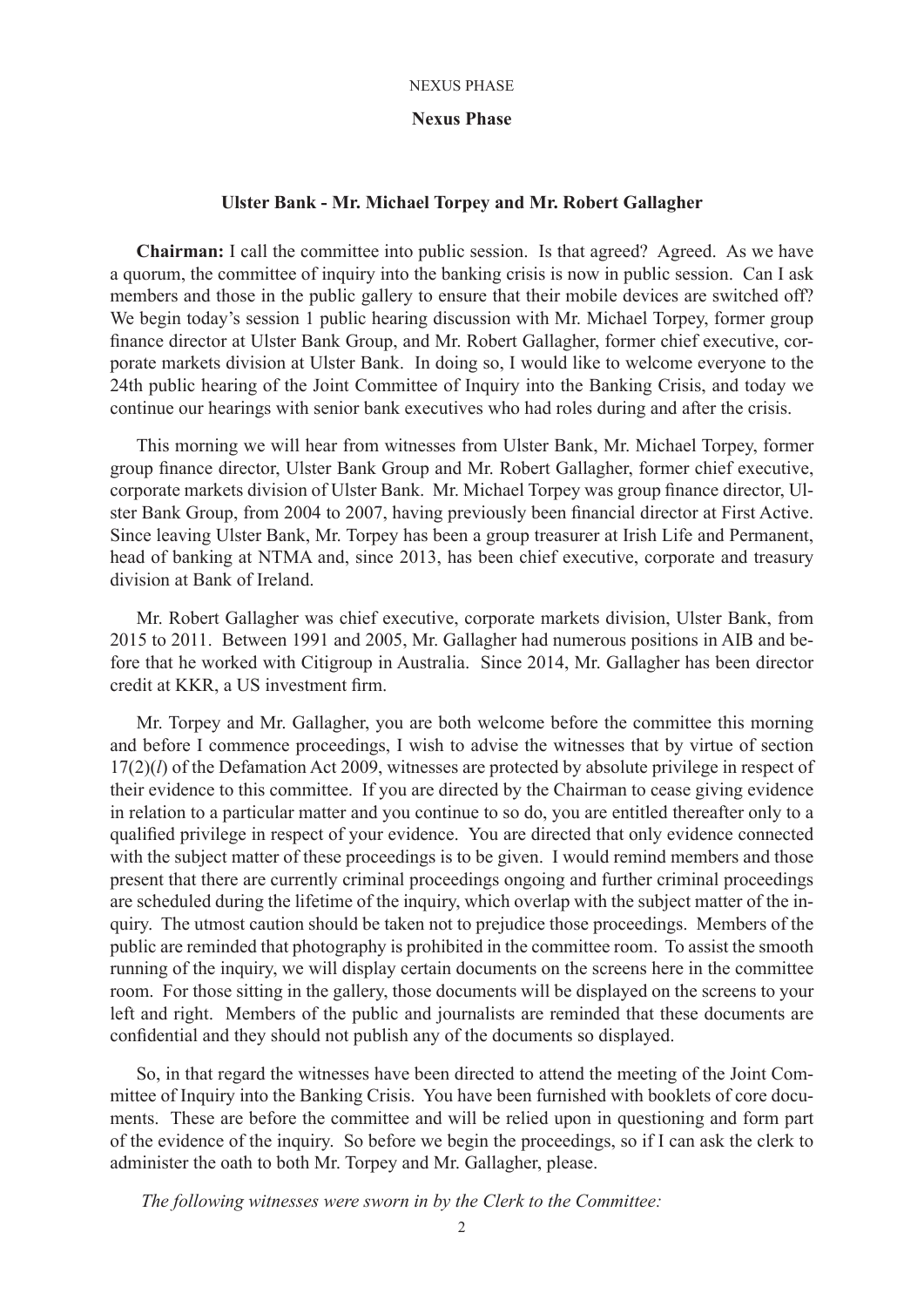Mr. Michael Torpey, former Group Finance Director, Ulster Bank Group.

Mr. Robert Gallagher, former Chief Executive, corporate markets division, Ulster Bank.

**Chairman:** Okay, so if I can maybe commence by inviting Mr. Torpey to speak and then followed by Mr. Gallagher. Mr. Torpey.

**Mr. Michael Torpey:** Thank you, Mr. Chairman. I welcome the opportunity to assist the inquiry and I will be pleased to address any questions the committee may wish to ask pertaining to your remit. My background is that I have spent my career to date working in financial services in Ireland with a particular focus on capital markets and treasury activities. Immediately prior to my role as finance director at Ulster Bank Group, I spent three years as director with responsibility for finance and treasury at First Active plc, the former First National Building Society, which had converted to plc and floated on the Stock Exchange in 1998. I was appointed finance director of the Ulster Bank Group in January 2004, following the acquisition of First Active plc by the Ulster Bank Group on behalf of Royal Bank of Scotland. I remained in this position until December 2007. And this move to Ulster Bank represented a move from the position of finance director of a publicly quoted company to a reporting line internally in the RBS group, to the group finance director in what was a very much larger multinational organisation.

My specific responsibilities in my capacity as finance director of Ulster Bank included the integration of the First Active and Ulster Bank Group financial accounting systems onto the RBS Group accounting platform; decision support to all of the business areas of the Ulster Bank Group in matters of finance; review of group accounting policies and practices; and assessing and ensuring compliance with regulatory requirements. I was chairman of the Ulster Bank Group tax policy and controls committee, the group assets and liabilities committee, the group reconciliations committee and the finance supervisory committee.

My brief included responsibility for statutory and regulatory reporting as well as financial controls and reconciliations for so long as the financial accounting systems resided in Ulster Bank Group. A major element of my role while in the Ulster Bank Group was delivery of a hugely complex integration of the financial accounting systems of both First Active and Ulster Bank onto the RBS group financial accounting systems. With differing regulatory, legal, taxation and even currency regimes, this was an extraordinarily complex project, which had to be delivered while maintaining continuity of accounting reporting and, indeed, controls in Ulster Bank Group throughout the period.

Following completion of the migration project, production of statutory and regulatory accounts, along with the principal accounting services for the Ulster Bank Group, moved to the RBS Group accounting function in Scotland. As a wholly owned subsidiary of RBS, the role of finance director, as indicated, was much more specialised than might have been encountered in a stand-alone company or, indeed, than I had experienced at First Active plc. It was, effectively, a divisional management position within the RBS finance function with additional responsibility, including in relation to statutory accounts and regulatory reporting. Following completion of the integration project and the move of the principal accounting services to Scotland, the role was further narrowed, becoming a role heavily focused on the hugely important business support and financial controls, as well as reporting to, and very close engagement with, RBS Group finance. In practical terms, the role can be represented as a specialised accounting role at that stage.

I reported to the CEO of Ulster Bank Group and, in parallel, to the RBS Group finance di-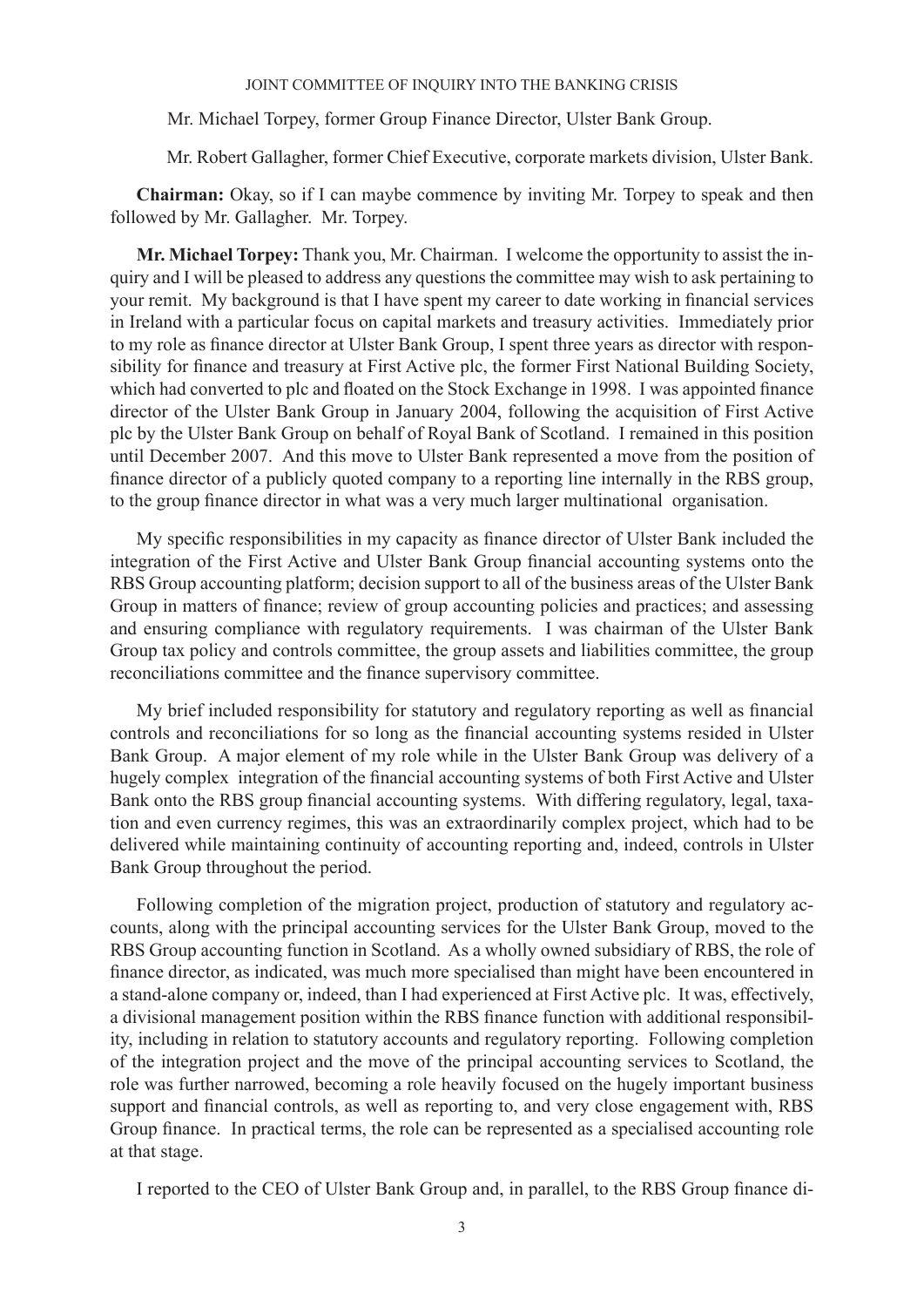rector. And this latter relationship reflected that, in large part, my responsibilities were carried out under RBS Group strategy, policies, and often under direct influence and control. I had little involvement in operational matters in the business which did not directly involve delivery by the finance function. The Ulster Bank finance function had no involvement, for example, in credit policy and strategy and was not represented on the group risk credit policy and strategy committee, which was responsible for maintaining asset quality, determining policy, and ensuring adequate controls within the parameters of the RBS policy framework.

Central to this operating structure is the functional nature of the RBS Group organisational structure. RBS Group operates as an integrated group requiring that control, policy and process and so forth are driven and controlled from the centre. A particularly significant instance of this was that, from the outset, RBS Group treasury assumed responsibility for, among other things, treasury and balance sheet management functions and undertook to meet the capital and funding needs of Ulster Bank Group directly. I had proposed the retention of baseline treasury capability in Ulster Bank Group from the outset but this was not in keeping with RBS policy and was not accepted. From Ulster Bank's perspective then, capital funding requirements and balance sheet metrics were viewed in the context of the overall RBS Group situation rather than from a stand-alone perspective. Ulster Bank was a small part of the RBS Group and in Ulster Bank we had limited influence on, or control responsibility for, the RBS Group balance sheet management. This approach by RBS Group certainly had cost and scale benefits and had the effect for the group of enabling divisions to focus on business delivery while the RBS Group centre delivered the structural supports, such as the funding capital and balance sheet management. These structural requirements would, of course be ... form an integral part of management in a stand-alone entity.

I mention these matters, Chairman, to clarify my role and reporting relationships, as they operated within the RBS policy framework, and to provide the committee with some insight into my role within a wholly owned subsidiary. That said, I clearly recognise and accept that, as a member of the boards of Ulster Bank Group and as a member of the RBS finance board - that being a committee of the finance directors of RBS divisions and senior finance personnel from RBS Group centre, which was chaired by the RBS Group finance director - I have responsibility for my part in developments within Ulster Bank Group between 2004 and 2007 and any impacts that these developments had on the banking sector generally. I very much regret that, like so many others, I did not foresee, during my time in Ulster Bank Group, the extent of the difficulties arising within the RBS Group, the extent or duration of the turbulence in wholesale funding markets, the collapse of the property market in Ireland and, indeed, the resulting difficulties for Ulster Bank Group and the impacts on people and the population as a whole. I dearly wish that we could have known that even ... then even a small part of what we now know so that we might have been able to pursue a different course. I'm happy, Chairman, to address any questions the committee wish to ask within the context of the inquiry.

**Chairman:** Thank you very much, Mr. Torpey. Mr. Gallagher.

**Mr. Robert Gallagher:** Thank you, Mr. Chairman. I welcome the opportunity to appear before this inquiry and I shall be as helpful as I can in assisting you in your work. My opening remarks this morning are supplementary to the written statement, which I submitted to the inquiry on 9 April.

My professional background is in international banking. Prior to joining Ulster Bank I was head of corporate banking international for AIB, with responsibility for businesses in London, Frankfurt and Paris. I joined as chief executive, corporate markets, at Ulster Bank Group in late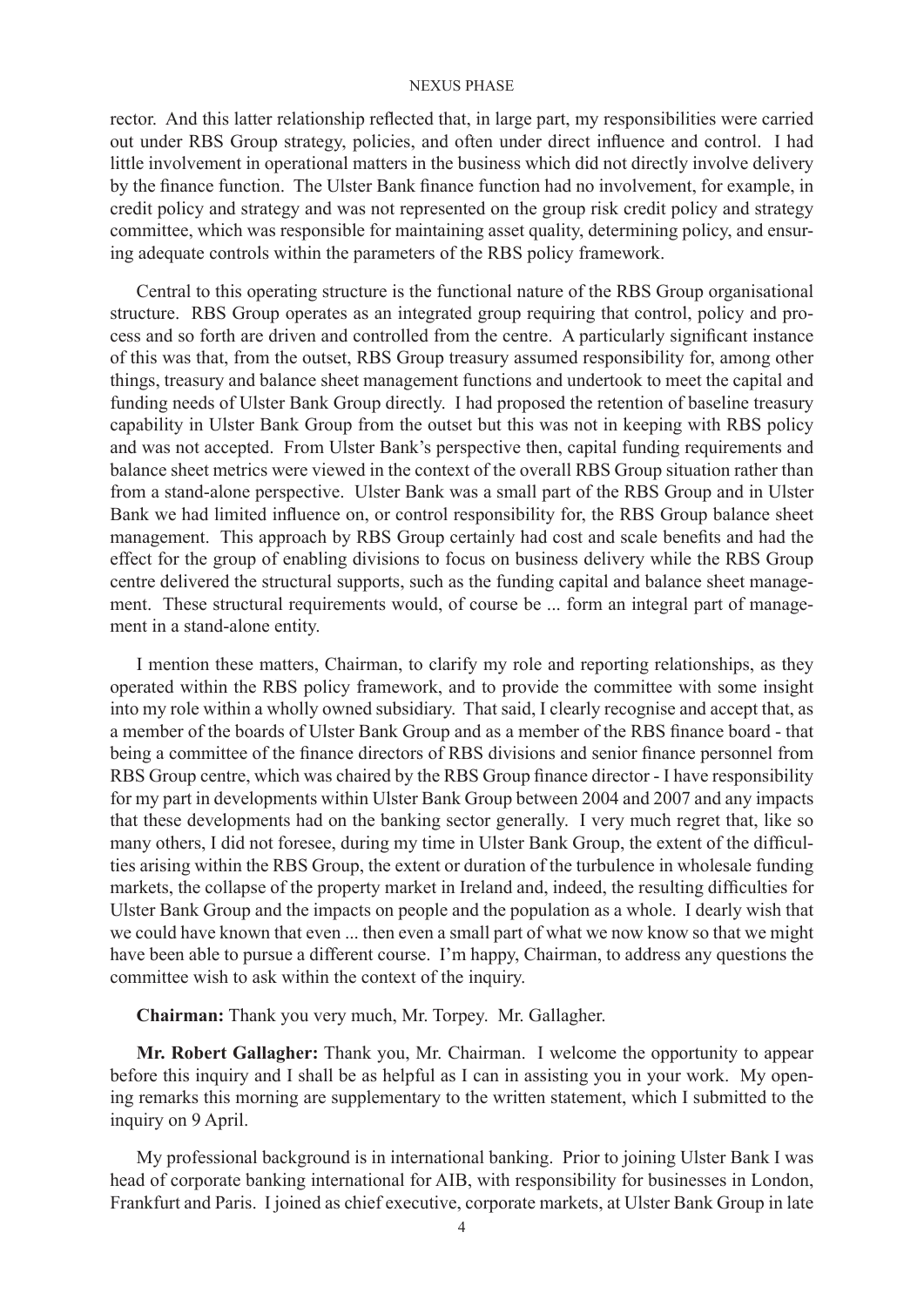2005 and worked at the bank until I resigned in September 2011. I joined the bank well into its growth phase, and in the six years I spent working there, I oversaw a two year period of growth followed by four years of intensive portfolio management and remediation of the corporate markets divisions of the bank.

The reputation and strength of RBS Group was a key factor in influencing my decision to join Ulster Bank. RBS was then a very successful bank. It was held in high regard globally, and I believe the significant presence they had in Europe, the US and Asia could be leveraged to the benefit of Irish companies seeking to expand in those markets. Looking back, I was excited about the opportunity to develop and grow a corporate business here to compete with AIB and Bank of Ireland.

As chief executive of the corporate markets, my responsibilities included corporate banking, business and commercial banking, property finance, capital markets in the Republic of Ireland and in Northern Ireland. Corporate markets had approximately 1,700 people working in Dublin, Belfast and 32 business centres around the island.

On my arrival into the business, Ulster Bank already had a well developed and long-standing property division. The commercial property loan book was then approximately 60% of the corporate loan book. On joining, a key objective of mine was to diversify the portfolio. I sought to do this by bringing the RBS global capacity and products to the corporate and business customers in Ireland. In order to facilitate this objective, I oversaw a significant expansion of the business centre network, the enhancement of the corporate systems capability and initiated substantial training and investment in our people, particularly on financial and cash flow analysis.

The bank's strategy was to become a third force in the Irish universal banking market, to challenge the dominance of the big two. As a wholly owned subsidiary bank, treasury, capital funding and balance sheet management were provided to us by RBS. Our focus in corporate markets was on growth and diversification of income streams.

The bank's strategy and business agenda were underpinned by a control and reporting framework, which was aligned with the wider RBS Group. We were plugged directly into the RBS credit approval framework. The risk, credit, finance operations, internal audit, HR and treasury functions all reported into RBS on a matrix basis. The concept of first and second line of defence was deeply imbedded in the RBS approach to the control environment. The risk management division of Ulster Bank, which was independent of the corporate markets, was structured, resourced and managed in a manner consistent with other RBS divisional risk management functions. We were obliged to operate within the parameters of a comprehensive and detailed policy rules and guidelines, which prescribed how risks were to be managed. These policies covered lending limits and approval structures, LTV limits, stress testing and evaluation processes.

In my view, the governance structures and policies at Ulster Bank were adequate. Did everything work according to plan? No, I can't say everything did. However, in the vast majority of situations, the rigour and consistency of the bank's approach worked well. The critical mistake was to base our ambitious growth strategy on economic assumptions which we firmly believed to be well founded, but which proved in time to be seriously flawed. When I joined the bank in 2005, the internal economic analysis and pretty much all of the external economic analysis forecasted continued GDP growth into the medium term. Ireland had experienced a property boom which had lasted then over ten years, driven in main by the fundamental factors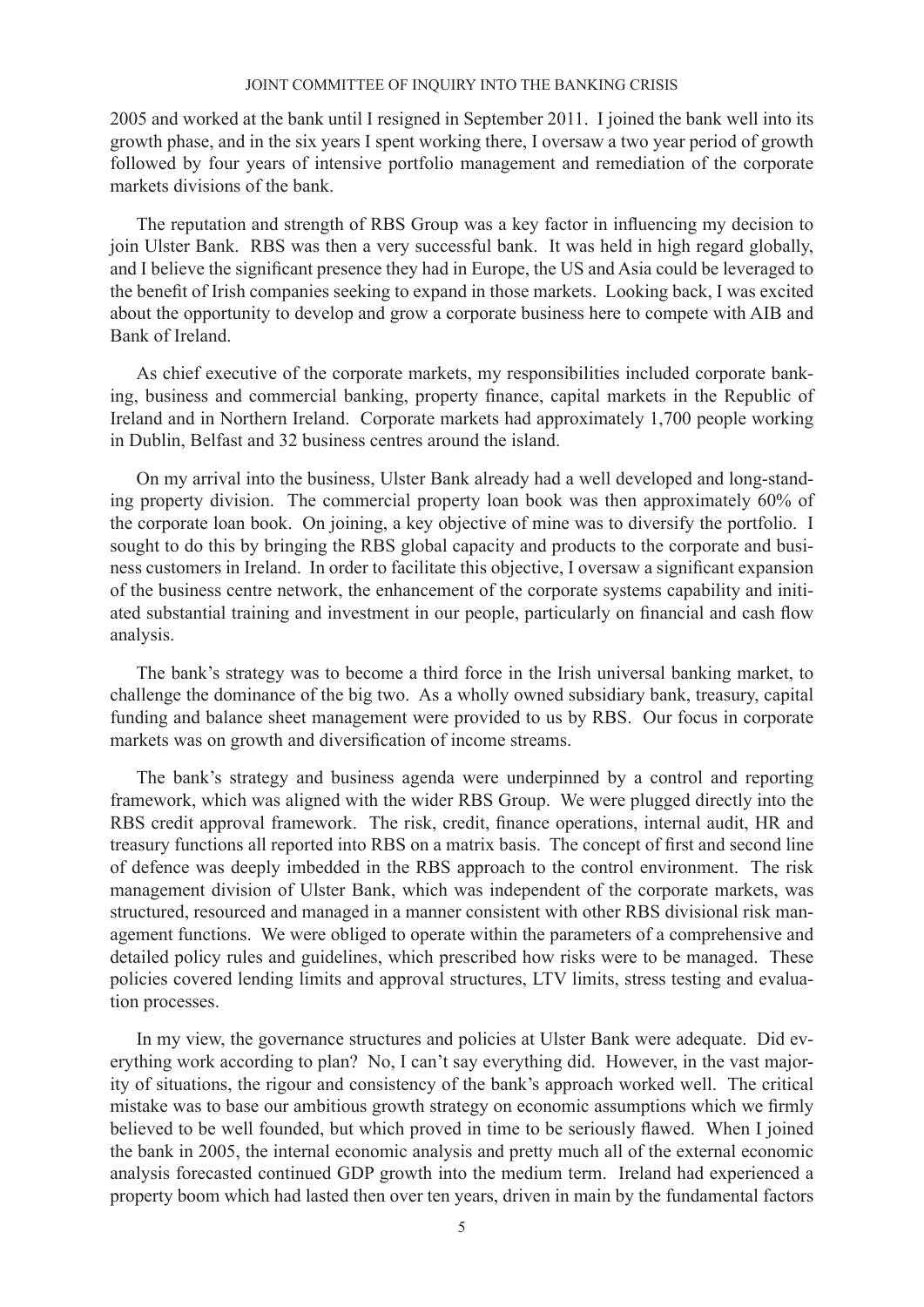such as low interest rate regime, increasing population, strong growth in employment and rising household incomes. Corporate activity was particularly strong from the late 1990s onwards through a combination of buoyant indigenous enterprise and foreign direct investment.

Come 2007 when the signals of the slow down became apparent, most economic analysis, including our own, predicted the notorious soft landing. The consequence of the reliance on flawed assumptions allied to the failure to critically analysis and challenge the pace and extent of the property construction lending has been clear to everyone. As a former director of Ulster Bank, I deeply regret this. I spent the period from 2008 onwards remediating the business. During this period and as a member of the executive of Ulster Bank, we sought and received RBS approval for an action plan to protect the Ulster Bank franchise in Ireland. In corporate markets, this plan included the allocation of over 300 people to a new division to manage the deteriorating portfolio; the reduction of the intergroup lending limit, which had grown substantially following the introduction of the bank guarantee scheme in the Republic of Ireland, of which Ulster Bank was not part; and the reduction of the cost base of the organisation and the re-shape and re-size of the business to reflect the new economic reality. Through this very difficult period we continue to have the support and faith of the new RBS management team which has brought in to manage business. Thank you for listening to my opening remarks and I am happy to address the questions from the members of the inquiry.

**Chairman:** Thank you, Mr. Gallagher, and thank you earlier, Mr. Torpey. Deputy John Paul Phelan, you have 25 minutes.

**Deputy John Paul Phelan:** Thank you, Chair, and good morning, gentlemen. A few questions for you following on from your statements. First of all actually I want to ask you both, Mr. McCarthy when he was here yesterday indicated to the committee that he had had some contact with Ulster Bank in preparing his opening statement. I'd just like to ask you maybe both to clarify the extent of any help from Ulster Bank in terms of preparing your presentation to the committee both this morning and the previous written statement.

**Mr. Michael Torpey:** I'll take that first if that's okay. I left Ulster Bank at the end of 2007 so when I received the direction to attend the committee, I sought from Ulster Bank some briefing so as to assist me in my recall and accurate evidence to the committee and I received briefing documents in relation to the areas of inquiry which the committee has signalled to me.

**Mr. Robert Gallagher:** I equally got extensive factual briefing from Ulster Bank on the matters which were relevant to the inquiry.

**Deputy John Paul Phelan:** I want to turn then to, in fact either of you can answer this particular question, it relates to events surrounding the guarantee. On the night of the 29th, we know now that there was extensive conversations involving officials at the Department of Finance on 29 September 2008, Minister for Finance, Taoiseach and representatives of AIB and Bank of Ireland. Were either or both of you aware at the time that these conversations were happening and did Ulster Bank, in or about that time, make any representations as to the nature of those discussions? And I also furthermore ask you both your opinion as to the nature of the guarantee which emerged? Do you have any particular views as to the items that were covered by the guarantee and the full extent of it and what is your current opinion on the blanket guarantee that emerged subsequently?

**Mr. Michael Torpey:** Perhaps I'll address that first, Chairman. I think in terms of events on the night of the guarantee Deputy, I've no knowledge whatever. I left Ulster Bank at the end of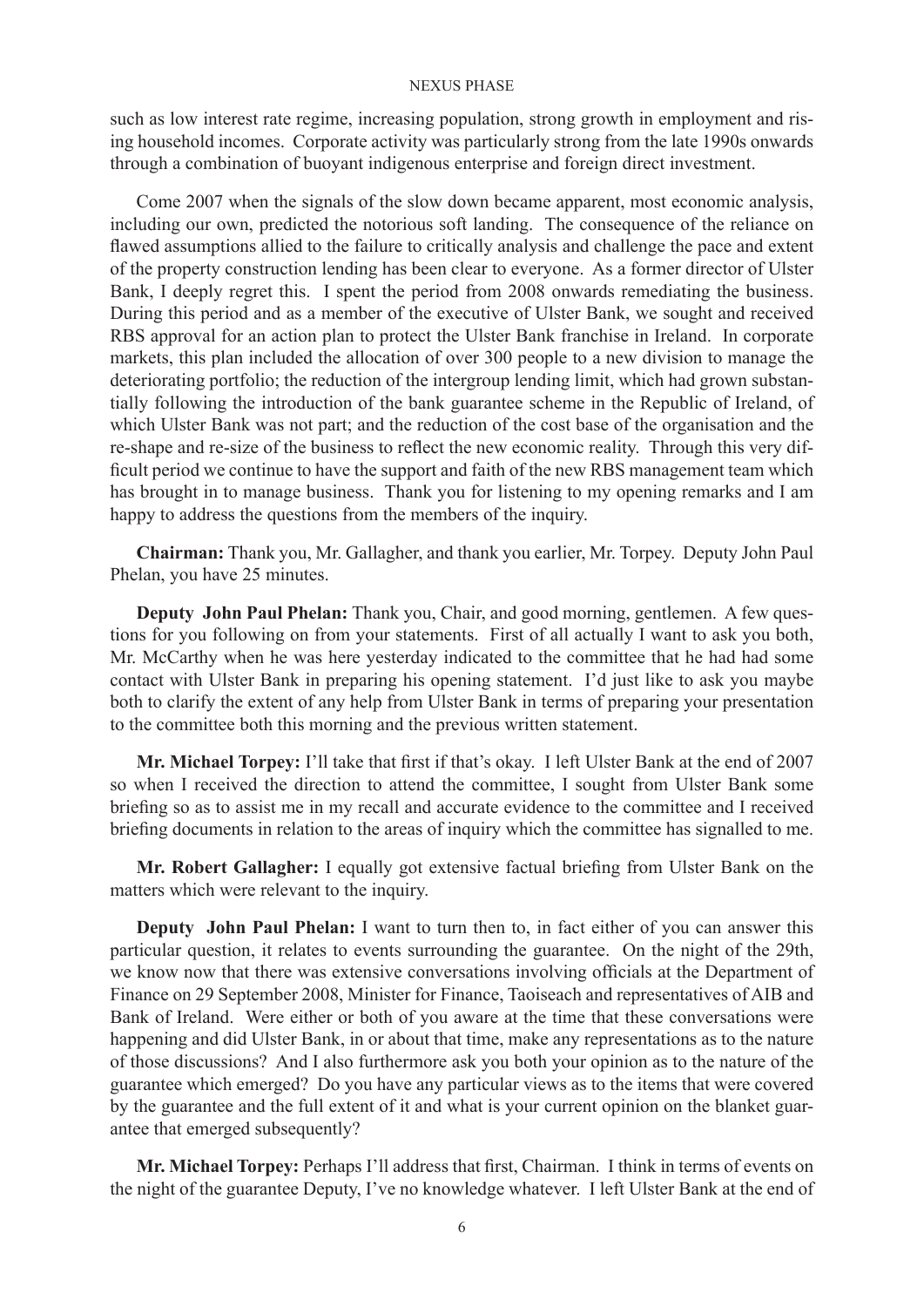2007 and in fact I was not working in the financial services industry and for very much of 2008 not even in the country. So that I have no knowledge, frankly, as to the events leading up to, surrounding or immediately following the night of the guarantee so regrettably, I can't offer any assistance on that front. Equally I am entirely uninformed as to the detail of the circumstances that gave rise to the guarantee and as such, any opinion that I would have would be at risk of being worse than unhelpful but misleading simply because of the lack of information I have. Thank you Chairman.

**Deputy John Paul Phelan:** Fair enough.

**Chairman:** Mr. Gallagher?

**Mr. Robert Gallagher:** So, I had no knowledge of the guarantee or the conversations of the guarantee prior to the public announcement of the guarantee on the 29th or 30th. I did, along with Mr. McCarthy, meet the Minister for Finance on the 30th in the morning, where he was attending a business launch which we were having in George's Quay in Dublin and at that meeting, we indicated our concern about the impact of the guarantee to Ulster Bank and the outflow of deposits. And post that date and for broadly speaking a month afterwards, we saw a material outflow of deposits.

**Deputy John Paul Phelan:** You did not make any, or did you make any representation as to the nature of the guarantee? Following the announcement, the legislation took a few days to pass, was there -----

**Mr. Robert Gallagher:** No, we did not.

**Deputy John Paul Phelan:** Okay. Can I ask then, Mr. Gallagher I suppose is the most relevant person to ask, in relation to the guarantee itself, Mr. McCarthy yesterday in evidence spoke about the predatory behaviour of certain institutions in or around the time of the guarantee and I want to quote him directly.

He said:

...pretty quickly after the guarantee was announced there was predatory behaviour on the part of certain institutions. People in certain institutions contacting customers to the effect that, you know, "Bring your money in here, there is a State guarantee, it is much safer."

That's a direct quote. Can you inform the committee which institutions were engaged in that particular activity or do you have any further information to add to what Mr. McCarthy said in that regard yesterday?

**Mr. Robert Gallagher:** No, Deputy. So, as a fact, we had a material outflow of moneys, which went to other institutions and that fact is reflected in the increase in the intergroup limit in Ulster Bank. The moneys provided by RBS, I think in the month of October, went up by approximately  $\varepsilon$ 4 billion. So we had an outflow of approximately that amount of money that went to other institutions who were guaranteed. There is no question in my mind that other institutions, or front-line staff of other institutions, were proactive with our customer base in their desire to build their deposit base. And, anecdotal evidence would suggest that, in doing so, they reinforced their ... their communication around the strength of the guarantee and our lack of a guarantee.

**Deputy John Paul Phelan:** All of the other institutions or-----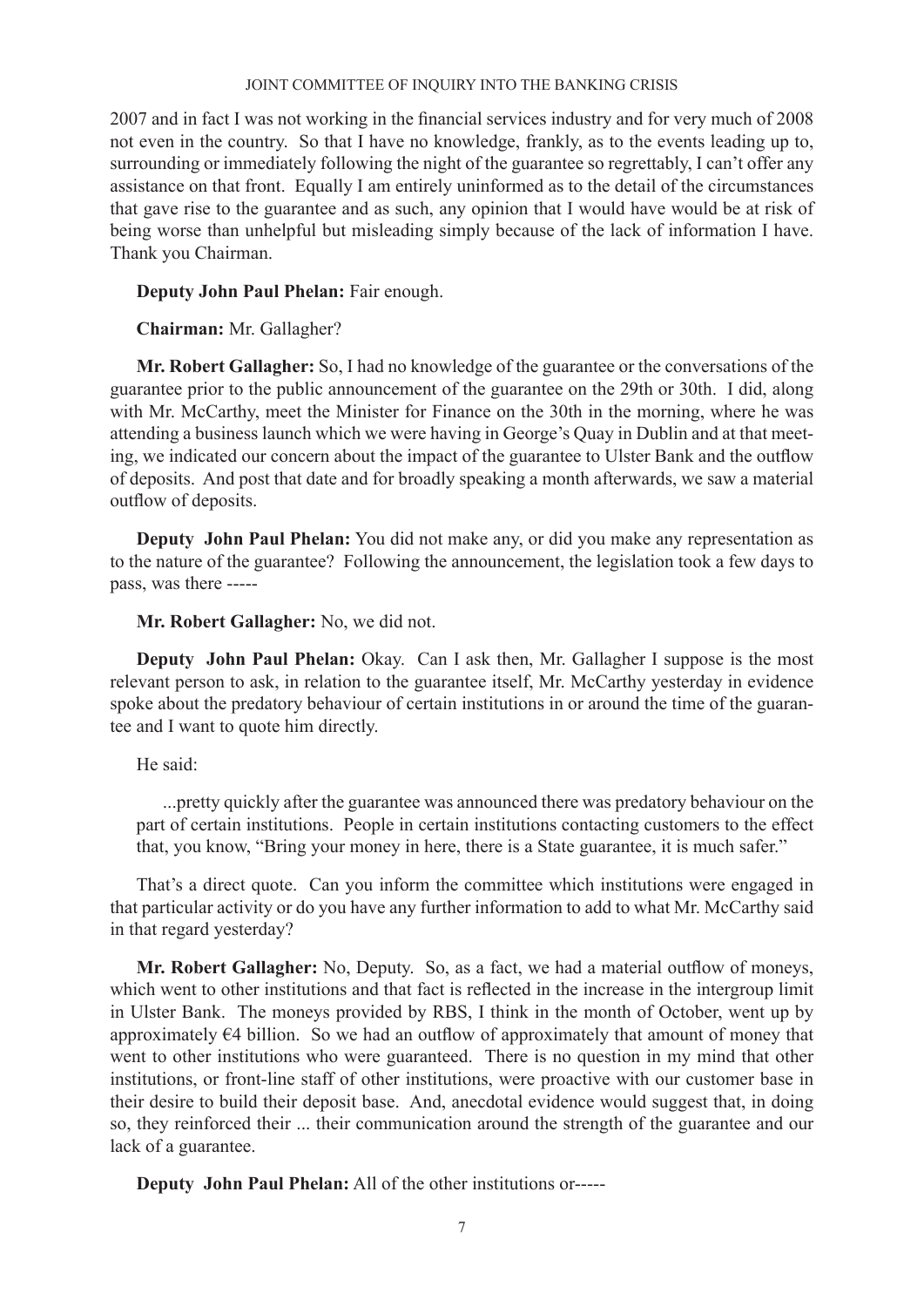# **Mr. Robert Gallagher:** I don't know, Deputy.

**Deputy John Paul Phelan:** Okay. He also said on the same point yesterday ,about consolidation in the banking sector ... and I want to quote him directly again, he said "There was some conversation subsequent to the guarantee about institutions merging and doing, you know, transactions. I think there's been some evidence to the committee about that and there were some conversations held with us as to whether we, as a group, would be interested in participating in consolidation of the Irish banking sector." Just want to know, Mr. Gallagher, can you provide any additional information as to the nature of those conversations and, really, who was asking Ulster Bank to participate in consolidation of the banking sector and what consideration was given by Ulster Bank to those conversations?

**Mr. Robert Gallagher:** So, Deputy, I wasn't party to any of the conversations which I can ... I can assume happened at chief executive and chairman level. So, other than what has been covered in the public media about coming together ... or whether third forces ... I don't have actually a perspective or knowledge of that.

**Deputy John Paul Phelan:** Mr. Torpey, are you aware of any loans or terms offered to borrowers which would be considered outside the normal commercial terms available at your institution in Ulster Bank Ireland made during the period of your tenure and if you could maybe clarify for the committee any of the ... or some of the reasons why those terms were granted?

**Mr. Michael Torpey:** I'm not aware of any terms outside the normal commercial terms and conditions, other than the standard and publicly known staff mortgage schemes for instance, that will have been available to banking staff generally. I am not aware of any special arrangements in relation to anybody that stepped outside normal commercial terms.

**Deputy John Paul Phelan:** Can I ask you specifically, and I know we can't ... we had a discussion about this yesterday in relation to the Dublin 4 hotels site and we are not going to get into the personal information or details of those who were involved. But, yesterday Mr. Boucher, under questioning from Deputy Higgins, said that a letter which he wrote in support of that particular project - a planning letter - in Ballsbridge was one of the most stupid things he had ever done and that's a direct quote. And yet it was Ulster Bank who had famously mostly funded the particular project in question. I'd just like to ask you how you would characterise the decision of Ulster Bank at the time to fund that particular project. It was during your time, I think.

**Mr. Michael Torpey:** It would have been during my time, Deputy. The decision in relation to the ... any particular credit, and I am not going to talk about anyone in particular, was a matter which occurred as between the competent functions in the Ulster Bank Group. So when a credit application came to the appropriate part of the business, that credit application was considered and developed in whatever way they do it, and went to the appropriate credit decisioning authority to make a decision. And where credits were of a certain size that fell within discretion within Ulster Bank; where they were of a larger size they went to credit committees at RBS Group. I think I mentioned in my opening statement the integrated nature of the group and such that there was a very high level of control by RBS Group in such matters.

As the finance director in Ulster Bank, I had no part to play in these matters. I would have no knowledge of the customers, of the particular credit applications or the credit decisions and, you know, to the extent that it's a follow-on from your earlier question, I would have no reason to believe that any such decisions in relation to any customers of the bank were taken on any-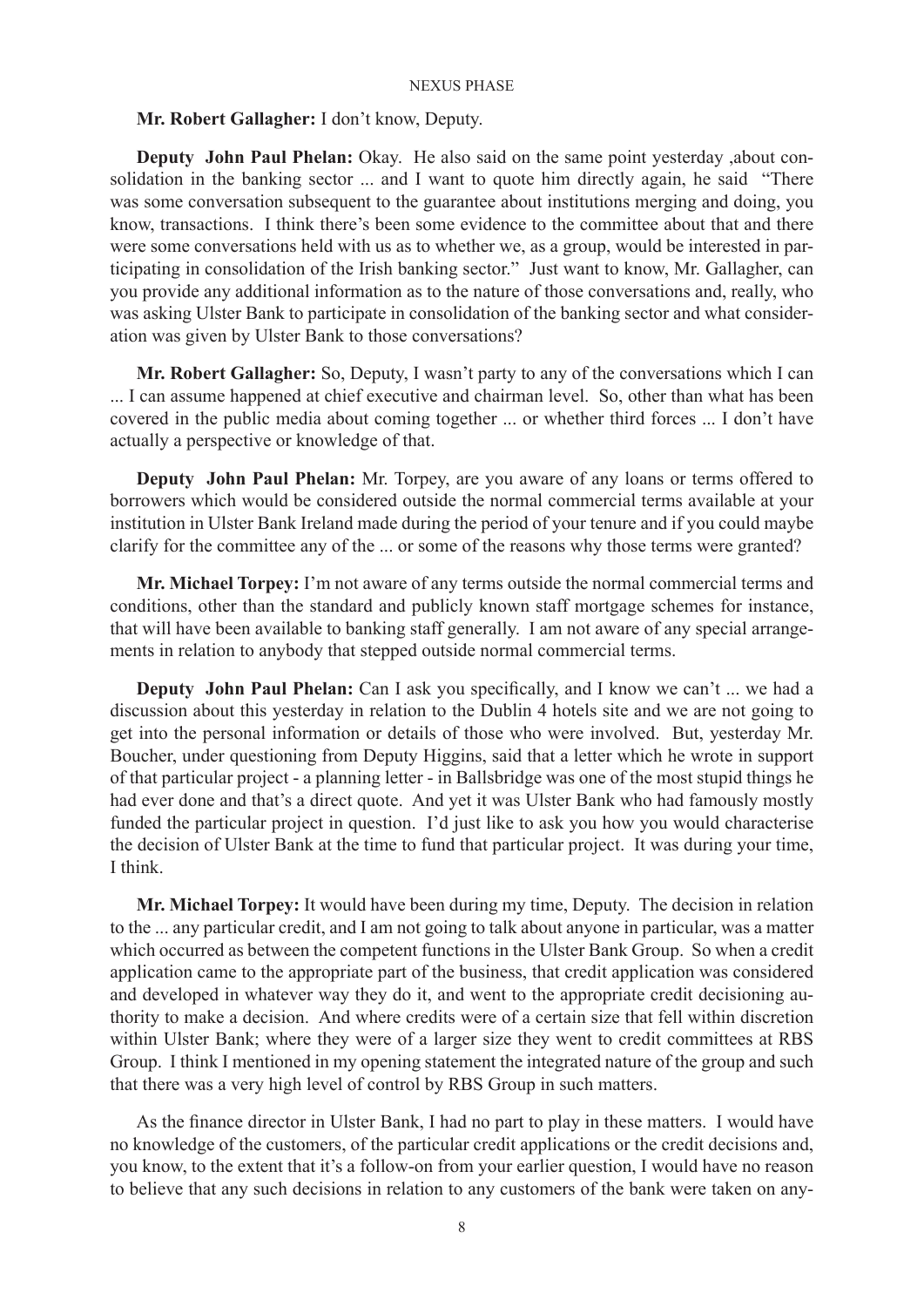thing other than commercial ... a commercial basis.

**Deputy John Paul Phelan:** Mr. Gallagher, you were present at the time when you were chief executive of the corporate division. Did you have any involvement in that particular decision to fund that particular project?

**Mr. Robert Gallagher:** Well, first thing I'd say, Deputy, is the ... I think in the public ... in the public domain, that sale and purchase of that asset, I think, occurred in June, July '05. I wasn't in the organisation but I echo Mr. Torpey's comments with regard to specific customer information, I couldn't comment, even if I had been.

**Deputy John Paul Phelan:** I'm going to change to the matter of 100% mortgages, and we've had a lot of evidence from previous witnesses as to the introduction of that particular product. And I want to put you particularly a quote from Mr. Brian Goggin, former chief executive of Bank of Ireland, who gave testimony to the inquiry last week on the product, and he said, and I quote:

The pioneers of 100% mortgages was Ulster Bank through First Active. And we actually ... when the concept of providing 100% mortgages was first raised at a group risk policy committee, my recollection is it was declined and by the time we came to providing 100% mortgages, we were very much a reluctant follower.

I want to ask you both: do you believe that Ulster Bank effectively then drove other banks in the Republic of Ireland into the 100% mortgage market and ultimately into making decisions which, up to that point, they wouldn't have made?

**Mr. Michael Torpey:** I think, Deputy, the question of 100% mortgages is something that was grounded in the circumstances of the time. I have no doubt ... in fact I'm entirely satisfied that 100% mortgages were available on a let's call it case-by-case basis from a number of institutions prior to the more public availability of a product labelled in those terms. I think, again I would be ... I'm entirely satisfied that we were in an extremely competitive market situation at the time and indeed First Active, being the subsidiary within Ulster Bank which was the first within Ulster Bank to introduce the 100% mortgages, was in fact losing market share materially in the context of the competition in the marketplace. They were the conditions that gave rise to the introduction of a product with limited availability and fairly tight controls. Having said all of that, you know, as the way the market has evolved over time, events that subsequently happened, I think with the benefit of hindsight, it would've better if that product had not been introduced.

**Deputy John Paul Phelan:** Do you have any views, Mr. Gallagher?

**Mr. Robert Gallagher:** The mortgage part of the business wasn't part of the business that reported to me, but my own view, Deputy, is that a 100% product is not a product that really, as we look at the world now, should exist, so it was of its time. As a board member of the bank, it was a constrained-in-size and well monitored product. That's all I really have to say, yes.

**Deputy John Paul Phelan:** Okay. Can I ask, Mr. Torpey, how ... like, what is your own feeling? We've heard evidence from a number of witnesses that Ulster Bank were the instigators of marketing the 100% mortgage product for the first time, and perhaps it was available to certain categories of individuals in other institutions. But others from other institutions have come in here and firmly pointed the finger at Ulster Bank as being the instigators of this particular product. And yesterday, Mr. McCarthy gave evidence to the committee that 100% mort-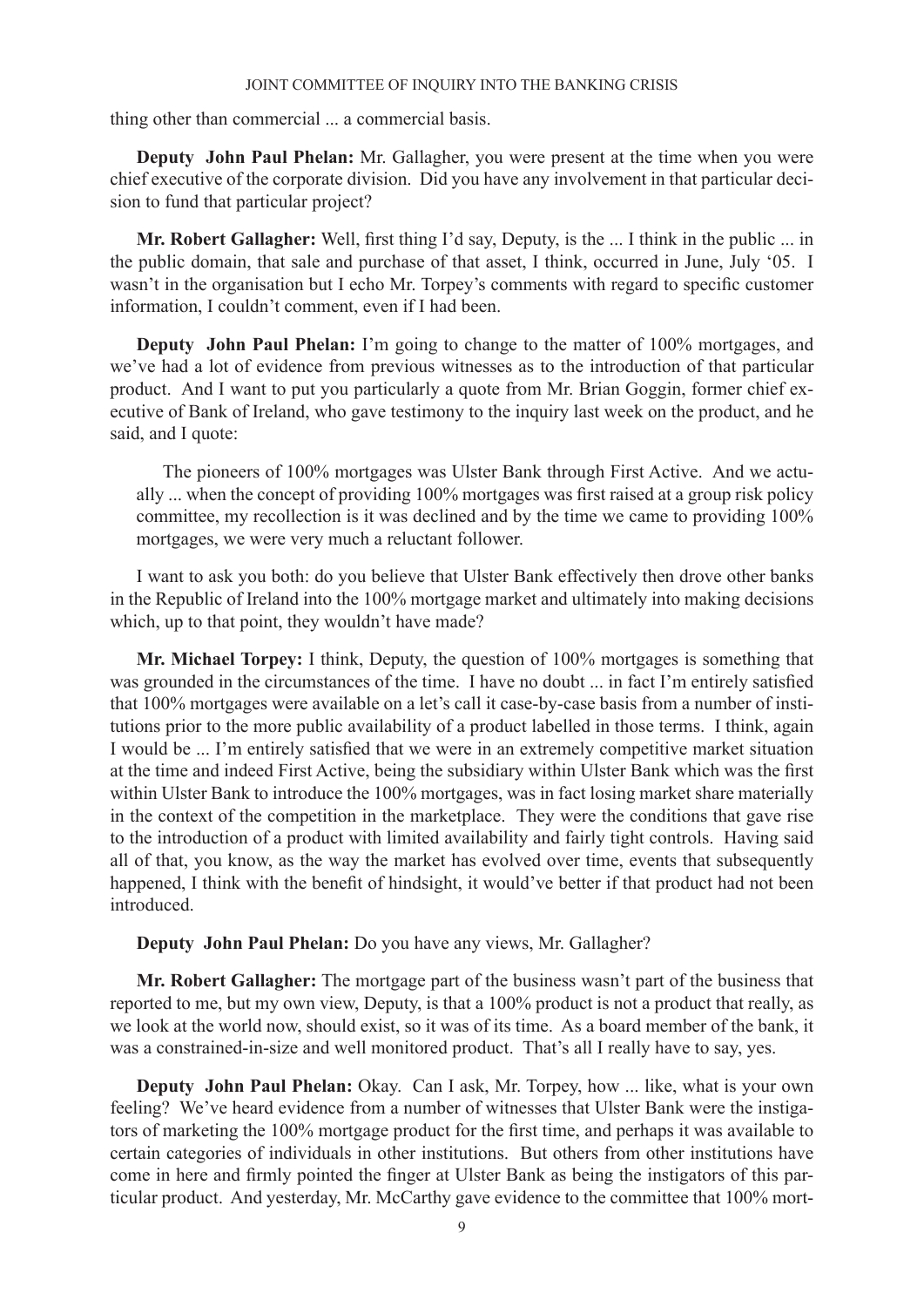gages formed about 1% of their mortgage loan book, I think, in Ulster Bank, prior to the direct marketing of this product, and then it went up to about 4%, I think, was the figure that he used yesterday. Do you have any feelings about being characterised as the instigators of this product and, you know, what is your own, I suppose, opinion now, if you could elaborate on that a bit more, as to the effect that the 100% mortgage and the direct marketing of that as a product into the Irish market ultimately had on mortgage lending across the board in all the banks?

**Mr. Michael Torpey:** I think, Deputy, the 100% mortgages is one of a number of elements of an extraordinarily competitive market that existed in the period to which you're referring. There was extensive marketing of incentives of one sort or another to encourage or support people in the purchase of houses and the financing of them through mortgage borrowing. I think the intensity of the competition across the piece did contribute to the overheating of the market through that period. To the specific question of the 100% mortgage, it was one element in that wide range of competitive factors that were put into play. I think the ... with the benefit of hindsight, it had a more pronounced effect in optical terms in terms of the perceptions that it will have created in the marketplace than it had in terms of an actual impact. As you rightly say, the proportion of Ulster Bank's portfolio that ended up in 100% mortgages built up over a number of years was still in low single digits. So it didn't, in terms of the quantity of financing it put into the market, move the dial in any dramatic fashion, but I would accept, Deputy, that it may have had a greater announcement effect as I have said, and, with that perspective, I would acknowledge that it was not a good move to make with the benefit of that hindsight.

**Deputy John Paul Phelan:** Was there any ... Mr Gallagher, you expressed the view that ... you were a member of the board at the time, and you expressed some regret about the 100% mortgage ... was there any discussion at board level or any opposition, any alternative views offered when the prospect of offering 100% mortgages was first discussed and a decision was made. Did anybody raise any concerns as to the suitability of the product for the Irish market?

**Mr. Robert Gallagher:** Deputy, this is not to avoid the answer. Again, the decision on 100% mortgages was prior to my joining, to do it was prior to my joining the organisation.

**Deputy John Paul Phelan:** Was there any subsequent discussion?

**Mr. Robert Gallagher:** There was a regular discussion, Deputy, around, as the minutes indicate, around our mortgage business. There was a regular discussion around, as the papers reflect, around the exceptions within it, and there was regular challenge by the board and the non-executives about the mortgage business regularly.

**Deputy John Paul Phelan:** That's grand, yes. I want to move to core document, gentlemen, UBI - B2, at page 16. It's a memorandum to the board for a meeting in August of 2007, authored by Mr. Torpey. It's particularly a reference to sectoral limits, and there's a quote in it that I ... under the heading "Background", and was referenced yesterday in discussions with Mr McCarthy: "In recent weeks, the Irish Financial Regulator (IFR) has increased Ulster Bank [Ireland's] property sectoral limit from 250% to 500% of its regulatory capital base and may, following a diversification review scheduled for July 2007, be prepared to increase the limit further."

I would like to ask you, I suppose, firstly, Mr Torpey, in your opinion, did the fact that Ulster Bank Ireland could easily transfer the risk on its property portfolio in excess of 250% of its limit to its parent, enable the bank to lend more aggressively into the property sector in Ireland than would otherwise have been the case? And actually, I have a group of further subsequent ques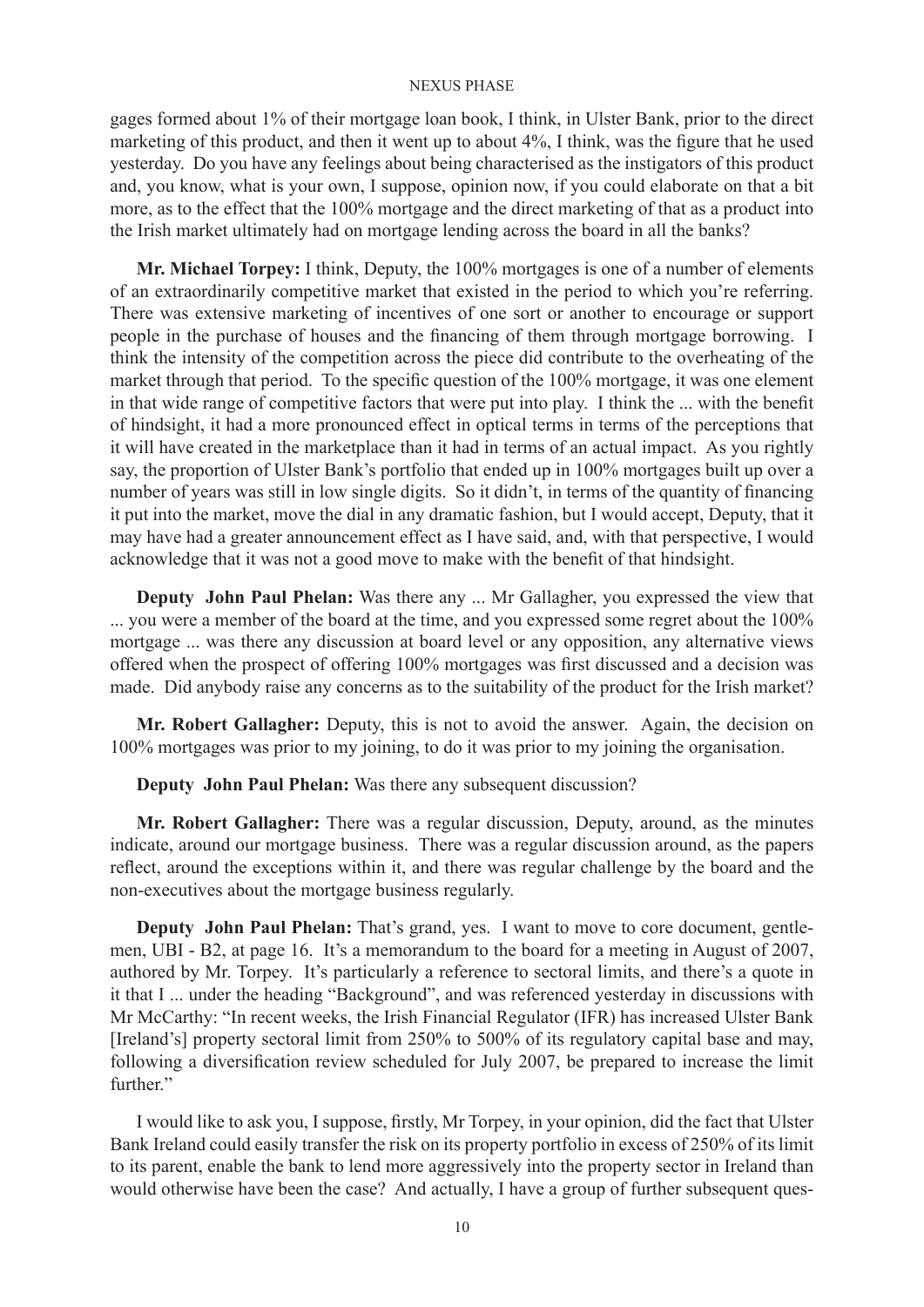tions, but if you could answer that one first, maybe?

**Mr. Michael Torpey:** The purpose, or the background, Deputy, to the use of risk transfers was, in relation to the capital management of Ulster Bank Group, Ulster Bank Group was run as a group, capital was maintained in different subsidiaries, depending on where it had arisen in the past, and the choice open to the group in capital management terms will have been to move the capital to where the business was being written or do the risk transfers to where the capital was residing. So the effect of the 250% cap and the risk transfer structure was to cause certain actions to take place in order to efficiently manage capital. The reality is that had the risk transfers not been possible, the capital would have simply been moved to the ... the other subsidiaries, such ... because the capital was available in the ... in the Ulster Bank Group to meet the appetite. So, the short answer to your question, Deputy, is the risk transfer ... the sectoral limits requirements did not act as a constraint on the level of property lending by Ulster Bank Group because the capital was available in the group.

**Deputy John Paul Phelan:** So, effectively, because of the nature of your parent organisation, Ulster Bank was ... second part of my question, Ulster Bank was in a position to lend more aggressively into the property sector in Ireland than maybe some of its competitors because of the capital position of its ... of its parent?

**Mr. Michael Torpey:** The Ulster Bank Group, without, indeed, as it happens, without recourse to RBS Group ... Ulster Bank Group had sufficient capital to meet the level of lending that it overtook in the group, so that capital was not a binding constraint on the pace of growth in lending generally or in any specific sector in Ulster Bank through that period.

**Deputy John Paul Phelan:** Okay. Specifically on the matter of sectoral limits, yesterday Mr. McCarthy, in his earlier evidence, said ... stated, and I quote, that: "There was a sense that the sectoral limit was honoured more in the breach than in the observance". Subsequently when I asked him specifically about the matter, he said that Ulster Bank had never breached the 250% limit as it previously existed, and we've had evidence from Mr. Gleeson, in particular, former chairman of AIB, where he referred ... referenced the sectoral limits, and he said directly: "We would have been very well off not to have exceeded the sectoral limit. It's a great shame that we didn't". And he's viewed the sectoral limit as a guideline more than an actual firm limit. So I want to ask you, in relation to Mr. McCarthy's evidence yesterday, firstly, he said it was observed more in the breach than in the observance, and, secondly, he said that Ulster Bank had never breached it,. Did Ulster Bank breach the sectoral limit, did it come anywhere near breaching the sectoral limit? If it didn't, why was there ... why was the limit increased to 500%, and why was that sought by Ulster Bank? And, furthermore, what was your own attitude, and the attitude of the bank to the limits in question? Did you see them, as Mr. Gleeson saw them, as guidelines, or did you see them, as Mr. McCarthy referenced them yesterday, as firm restrictions on lending into particular sectors?

**Mr. Michael Torpey:** The limit we regarded as a rule, Deputy, and within the RBS Group there was a very strong culture of compliance with regulatory rules, so RBS Group, and Ulster Bank Group, as a subsidiary of RBS, would not have been tolerant of a breach of the limits. We did not breach the limits at any stage. When we were approaching the limit within a subsidiary within the Ulster Bank Group, specifically the subsidiaries UBIL, Ulster Bank Ireland Limited or First Active, we engaged in risk transfers with the full knowledge of the regulator so as to locate the risk where there was sufficient capital to accommodate that lending, and as such we observed, entirely, the rules in a full and open way with full and open transparency to the regulator. So I'm entirely satisfied with the compliance of Ulster Bank to that, and indeed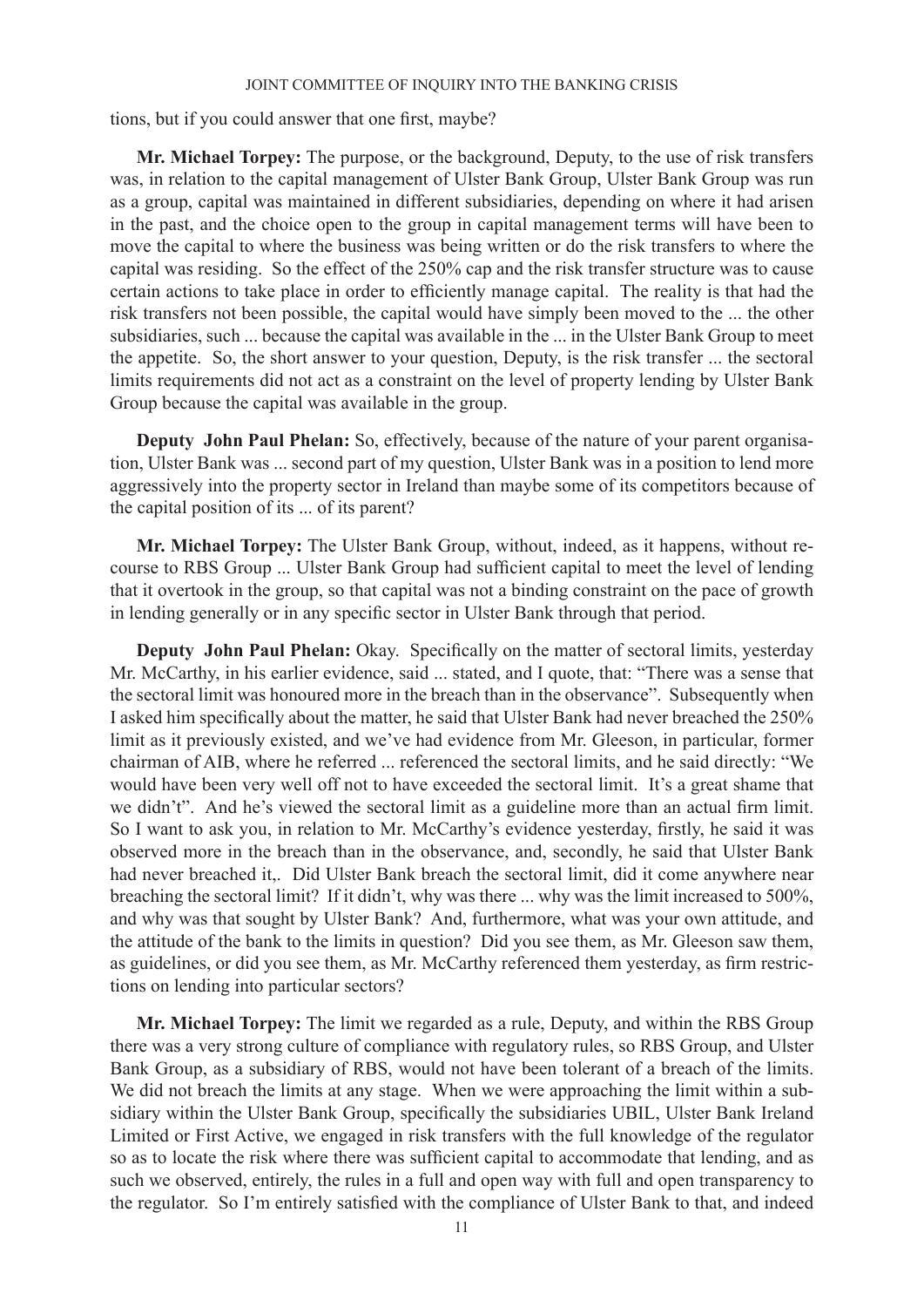to regulatory rules, generally. To your question in relation to others, we would have wondered, given the pace of growth in lending in some quarters, how it was others managed to comply with the rules, and, indeed, recent evidence as you pointed out suggests that some people who didn't necessarily comply with those rules, as we understood them.

**Deputy John Paul Phelan:** Did you, and this is a final follow-up, Chairman ... did you see the evidence, first of all, that Mr. Gleeson gave? And, specifically within Ulster Bank Ireland now, did you view those sectoral limits as being an actual limit or did you view them as he stated to the committee that he viewed them more in the context of being a guideline?

**Mr. Michael Torpey:** Deputy, I did not see the evidence of Mr. Gleeson. However, I can say that within Ulster Bank we saw this as a rule, not a guideline.

**Deputy John Paul Phelan:** Okay. Thank you very much.

**Chairman:** Okay, thank you. I just want to deal with just one other matter before we move on to Deputy Higgins, and that's in regard to just the property ... general property-related lending strategies and the risk appetite in Ulster Bank, and this question is specifically to Mr. Gallagher. Mr. Gallagher, I want to talk to you about the staffing and appropriate lending skill sets as they would have pertained in Ulster Bank at the time, particularly in around the mid-2000s. Was there any concerns or difficulties with regard to the skill sets of staff members, particularly in regard to when market conditions would deteriorate and loan impairments started to increase? And did you consider that Ulster Bank had sufficiently-trained staff with the appropriate skill sets to deal with the arrear collections and the managing of problem loans? It's like moving, in sporting parlance from offence to defence, did you actually have the skill sets at that time?

**Mr. Robert Gallagher:** Chairman, the time you refer to is which particular time, sorry?

**Chairman:** The mid-2000s onwards.

**Mr. Robert Gallagher:** Yes, okay. So, Chairman, the first thing is I'd say is in 2006, we made a very material investment in enhancing the capability of our people and launched what was called an academy, which was a very comprehensive programme, which pretty much all staff had the option to go on or opportunity to go on, which was anchored in increasing their skills around cash flow analysis, their skills around understanding of balance sheets, cash flows, P and Ls, to reinforce across the business the need to focus on repayment capacity being sourced from cash flow and to continuously encourage our people to realise that security is a second way out not a first way out. That was a very material programme for which we spent a material amount of money.

To the question that then moves how adequately resourced or talented were people to manage the deterioration in the period late '07 onwards, it has to be recognised, I think, that banking generally and banking in Ireland went through a very, very prolonged period of no or very little bad debts and in a period where that occurs, the skill sets and knowledge around managing tough situations diminishes. So, there was a lot of specific training and there was a lot of need to enhance skills and people learned on the job and they learned by training and they learned, by some degree, by the occasional bringing-in of people from RBS who had worked in deteriorating case situations.

**Chairman:** Was it a case that you were prepared and or was it a case of a lot of crisis catchup?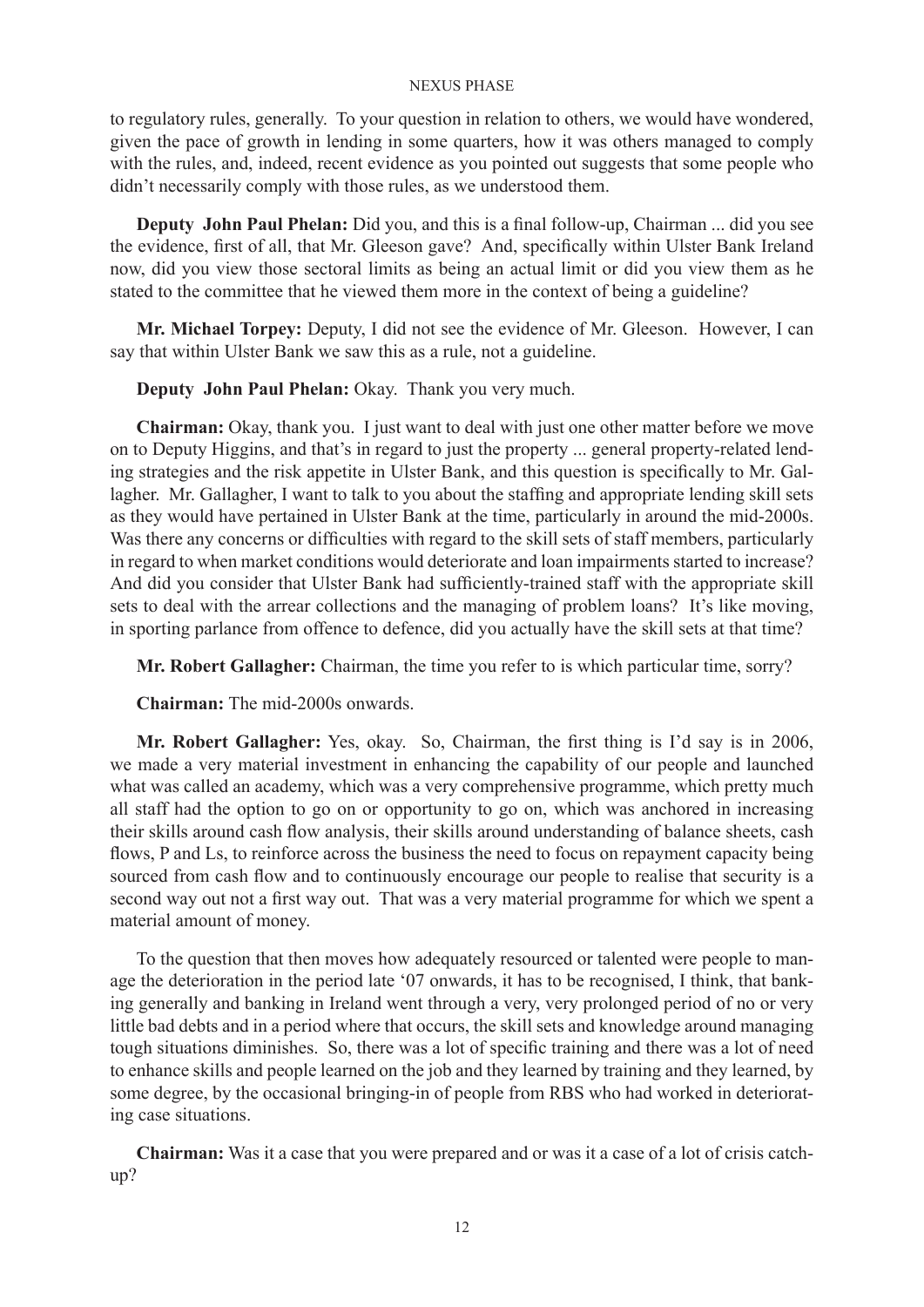**Mr. Robert Gallagher:** Chairman, it was ... well ... we were never prepared for the scale of what happened ... so it was a combination of trying to be prepared and catching up.

**Chairman:** Deputy Higgins, 25 minutes.

**Deputy Joe Higgins:** Yes, thanks. Mr. Torpey, if I could address my first question to yourself, please, and I'd like to refer to core document, Vol. 2, page 5, and it relates to the inspection by the regulator of Ulster Bank in February of 2006 and in the subsequent report that you received from the regulator under the heading "Reporting of Credit Risk", the following is said:

The inspectors are concerned that there [are not ... there] does not appear to be any evidence of credit risk reporting to [the bank of ...] the board of [Ulster Bank Ireland] on a periodic basis. Credit Risk reporting would include, inter alia, an overview of the quality of the loan book, the level of provisions and a summary of the level of exceptions which have been approved.

And in relation to those exceptions, Mr. Torpey, the regulator says:

The inspectors noted a high level of exceptions to policy on the [residential mortgage lending] portfolio - 27% of approvals in 2005 were exceptions. In addition, while a list of Debt Service Ratio ... and Loan To Value ... exceptions was provided to the inspectors, there was no evidence that these exceptions to policy (together with a rationale for permitting them) are being reported to the board.

Mr. Torpey, was there a free-for-all in the lending in Ulster Bank at this stage, perhaps arising - I suggest you confirm or deny - from pressure to extend the business of the bank in relation to the type of targets that had been set for the bank, in terms of growth, profits etc.?

**Mr. Michael Torpey:** Deputy, your question is rooted in the report from ... or the letter and schedule from the Financial Regulator to Ulster Bank in 2006. It would be a matter of, I suppose, concern that the nature of the engagement by the Financial Regulator with the institution was one where the regulator will, as in this case, have conducted an inspection, will have chosen not to engage with queries as to detail on the ground in the inspection and will have written their observations. An effect of that, Deputy, is that the regulator will not necessarily have been fully appraised of the position, will not have got the simple answers to questions, until such time as he wrote and got the response.

To the specific content of your inquiry, was there reporting of lending, was there reporting of exceptions and was there challenge to exceptions by the board of Ulster Bank Ireland Limited, yes, there was and there was on a continuing basis through my period working with Ulster Bank. So I am entirely satisfied that we were operating in a highly controlled environment, that there was appropriate challenge, there were policies in place, in particular in relation to the residential lending, which is the point of your reference here; that where there were exceptions and, policies being as they are, there was a tolerance for a level of exceptions just as there is now under the regulatory guidelines, or regulatory rules on mortgage lending, that there was a challenge to those exceptions, that exceptions were addressed by management to establish that the lending was of a character and quality that fell within the risk appetite of the group. So, I am fully satisfied that the controls were in place.

**Deputy Joe Higgins:** Mr. Torpey, this raises an extraordinary situation, if I may say so, which I want to tease out with you, because the regulator was in your offices, or conducting an inspection, between 9 and 17 February 2006 and then makes the two assessments that I quoted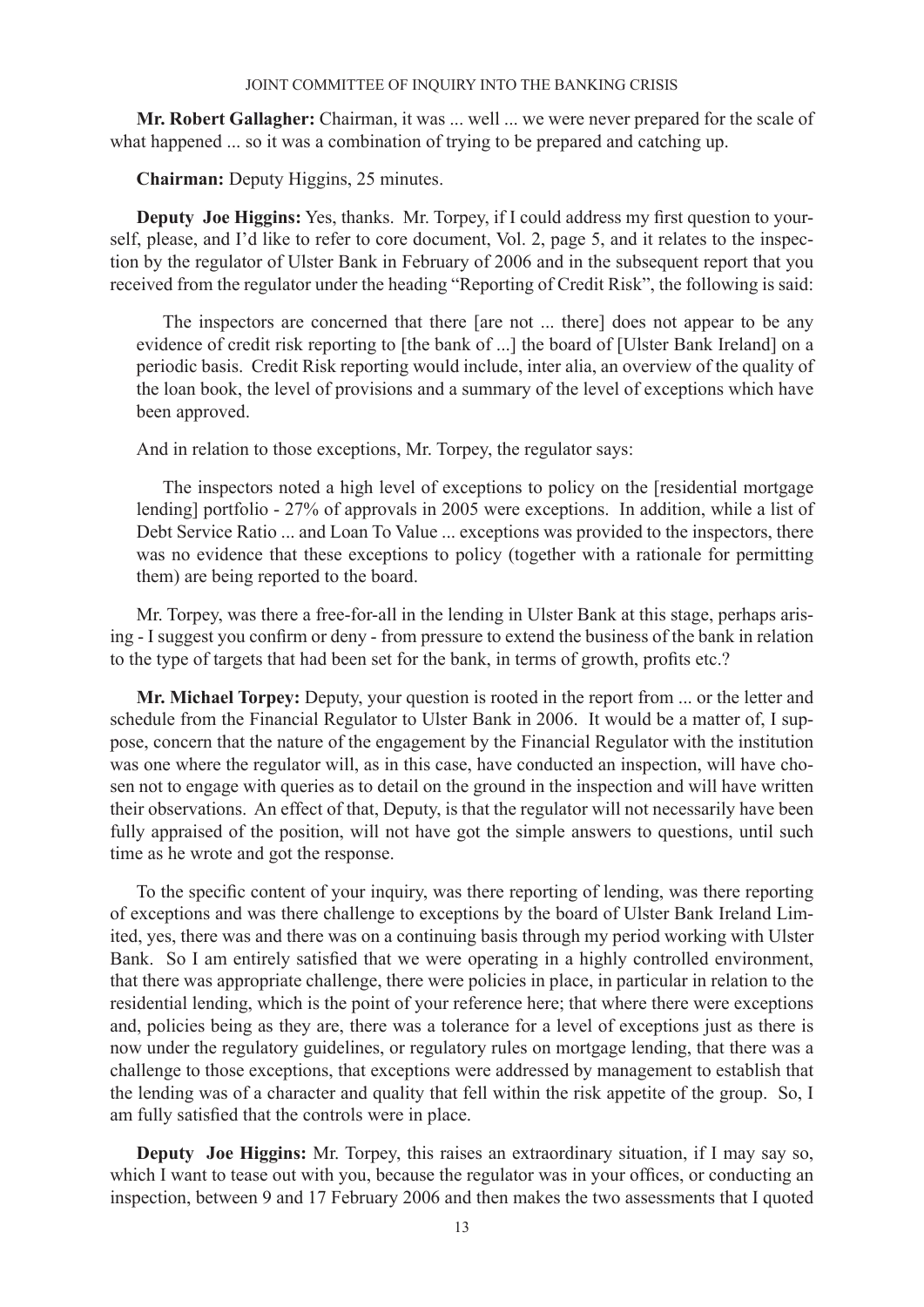to you and you point-blank contradict the points the regulator made. How does that square? How did ... in your view, did the regulator get it completely wrong and, if you believe that, how so?

# **Chairman:** Mr. Torpey?

**Mr. Michael Torpey:** Deputy, the bank will have responded to the regulator, clarifying the queries that the regulator raised. The regulator, on his inspection, will, I'm absolutely satisfied in good faith, have made certain observations and will not have found, during that relatively short period of inspection, the evidence of these matters. Personally, I would've preferred if there had been a closer engagement by the regulator with senior management, when many of these queries could have been answered immediately, because it is a matter of fact that there was a reporting of these matters and of exceptions to the board on a continuing basis.

**Deputy Joe Higgins:** But, Mr. Torpey, being more specific, under the report, "Structure of Credit Files", and I quote, "The inspectors-----"

**Chairman:** Which page, Deputy?

**Deputy Joe Higgins:** Page 5, same page.

**Chairman:** Same page, okay.

**Deputy Joe Higgins:** "The inspectors reviewed 61 files during the inspection, 46 different issues were noted during the review and details of these are outlined". But some of the main issues are:

The inspectors noted that a number of files had insufficient documentation, were difficult to follow and it was not always evident that all required documentations had been received and filed ... There was no confirmation of the amount of rental income ... used in the calculation of DSR in a number of cases

And there's other related matters ... the use of the term "nixers" in a branch assessment and the use of income arising from nixers in assessing a mortgage application.

Now, Mr. Torpey, this observation here by the regulator ties in with evidence that was given to the inquiry by the chairman and chief executive of NAMA, who found that there was insufficient documentation, insufficient checking of creditworthiness of individuals and projects etc., which created huge problems for many of the banks later. But you say there was no problem in Ulster Bank?

**Mr. Michael Torpey:** Deputy, I would be far from claiming that Ulster Bank was perfect in every respect. There is no doubt that files, which are bulky and complex affairs, and indeed back ten years ago tended to be even far more manually compiled than they are nowadays, it will have been challenging for the inspection, in the space of a few days in the building, to trace through all of the documentation on a file. You know, I note from your quote that they found that the files had insufficient documentation or there was no evidence. So I think ... I know that the bank will have addressed these queries very specifically and resolved these queries in an extensive fashion. To your comparison with NAMA, frankly it's impossible to comment upon that. NAMA did not have any engagement with Ulster Bank, so NAMA's experience has ... bears no relation to the position in Ulster Bank and NAMA furthermore was in commercial property.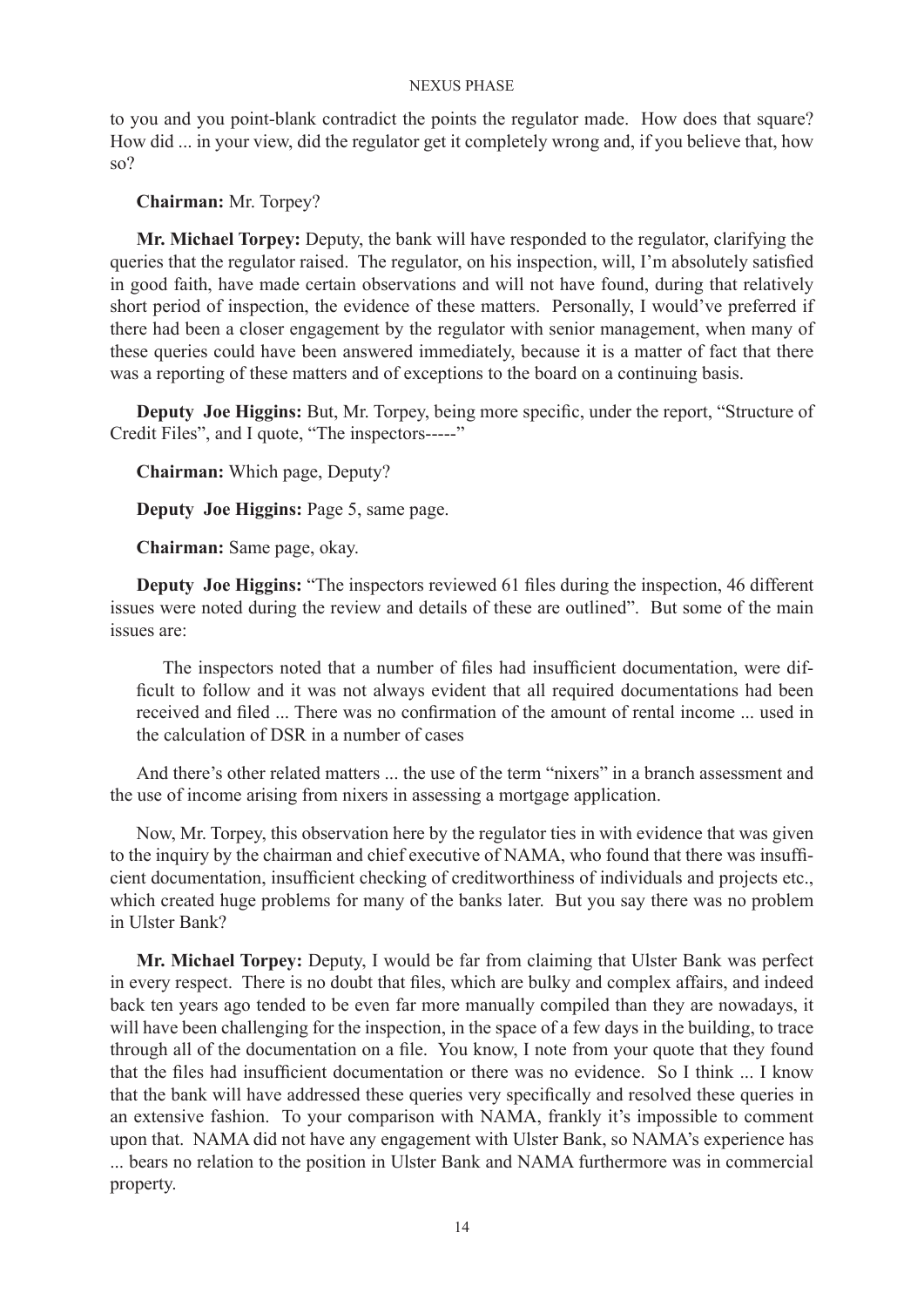**Chairman:** I will allow that, what you call it, that Ulster Bank didn't go into NAMA and so forth, and I was conscious when Deputy Higgins was making that question, but what Mr. Daly, I think, was indicating at that time was a broad culture across the banking sector to examine and stress test the creditworthiness of loans that were being issued and the subsequent liabilities that were then being incurred by the institution, so in that regard I think it was in a broad context Mr. Higgins ... or Deputy Higgins was making that response.

# **Mr. Michael Torpey:** In that respect-----

**Chairman:** In terms of the general culture or the suggested general culture within financial institutions were checking the creditworthiness of borrowers and the subsequent liabilities then that were actually being incurred and created by the banks and the losses that were incurred by institutions because of the possible or not possible examination of people's creditworthiness.

**Mr. Michael Torpey:** While, Chairman and Deputy, I, you know, would respect the comments made, obviously, by Mr. Daly, I was operating within a bank, a subsidiary of RBS Group, which applied their controls, standards and processes, which were the controls of a very large international bank, on all of the activities conducted within Ulster Bank. I believe that the standards applied were of the best international standards. It's not to say that there weren't lapses or errors or weaknesses, as in any process driven by human effort, but as to whether there was a systemic laxity in the controls and processes operated by Ulster Bank, I have no reason to believe that there was any such laxity.

**Deputy Joe Higgins:** Mr. Torpey, how did the Ulster Bank Ireland ... we couldn't get precise figures yesterday from Mr. McCarthy because of the ... your relationship with Bank of Scotland, etc., but how did you finish up losing €13 billion or €14 billion if everything was so perfect, as you seem to suggest to me, in Ulster Bank with regard to lending? And just in relation to that, do you say or not that you ... the type of ... Mr. McCarthy told us yesterday, in essence, that Ulster Bank came in here as a much vaunted third force, which had been spoken about. Very ambitious targets of growth for profit, lending, etc. Would you agree or disagree that that would have put a lot of pressure on your lenders within the bank to grow the business much quicker than was perhaps prudent or not?

**Mr. Michael Torpey:** I think, Deputy, if you don't mind, just to mention at the outset that we were part of Royal Bank of Scotland, not Bank of Scotland, which was an entirely different operation-----

# **Deputy Joe Higgins:** Yes.

**Mr. Michael Torpey:** -----with operations in the country, just to clarify that, if I may. Your question really is: if we did have, as I understand it, a well-controlled process, how did we ... how did we come to lose money? And I think the core of it lies in the fact that the RBS Group was a group which, as you rightly suggest, was targeted on growing its business in Ireland. In particular having invested very heavily in both the purchase of the banks in Ireland and the systems costs that were applied, they sought to grow to be a competitor with, an equal with, or indeed to match the incumbent full service banks, being AIB and Bank of Ireland. The strategy, therefore, was one of growth. The growth was predicated on an environment where there was a near universal view that the growth prospects for the Irish market continued to be strong and that Ireland was on a good path, shall we say. Any ambitions to grow the business were subject to the constraints of the risk appetite of the group, subject to the controls, procedures and policies of the RBS Group, as transmitted to Ulster Bank. So while we had an objective to grow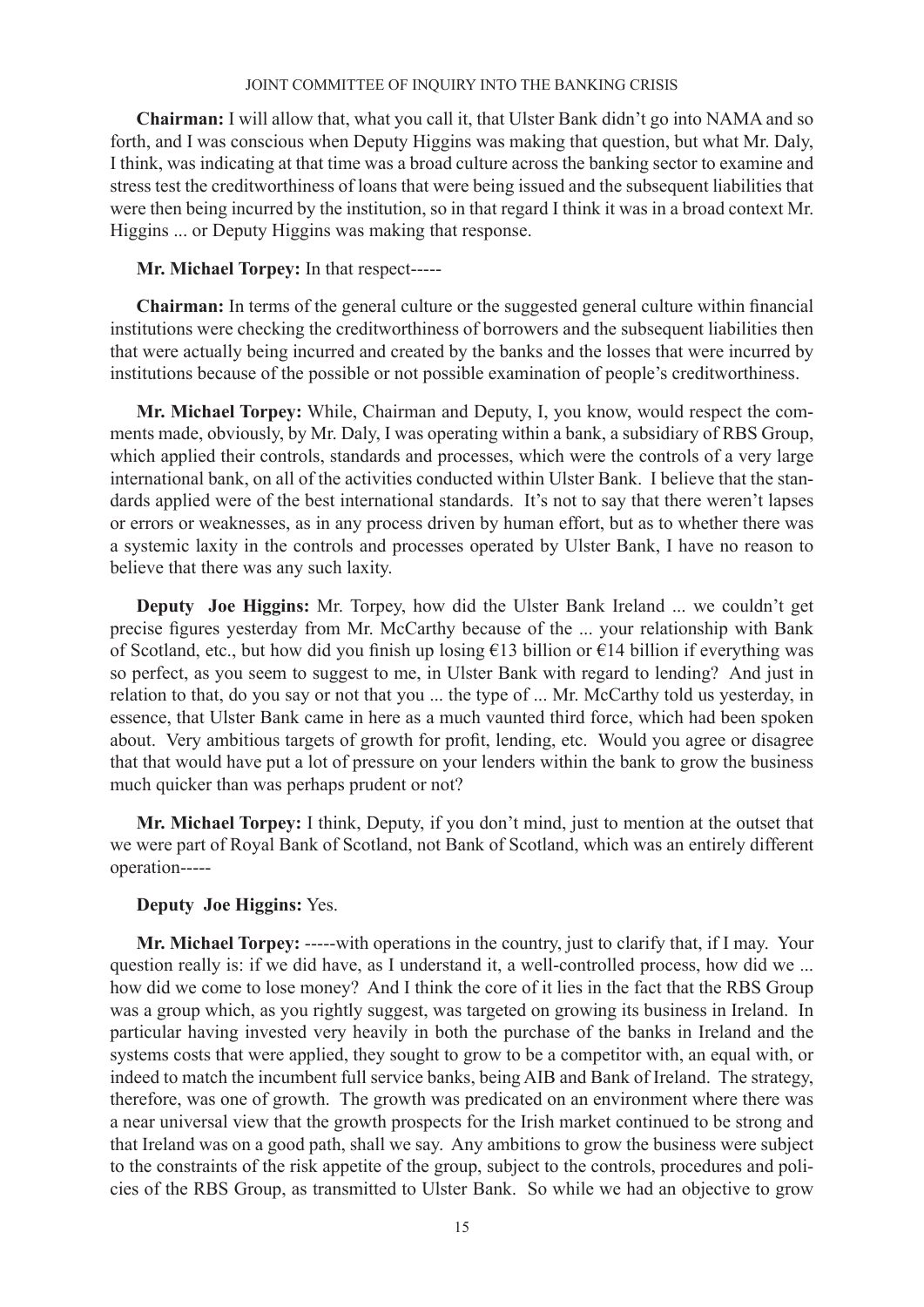the business, a clear desire and ambition to grow the business, the RBS Group was not tolerant of relaxing standards and controls in pursuit of that growth.

**Deputy Joe Higgins:** The Central Bank Governor, nevertheless, I quoted yesterday to Mc-Carthy, said that, you know, growth of 20% or greater should send out warning signals of the balance sheet, that you could quickly come into dangerous territory. Did that occur to you? Mr. Black, if you may be familiar with Mr. Black, William Black, gave evidence along the same lines here. He's a veteran regulator from the United States. Were you aware of a danger that ... overextending?

**Mr. Michael Torpey:** I have no doubt that if the business is growing rapidly one has to be extra-careful and I would fully accept that contention. I would distinguish, Deputy, between the position of a small challenger seeking to grow market share within a market and overall growth in a marketplace. Ulster Bank was coming from a position of being very much smaller than the dominant banks in the Irish marketplace. It is entirely acceptable from a business perspective, in my view, that a small challenger can seek to grow significantly more rapidly than the general marketplace and significantly more rapidly than a competitor's, in the interest of bringing competition to the marketplace and growing its position relative to the incumbents.

**Deputy Joe Higgins:** Okay. Could I explore now with both of you, maybe starting with yourself, Mr. Gallagher, please, the salary, bonus and pension plans offered to senior executives of Ulster Bank Ireland and whether they were appropriate and so forth? So, Mr. Gallagher, maybe you'd confirm that in the Vol. I, core document, you were employee 17?

**Mr. Robert Gallagher:** What page, Deputy?

**Deputy Joe Higgins:** Page 11. Well, it's pages 10, 11.

**Chairman:** The cover on it, volume?

**Deputy Joe Higgins:** Vol. I, UBI - B5.

**Chairman:** Okay.

**Mr. Robert Gallagher:** And sorry, Deputy, page 11, is it, or-----?

**Deputy Joe Higgins:** Pages 10 and 11, yes. But 11, as far as you're concerned.

**Mr. Robert Gallagher:** Yes, Deputy, I believe that's correct.

**Deputy Joe Higgins:** Okay. Mr. Gallagher, could you tell us just in a word, because the information isn't given here, what your basic salary, not bonuses, would have been in 2005 and 2006?

**Mr. Robert Gallagher:** My basic salary, Deputy, in 2005, to the best of my recollection was  $€370,000$  approximately. And it increased thereafter in the period of my tenure in the organisation by ... to approximately  $\epsilon$ 470,000.

**Deputy Joe Higgins:** Okay. And then, Mr. Gallagher, in 2005, or for the year 2005 you were recorded having received a bonus of  $\epsilon$ 99,000. In 2006 it went up to  $\epsilon$ 427,000; 2007,  $\epsilon$ 440,000; 2008,  $\epsilon$ 580,000. What did you do ... would you agree that these are massive sums of money by ordinary people's standards or not? And what did you do for ... to achieve such significant amounts?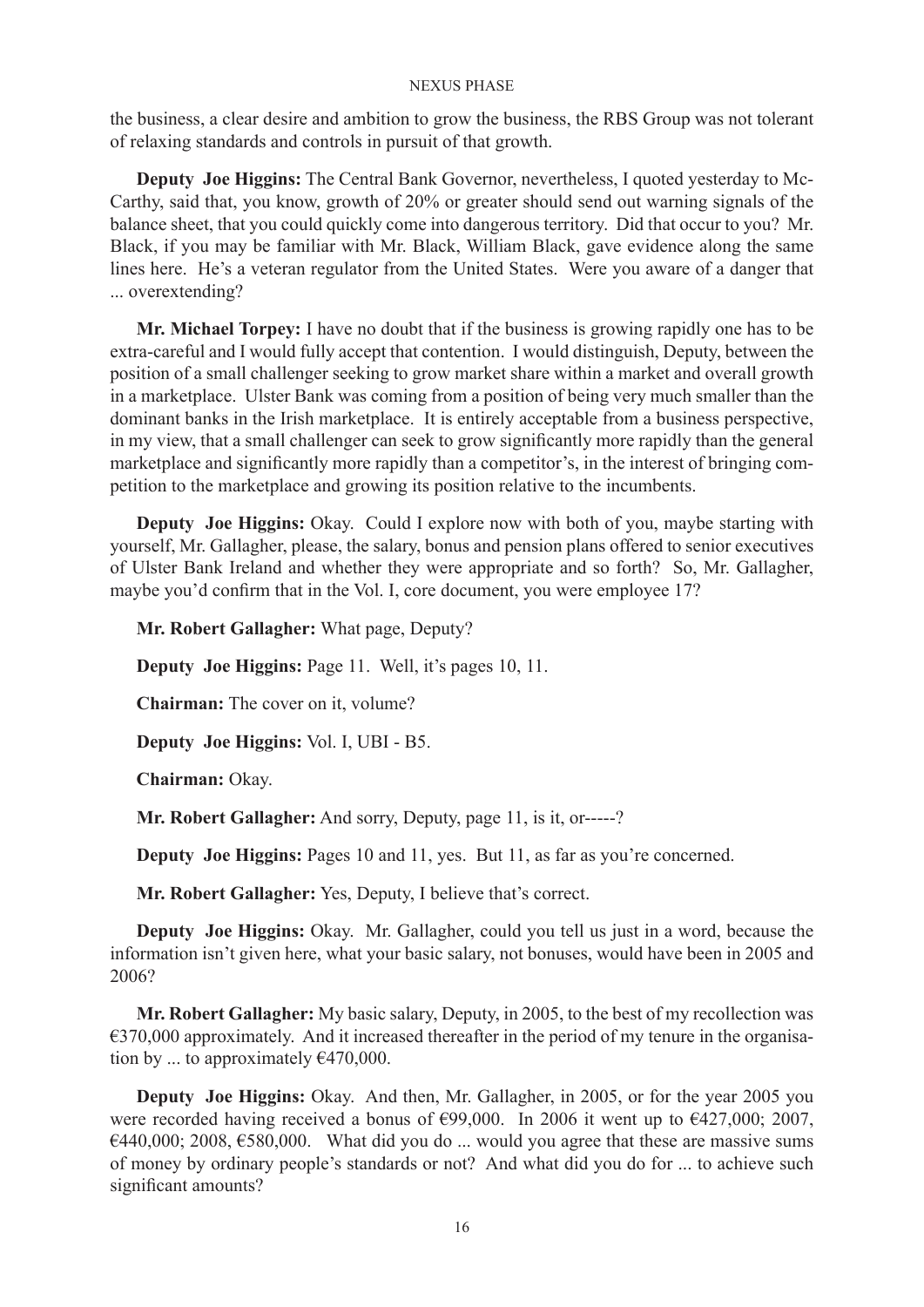**Mr. Robert Gallagher:** Well, just for clarification, first of all, Deputy, in the year 2005 that you referred to, I was working three months in the organisation. But to the pure core question, the remuneration which I received was determined by the RBS Group. It was determined independent of me ... and like all executives within the RBS Group, it was determined across a matrix of objectives about topics like people leadership, topics like running the business, topics like customer engagement, topics like performance. So it was a ...a balanced scorecard assessment. But ultimately it was discretionary ... discretionary in the bonus element by the RBS Group ... of which I was a recipient. To your question about the ... the levels, I think your observation is fair. I think the levels look excessive.

**Deputy Joe Higgins:** And Mr. Gallagher, it appears, does it or not ...that the performance is measured largely against growth in revenue ... and, therefore, that these bonuses relate to the growth of the bank ... and which was achieved through very, very rapid lending which in all banks as we know ... finished up in tears? Is that fair to say?

**Mr. Robert Gallagher:** Deputy, as I said to you the basis on which the remuneration and recognition occurred within the RBS Group was across a number of matrices ... being customer engagement, staff leadership, performance. So I don't agree with your assertion that it is entirely on growth.

**Deputy Joe Higgins:** It was a question ... it was a question, Mr. Gallagher.

**Mr. Robert Gallagher:** Apologies ... apologies, Deputy. I would equally highlight that in the remediation period the RBS Group continued to recognise performance ... at much, much lesser levels ... but continued to recognise performance which clearly were not about growth.

**Deputy Joe Higgins:** But ... were risk adjustments built into the bonus schemes or not? For example, your largest bonus was €580,000 in 2008, the very year that many banks, including RBS, tanked. Would there not have been a clawback from the bonus in relation to that very detrimental happening for the bank?

**Mr. Robert Gallagher:** Deputy, I think if you look at the progression of how banks and the banking industry have improved the addressing of those matters in terms of deferral of recognition, or indeed, clawback ... that became a much, much more significant item in the banking industry post-2008 and features of that became the norm in my remuneration in the periods 2010 and 2011 in the RBS Group. So I have seen how that has impacted the way the evolution of those types of rewards occur. Were they sufficient in ... across the industry generally? Were they sufficient in the years up to 2008? I think they ... I would echo what the general sentiment is and say, "No they weren't."

**Deputy Joe Higgins:** I have to move on ... really ... but Mr. Torpey would you generally have the same opinion or not as Mr. Gallagher in relation to these issues?

**Mr. Michael Torpey:** Yes, Deputy. I would think ... you know ... pay levels in the banking business at the time, were undoubtedly very high. I believe that the incentives were driven on a balanced scorecard basis reflecting the variety of objectives which constituted the make-up of the overall banking situation. And I think in terms of the lessons learned ... I think the approach to remuneration in banking internationally, particularly the EBA approach to guidelines for remuneration in banking, have taken on board lessons learned, not just in Ireland, indeed, internationally from the weaknesses of remuneration structures that may have existed, or did indeed, exist in the past.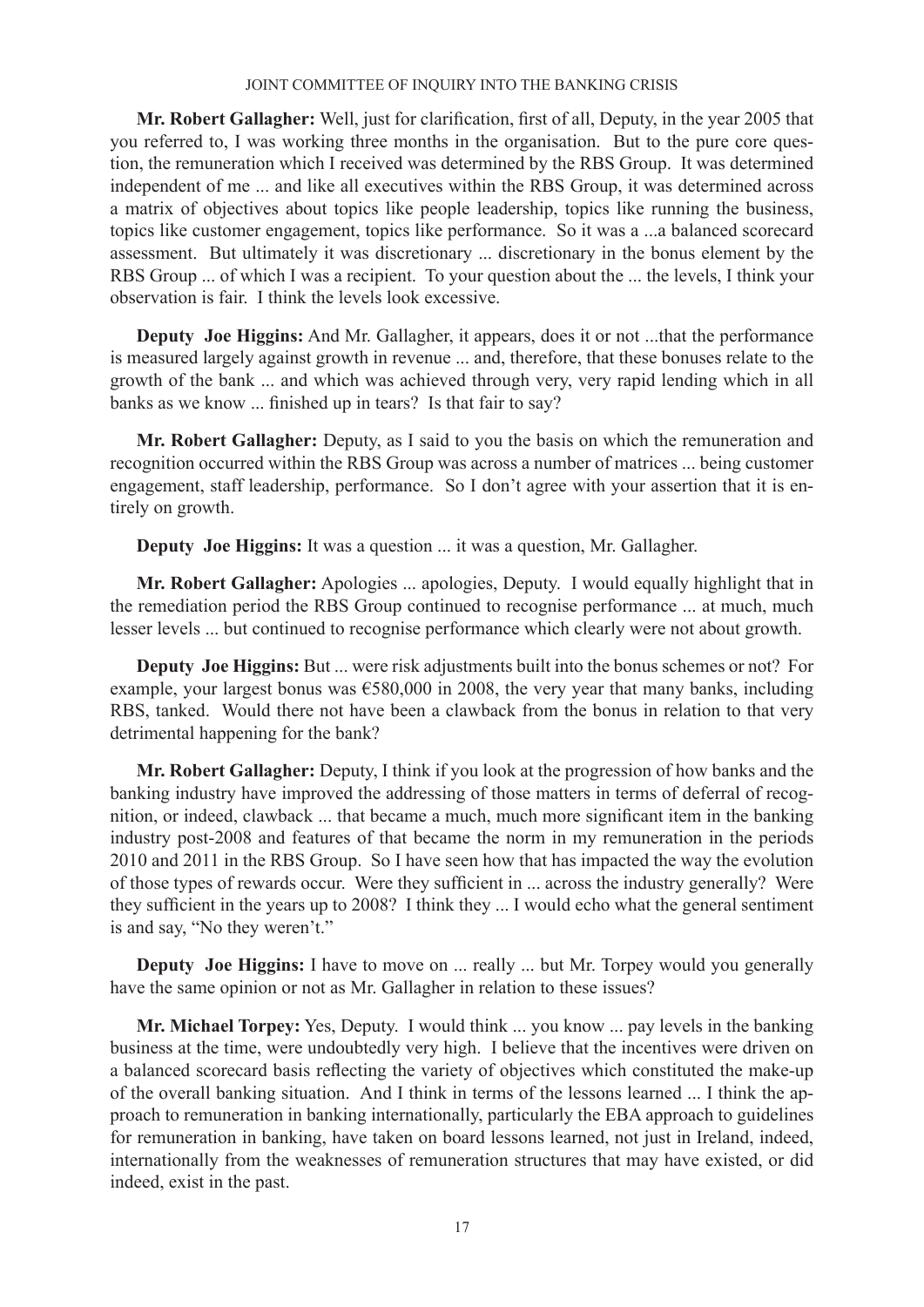**Deputy Joe Higgins:** Okay, Mr. Gallagher could I move on rapidly to ... you ... the strategy that was called ''Journey to One'' ... update ... and it's in the core documents Vol. 1 page 13. And this was presented in April of 2007.

**Mr. Robert Gallagher:** Apologies, Deputy ... could I just check the ... one -----

**Deputy Joe Higgins:** It's Vol. 1, UBI - B2, page 13.

**Chairman:** ''Journey to One'' strategic business initiative update, Mr. Gallagher.

**Deputy Joe Higgins:** Yes ... we are on the same page. This sets goals and customer strategies ... or purports to set them for the period 2007 to 2012. And it is envisaged that operating profit will go from  $\epsilon$ 600 million to  $\epsilon$ 1.3 billion ... new mortgage lending from  $\epsilon$ 5 billion to  $\epsilon$ 15 billion ... corporate market Republic of Ireland share from 15% to 30%. What was management thinking here, Mr. Gallagher? These would, by many, be considered to be extraordinarily ambitious targets. What was your rationale and how did you think you were going to achieve them?

**Mr. Robert Gallagher:** So, Deputy ...a couple of comments, if I may. The first is ''Journey to One'' was predominantly a staff engagement programme. So we utilised a process emanating from the States called ... a teaching programme where people engaged about leadership and how they shared and worked together. And a part of it was this page and the outputs from this page, but a lot of the programme was around staff engagement ... around post ... some very, very tough integration matters we had ... how would we encourage and motivate and lift people's spirits? That was the context. I will answer your specific question but that was the context to it.

The other thing I will say, Deputy ... in ... on this topic is there is no question that Ulster Bank, until the ownership of RBS, had a real desire to compete with AIB and Bank of Ireland in a much more substantial way. And it was one of the reasons I joined the organisation. And if you think about what Ulster Bank is on the Republic of Ireland ... in ... for instance, in Donegal, Ulster Bank's market share might be 20%, whereas in Cork and Kerry it might be 2%. So the belief that Ulster Bank could increase its market share, particularly in the southern part of the country, was real and meaningful and was evidenced by the investment which Ulster Bank was making around the country.

So, if you look at the business centres and branches which were opened by Ulster Bank in that period in places like Carrigaline, in Killarney, in Tralee, in Limerick ... there was a material expansion of the physical premises on the island of Ireland by Ulster Bank. If you compound that with the material investment in technology ... just to provide services to retail customers and business customers ... and you add to that the material expansion of the ATM network of Ulster Bank ... some of which was reflected in these pages. There was a very substantial increase in the capability of Ulster Bank to provide services to customers around the island which never existed before in its 175 years on the island and in the Republic of Ireland.

# **Deputy Joe Higgins:** Some of -----

**Mr. Robert Gallagher:** There is no question when looked at however, Deputy, that the financial ... from to on this page ... look now unrealistic ... and look ... exhibit a very strong growth. But they were about communicating to our people an ambition to take on AIB and Bank of Ireland.

**Deputy Joe Higgins:** Just a last question so, Mr. Gallagher, because of time. Ulster Bank maintained a panel of perhaps around 100 approved mortgage valuers and obviously in terms of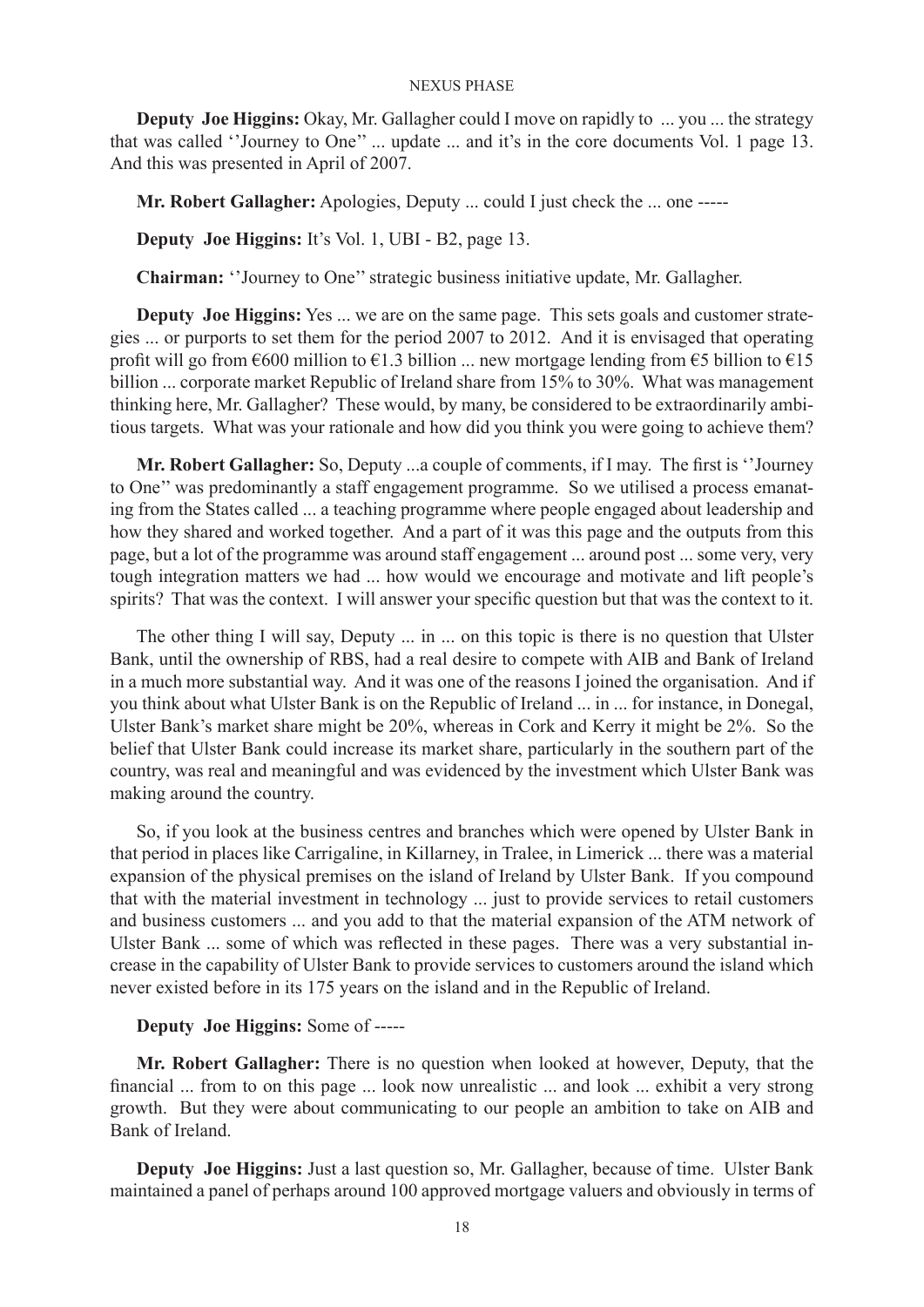assessing risk it is in banking, I believe, vitally important that an independent valuation be requested and property may be taken as security. How was the business distributed among these valuers? And were there any groups within that, that got disproportionate share of the business or were specially favoured or how did it work?

**Mr. Robert Gallagher:** So, Deputy ... the mortgage business I had no management responsibility for. So I don't know the answer to that question.

**Deputy Joe Higgins:** Mr. Torpey, could you give any-----

**Mr. Michael Torpey:** To be honest, Deputy, much though I would like to help, having had no role in the risk process ... the risk evaluation process ... frankly, I don't know the answer to your question.

**Deputy Joe Higgins:** Okay.

**Chairman:** Before I move on, and to just round up one issue that Mr. Torpey and Mr. Gallagher were responding to from questions from Deputy Higgins around remuneration and bonus packages. What was your bonus package in 2008, Mr. Gallagher? Did you refer to that in evidence, or was it discussed at ... and what was your bonus package?

**Deputy Joe Higgins:** I can ... just quickly, Chairman-----

**Chairman:** I can put up the evidence ... it's a document there, but rather than going back to it, I just ... something I just want to tease out on that. It was something like-----

**Deputy Joe Higgins:** If it saves time, Chairman-----

**Chairman:** If you have it there, please yes.

**Deputy Joe Higgins:** In 2008, Mr. Gallagher is down as €580,500, a bonus ... 2007, €440,000.

**Chairman:** That's at 274 ... Okay. You said that rules subsequently changed after 2008, Mr. Gallagher, that remuneration packages now get examined with regard to performance. Under the new rules, would that ... 2007 the  $E172,000$  have been paid to you?

**Mr. Robert Gallagher:** So ... the governance within RBS, and indeed other banks, has more deferral of reward and more clawback. I don't know the answer to that question, Chairman, it's ... the bonus in 2008 relates to the year 2007.

**Chairman:** Yes.

**Mr. Robert Gallagher:** So, my belief is no.

**Chairman:** That you wouldn't have received that bonus under the new rules?

**Mr. Robert Gallagher:** Yes, but I don't know, I haven't been -----

**Chairman:** Okay, and I -----

**Mr. Robert Gallagher:** It wouldn't be my decision, it would be the decision of the variable pay committee.

**Chairman:** And, on reflection of that, do you believe that that payment or remuneration was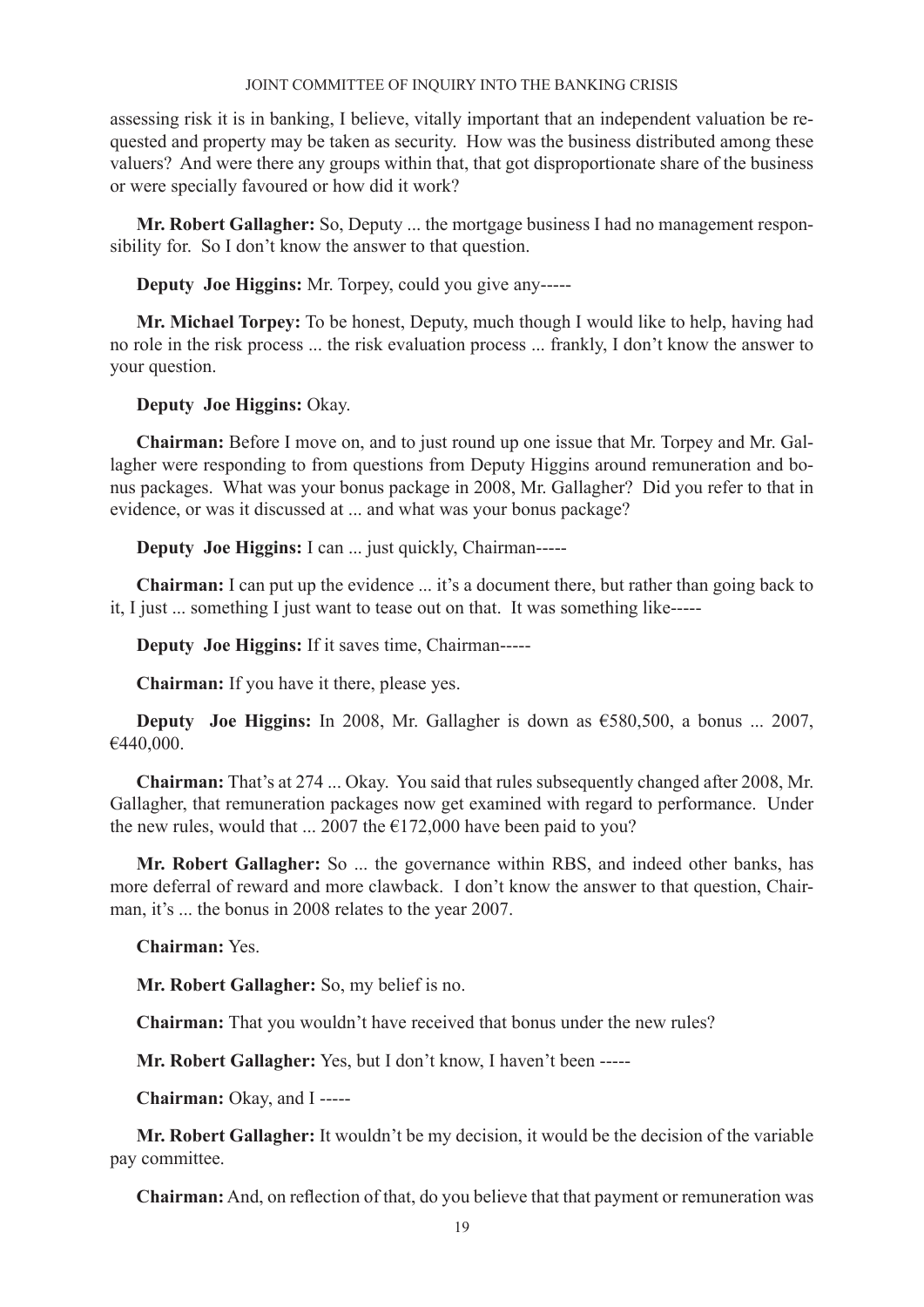then merited?

**Mr. Robert Gallagher:** Sorry, Chairman, I didn't hear your question.

**Chairman:** On that basis, and reflecting on that, do you have a view as to whether that payment, from your activities in 2007, paid in 2008, was actually merited?

**Mr. Robert Gallagher:** Well ... Chairman, my role in the bank, as I articulated was ... in my opening statement, was to enhance the capability of the organisation to service Irish business customers, it was to enhance the capability of the team within the business and it was to diversify income. It's for others to assess whether ... it's for others to assess whether that was ... it's for others who determine this to assess whether that was reasonable or reasonably achieved or not. I have said to Deputy Higgins that remuneration in the banking sector is excessive.

**Chairman:** Okay, and do you have a view on the new remuneration rules? Do you think they're an improvement or not on the previous rules?

**Mr. Robert Gallagher:** I think they're an improvement, Chairman.

**Chairman:** Okay, thank you. Deputy Eoghan Murphy.

**Deputy Eoghan Murphy:** Thank you to both the witnesses. Mr. Torpey, is it possible that loans or terms were offered to borrowers during your tenure that were outside the normal terms available at Ulster Bank?

**Mr. Michael Torpey:** Deputy I ... as far as I'm aware, there were no offers of loans to customers outside of normal terms and conditions. I did mention earlier that there would've been a staff scheme, which will have been a staff mortgages scheme, which is the only situation that I am aware of that will have had in any form of preferential terms offered to any individuals or group of individuals.

**Deputy Eoghan Murphy:** Can we turn then to the group internal audit, and that's at the Dublin Mortgage Centre from December 2006 and the reference is UBI, Vol. 2, page 74. So, on the top of page 74, if you have it in front of you, "Control Issue No. 2 ... Mortgages are processed to completion without sufficient consideration being given to whether all terms and conditions, and documentation requirements, have been satisfied." Classification is "Significant". And if we go down to the third paragraph then underneath that, "The current process does not require (or result in) full copies of a Mortgage Offer Letter ... being held on file, either in paper form or electronically. For switcher mortgages (remortgages) the current process does not require the centre to have sight of the signed [offer letter] at all." Can you comment on that? That's coming from the internal ... group internal audit in the Dublin Mortgage Centre.

**Mr. Michael Torpey:** Deputy, the Dublin Mortgage Centre was established as a result of integration of mortgage systems in ... in 2006, the middle of 2006 I think is when it was established. It's not strictly in my remit but I'll answer as best I can from my general knowledge of the situation. Following the establishment of that mortgage centre, weaknesses emerged ... there was an internal audit requested, I believe by the chief executive, although I'm open to correction on that, and it did turn up very significant issues which led to an immediate escalation of the concerns and did lead to an immediate bringing in of resource from RBS Group who, as I've stressed earlier, take these things very seriously, to remediate the issues as quickly as possible, because ... I would, you know, that ... an audit report like ... such as this does not make good reading. I don't offer it as an excuse, that it had just been newly set up. I think the only good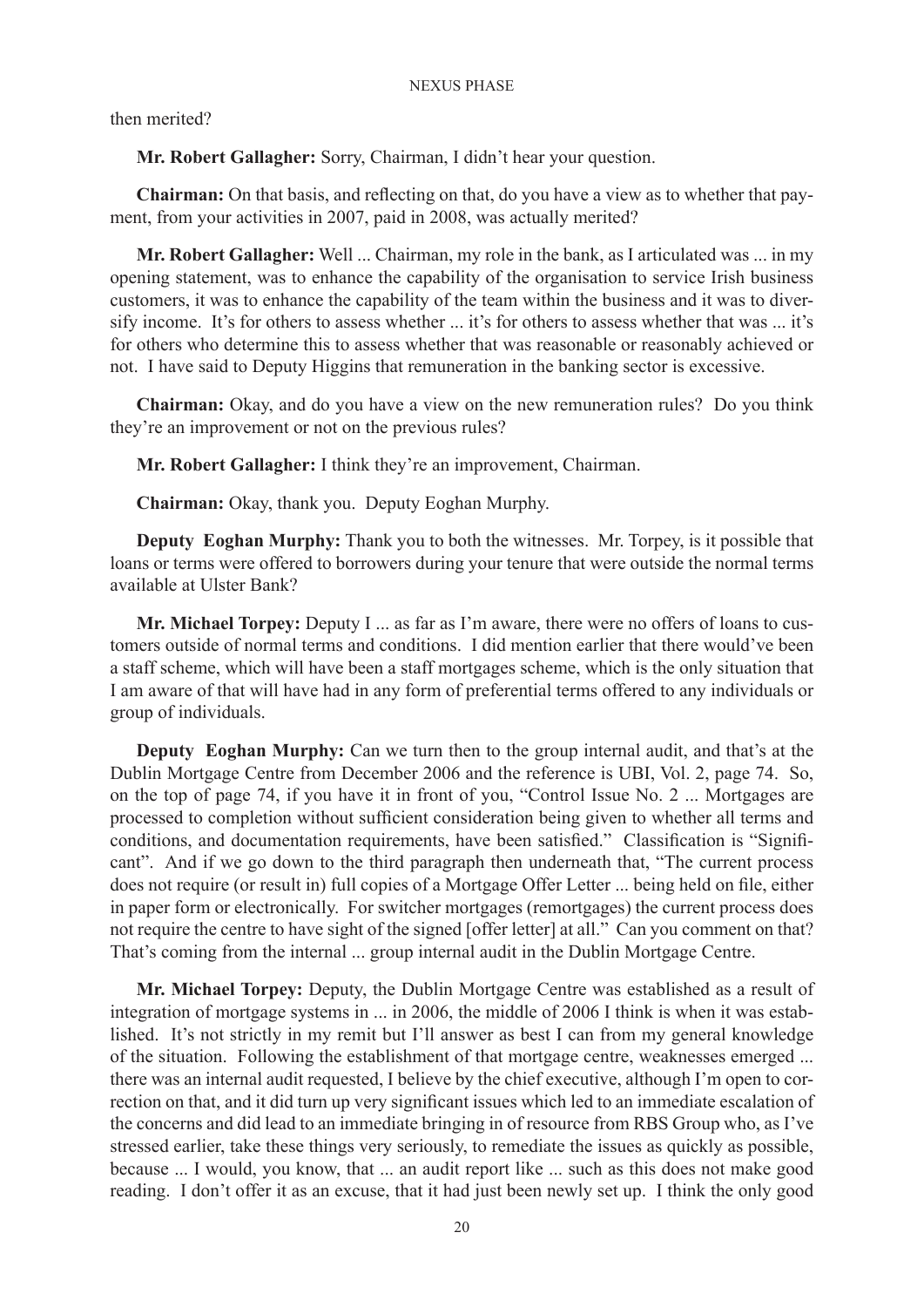thing that can be said about an audit report like this was that it was undertaken quickly after the establishment of the Dublin Mortgage Centre to establish the weaknesses and ... so that they could be escalated, addressed and put to rights.

**Deputy Eoghan Murphy:** Am I correct in understanding that what this says is that people were giving out mortgages ... and it's possible that these did not meet the proper terms of the bank, and it's possible that you did not know they did not meet the proper terms of the bank?

**Mr. Michael Torpey:** The implication of ... of what ... of what is in here, is that some of the conditions attaching to the ... to the ... issuing of a mortgage may or may not have been met prior to draw down. I think, Deputy, that's somewhat different to ... any implication that they would be offered ... that there would've been mortgages going out on preferential terms. I think, as I read it here, Deputy, and again I'm talking from a general knowledge rather than a detailed knowledge of the Dublin Mortgage Centre, it seems to me that we're looking here at ... at ... at a serious deficiency in process where the various items that had to be delivered prior to draw down weren't necessarily ... or at least there wasn't evidence that they had been delivered prior to drawdown. That is a weakness, not an acceptable weakness, and management will have taken that very seriously and I have sufficient recollection to know that, as I have said, that ... that a senior resource from the RBS Group was brought in to quickly and thoroughly remediate these weaknesses.

**Deputy Eoghan Murphy:** You see that as a weakness in process?

**Mr. Michael Torpey:** That is very much my reading of that, Deputy.

**Deputy Eoghan Murphy:** If I could turn then to UBI - B1, Vol. 1, page 22. And this is about the corporate hospitality and gifts to staff at the bank from clients. You didn't maintain a register of any corporate hospitality or entertainment, or any gifts received by staff in excess of  $\epsilon$ 250, and it wasn't policy to do so either. Why not?

**Mr. Michael Torpey:** The practice at the time, Deputy, was to rely on a code of conduct which required people to act in ... in a certain way. In that context, but I believe the situation has changed since - I am no longer with Ulster Bank - but the practice at the time would have been to rely on codes of conduct where people understood ... and were held accountable for their behaviour, in accordance with the code of conduct, including matters of hospitality.

**Deputy Eoghan Murphy:** Could there have been a relationship between this lack of a policy and lack of a register and what group internal audit found in the Dublin Mortgage Centre?

**Mr. Michael Torpey:** Again, Deputy, I think ... I think it's ... I would ... I believe, from my reading of the documents and from my recollection of events, I believe we're looking, in the Dublin Mortgage Centre, entirely at a process failure, process weakness and, as such, I don't see any connection between these two items.

**Deputy Eoghan Murphy:** Okay, thank you. If we could turn then to B2, Vol. 1, page 28. This is a letter from the Financial Regulator from March 2008. On page 28 ... at the bottom of page 28 they highlight that, "inspectors noted from the minutes of the RBS Group Credit Committee held on 14 May 2007 that in relation to a  $\epsilon$ 90m facility being discussed for [and it's redacted] "*The relationship team said that they did not know exactly what the €70m equity release would be used for*", but they were aware that [and it's redacted] had tendered for two significant projects." Is that an example of staff at a bank lending out  $\epsilon$ 70 million to a customer and not knowing what it's for?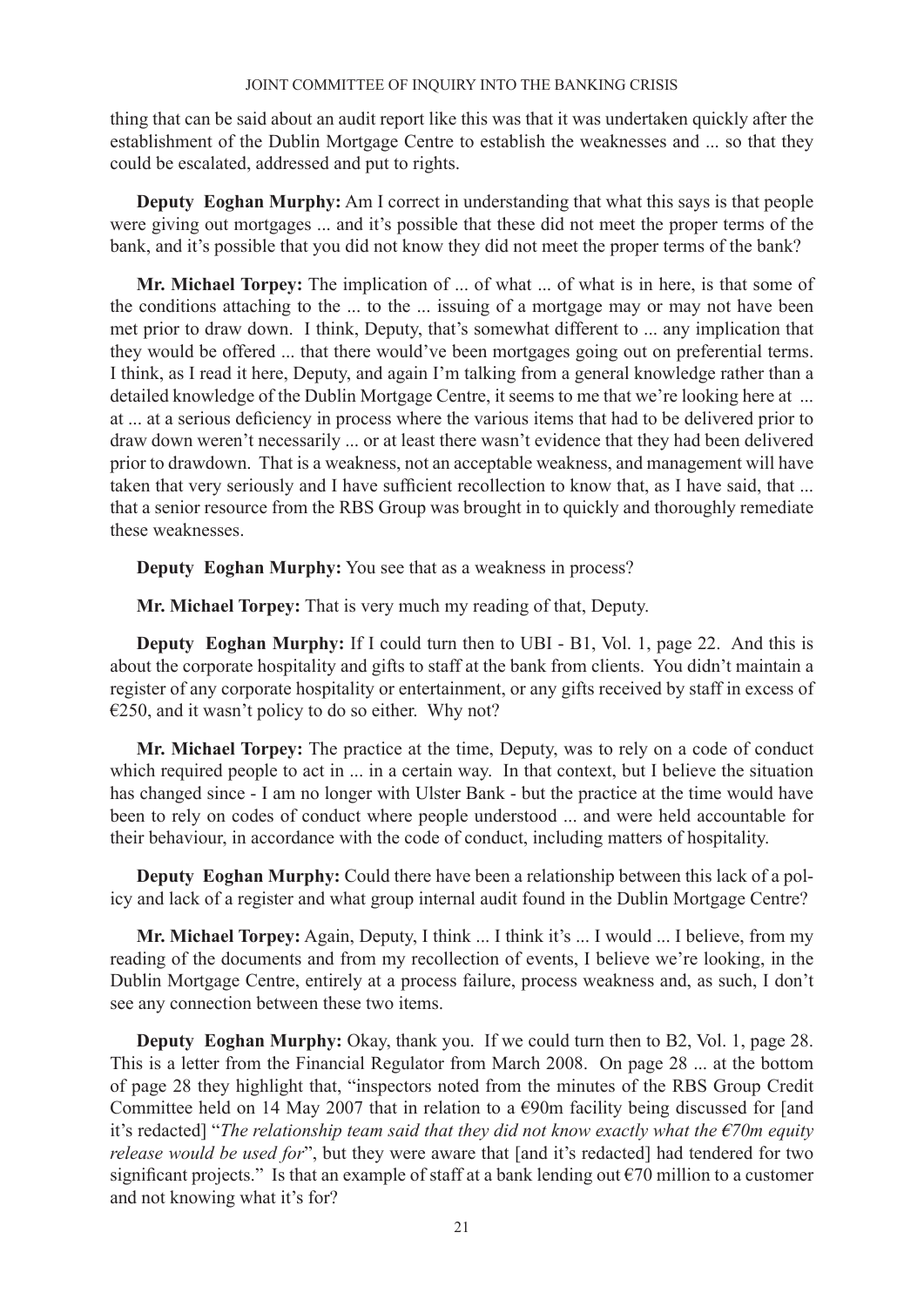**Mr. Michael Torpey:** Deputy, I don't believe so. I believe what we see here is that a credit committee challenged, appropriately, to gain an understanding and will have referred that ... referred that back for sanctioning and any credit. Again, I won't have been part of the credit process but I think I'm making a reasonable inference from the information in that document.

**Chairman:** Three minutes now, Deputy.

**Deputy Eoghan Murphy:** Thank you, Chairman, this is my final question on this area. The group risk credit policy and strategy committee ... you didn't serve on that committee?

**Mr. Michael Torpey:** I did not serve on that committee, Deputy.

**Deputy Eoghan Murphy:** As finance director, should you not have served on that committee?

**Mr. Michael Torpey:** I think this goes, Deputy, to the core of the organisational structure, which I sought to bring out in my opening statement, where RBS Group operated very much on functional lines in its organisation. It was an integrated group under the UK prudential sourcebook rules, the UK regulatory rules, such that the control was from the centre of RBS, and that caused people like me to be in a functional line, very much in the accounting line, with a credit process driven through the credit process lines in RBS Group. So I think, in the context of the international group that RBS was and of which Ulster Bank was a subsidiary, it was not unusual that I would not have been part of that process.

**Deputy Eoghan Murphy:** Okay, thank you. I've to move on now just to another question while I still have time. And the book is UBI - B2, page 21. So you have some tables in front of you. By mid-2006, the level of new mortgage lending in Ulster Bank outside of policy reached 40%, and policy changed later that year and the level dropped to 20%. So can you just clarify for me, lending outside of policy, is that what you would refer to as exceptional lending?

**Mr. Michael Torpey:** Yes, Deputy, the exception as to policy is lending outside policy, as you read it there.

**Deputy Eoghan Murphy:** And would 40% be considered high?

**Mr. Michael Torpey:** It certainly would, Deputy, and would prompt a very close inspection as to what was driving these matters. The approach to policy in residential mortgages was ... and, as would be good practice today, indeed, that you had policies which then had a tolerance around them because prescriptive policies of their nature lead to a need for a certain level of exception. And, to be entirely frank, Deputy, once you're moving beyond low-teens, mid-teens exceptions, you have to raise a question as to the appropriateness of policy. The exceptions to policy were the subject of challenge by the board of UBIL throughout. And to the specific item of debt service ratio policy exceptions within ... within UBIL ... and you will note on the page to which you've referred me, the difference between the First Active and the UBIL experience; that arose largely because the exceptions were very highly concentrated on people with higher incomes such that the appropriate debt service requirement will not have been captured by policy and, indeed, the revision to policy will have captured that. So if we find that ... and I believe it to be the case when I was there, that the majority of debt service policy breaches were for high income earners, that is a mitigant which is acceptable and would have been reflected in the policy revision subsequently. And I believe also that a very high proportion of those exceptions will have been minor exceptions - as in, very marginally above the policy limits. It doesn't take from the fact - and it's very, very important, Deputy, I would agree - that where you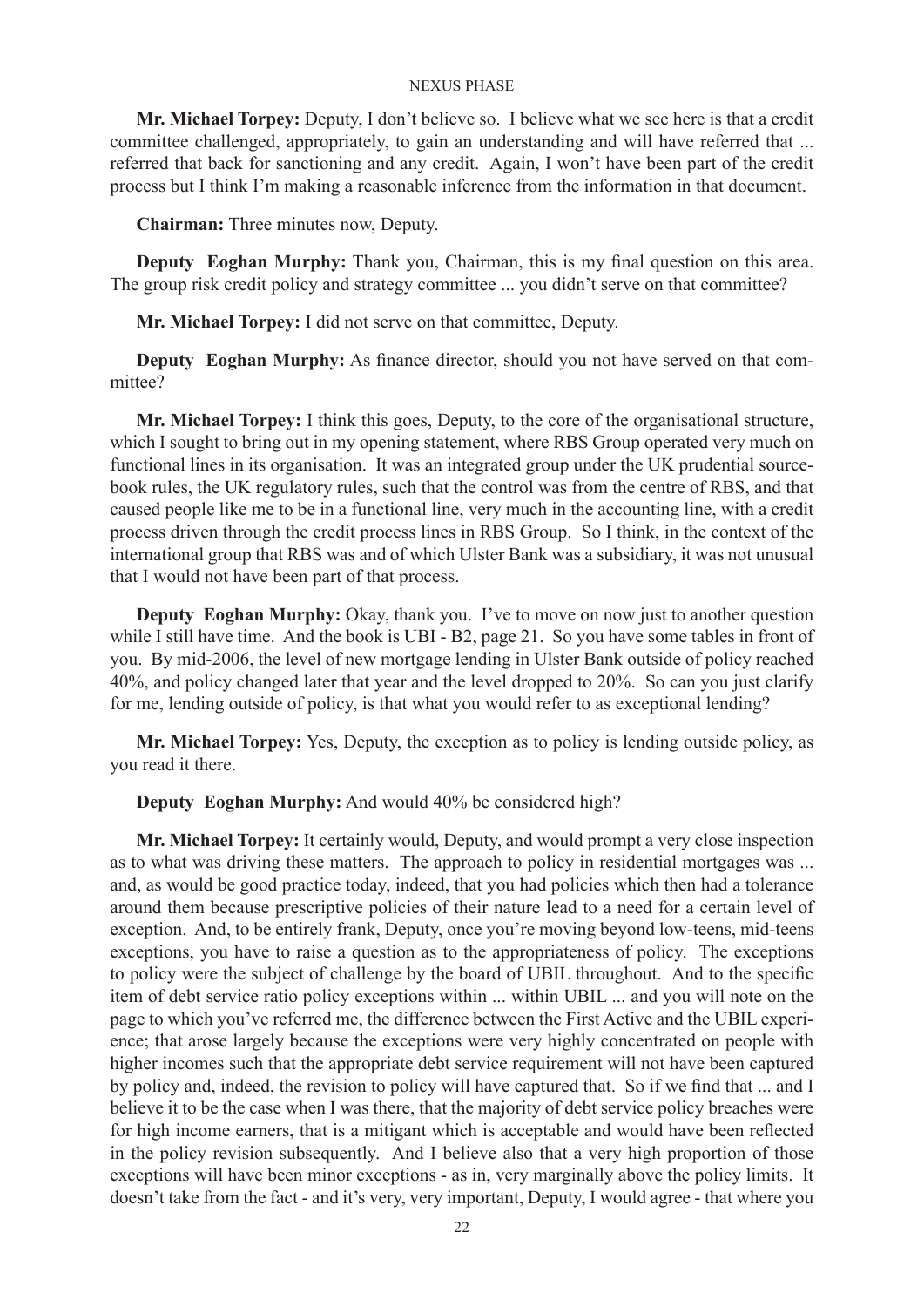do have exceptions arising, that they are challenged by the board and satisfactory explanations along the lines I've given or such other as they may be are arrived at to ensure that credit risk appetite is being adhered to.

**Deputy Eoghan Murphy:** Thank you. That was December-----

**Chairman:** Final question.

**Deputy Eoghan Murphy:** -----or that was the end of 2006 the policy changed, but in September 2007, the chairman is still expressing disquiet over the continued high exception rate for lending approved outside of the debt service ratio limit.

**Mr. Michael Torpey:** The chairman very rightly ... and I think ... I think it, in some ways, describes some of the strengths that Ulster Bank Group will have had, notwithstanding events that subsequently happened, that while we had a credit policy driven by and controlled by RBS Group, we had an independent board who saw fit to challenge these things and will have required that they receive detailed explanations as to the level of exceptions continuing. So I believe and I'm satisfied that the board did get satisfactory explanations to give them the assurance that while specific policy lines may have been breached, the credit appetite or, in other words, the credit risks being assumed on this lending were within acceptable boundaries but I would absolutely agree that it's appropriate that such exceptions be challenged on a continuing basis.

**Chairman:** Thank you very much. Just before we go to the break, if I can just go into an area with either Mr. Torpey or Mr. Gallagher. You might express me which one of you is probably more relative to it. In the engagement with mortgage brokers, which was something that Ulster Bank done, alone with other banks, during the period, was there a part of the growth strategy that was outlined by Deputy Higgins, a thought given to developing partnerships or in developing relationships with independent mortgage brokers as a means of increasing your growth into the mortgage market?

**Mr. Michael Torpey:** Deputy, I'm not well-informed in the space you're asking in. Certainly, the mortgage-broking side of the mortgage market grew in importance through the period and, indeed, the First Active brand didn't deal through mortgage brokers, and you will have seen in the documents that-----

**Chairman:** Ulster Bank did.

**Mr. Michael Torpey:** Ulster Bank did engage with mortgage brokers and, as far as I'm aware - and I've to caution in those terms - the nature of the engagement with mortgage brokers was by way of commission payments to mortgage brokers for business originated. I'm not aware of any engagement or proposal to engage in a more substantive or different business model but I'm open to correction on that.

**Chairman:** And was there a risk management process in place for mortgage processed by brokers that would be coming into Ulster Bank?

**Mr. Michael Torpey:** The mortgage applications coming through mortgage brokers were subject to the same policy requirements as mortgages originated through the branch network so the debt service limits, the ... multiples of income and the supporting documentation that will have been required or-----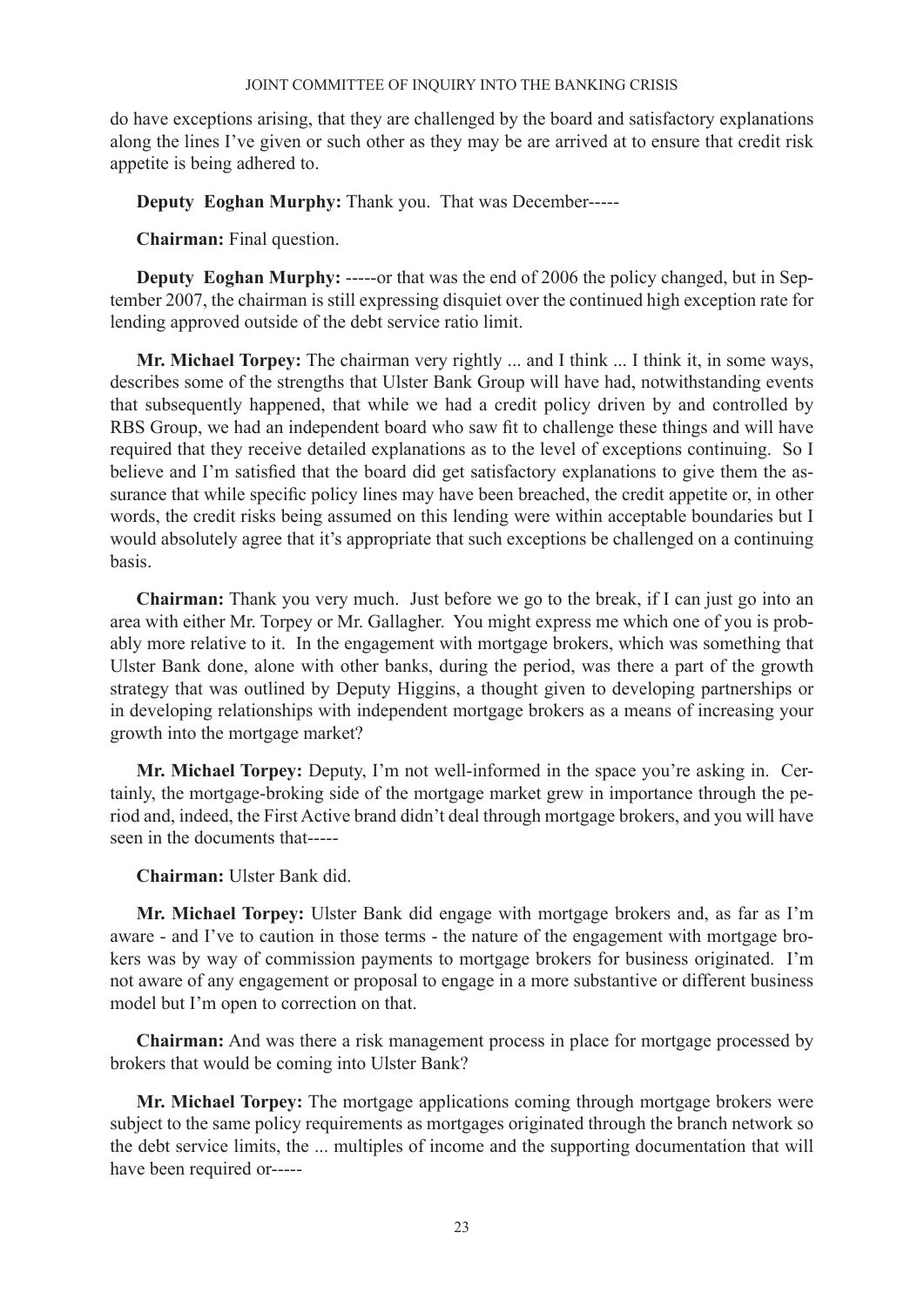**Chairman:** So you ... so you would have run a second sight on broker proposals that would have come in so ... and they would have more or less ... if I'm hearing you correctly there, Mr. Torpey, it would have been like the application was being made from scratch in terms of examining the supporting information. It wouldn't be taken that the broker's package was not to be looked at, that everything was sound inside in the box.

**Mr. Michael Torpey:** As I understand it, and I've no reason to doubt my understanding, Deputy, the level of verification of applications coming through the broker network will have been similar to that coming through the branch network.

**Chairman:** Just a final question on that and then we'll go for a break. Can you account for the percentage of your distressed mortgage book that relates to mortgage broker business?

**Mr. Michael Torpey:** I don't have that information to hand.

**Chairman:** Have you looked at that as an issue?

**Mr. Michael Torpey:** I am certainly ... in terms of my review of the information that I had in connection with the inquiry, I haven't looked at that. I can ... I can, if you wish, Deputy, request of Ulster Bank that they look at that and make the information available.

**Chairman:** That would be assistful if you could, Mr. Torpey. We'd appreciate that.

**Mr. Michael Torpey:** I'll make that request to Ulster Bank.

**Chairman:** Okay, I'm proposing that we now take a break and that we will break until 11 ... or, sorry, 12.25 p.m., if that's agreeable to members. In the meantime, I would like to just let the witnesses know and to remind them that, once they begin giving evidence, they should not confer with any person other than their legal team in relation to their evidence on matters that are being discussed before the committee. With that in mind, I now suspend the meeting until 12.25 p.m. and remind the witnesses that they're still under oath when we resume. Is that agreed? Agreed.

 *Sitting suspended at 12.07 p.m. and resumed at 12.32 p.m.* 

**Chairman:** Before we go back into public session, just to remind members if they have been using their mobile devices and other pieces of equipment during the short suspension, to make sure to put them back onto safe mode. Mr. Torpey, Mr. Gallagher, you're okay, yes? So I now propose that we go back into public session. Is that agreed? Our next questioner is Senator Sean Barrett. Senator, you have ten minutes.

**Senator Sean D. Barrett:** Thank you, Chairman, and welcome back to our visitors this morning. Could I refer to core document UBI-B2C, Vol. 2, pages 19 to 30, and, in particular, page 27 stress testing. The worst case scenario... You tell me when you're ready. Do you need the referencing again?

**Mr. Robert Gallagher:** Yes, reference please.

**Senator Sean D. Barrett:** Certainly. UBI-B2C, Vol. 2, pages 19 to 30, and, in particular, page 27. Chairman, there was a worst case scenario in stress testing. Residential property prices were forecast to fall by 30% between 2008 to 2009, and commercial property prices were forecast to fall by 40%. That would result in a total impairment charge of  $\epsilon$ 540 million. The actual impairment charge for UBIL was  $\epsilon$ 1.7 billion. Can you explain why the actual impair-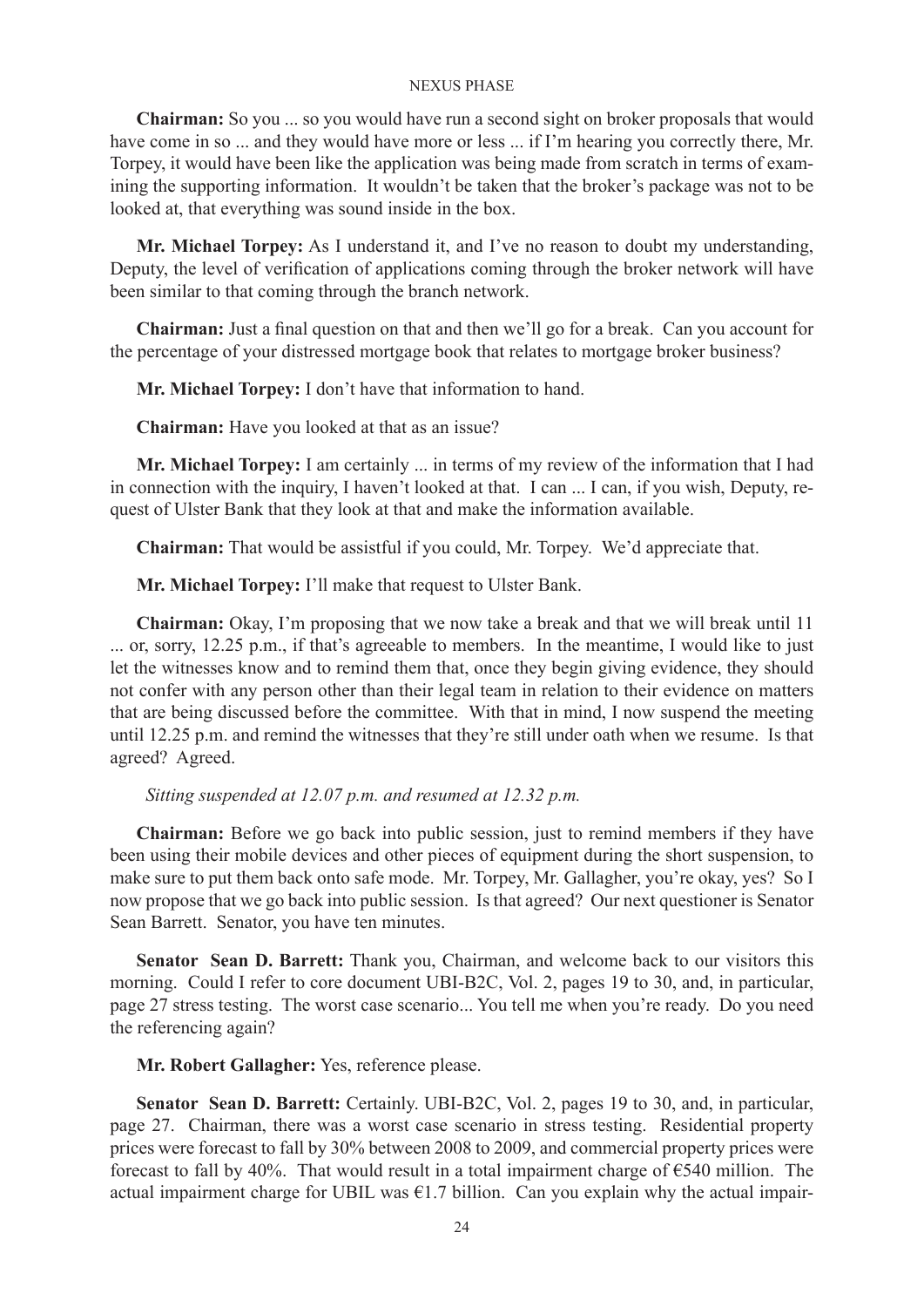ment charge was so much higher than that forecast in the stress tests? Were there any more severe stress test scenarios considered by the bank or discussed at the board? Were the in-house economists involved and were the stress tests different for residential, commercial development, speculative land banks? The question is directed to both gentlemen, in whatever order.

**Mr. Robert Gallagher:** I am just reading the information for a moment, if I may, Senator?

# **Senator Sean D. Barrett:** Indeed.

**Mr. Michael Torpey:** Perhaps I can start with an initial comment. I am a little bit light on this one because it was subsequent to my departure from Ulster Bank but, in general terms, the parameters of the stress tests that would have applied during my time with the bank were perimeters that were determined or dictated by the Financial Regulator, and as such the stress tests will have been conducted on the basis of those parameters that were indicated. I think it is fair to say that stress tests failed to capture the outcomes that were to transpire over time, perhaps if for no other reason, that the scale of events was entirely unprecedented and off the scale of any past experience or expectation that might have been captured in an analysis conducted at that time, of even severe but implausible future events. So that is a general comment on the approach to stress tests. The financials that drove the stress test outcomes subsequent to my departure, it is not something I am up to speed on.

**Chairman:** What the Senator is asking you is that there is a 300% miscalculation here when the whole thing is flattened out. This was the result of behaviour. Can you explain to us the behaviour that actually resulted in the 300% miscalculation?

**Mr. Michael Torpey:** I think, Deputy, I would characterise the difference as being driven by the difference in assumptions underlying the models. The assumed outcomes from the levels of changes in property prices were driven through whatever financial modelling tool was used in that exercise. I think what appears to explain to some extent the difference between what was seen in the stress tests that were conducted and the actual outcomes, is the severity of events and the pervasive nature of those events as they transpired over time. While stress tests will have looked at percentage changes in values that are here, and while the actual fallen values was materially greater than this, that will have had its own set of impacts. But I suggest also that the stress tests proved insufficient to capture the wider range of impacts, starting with the international crisis that happened at the same time, extending into the wider fiscal impacts of the downturn in activity in the economy. Such that it is fair to say that the stress tests, however diligently done, however honestly they were appraising the potential for a downturn in the economy, it is fair to say that the actual outcomes proved to be dramatically more severe than those stress tests.

**Senator Sean D. Barrett:** I will address Mr. Gallagher, if I may? On the core documents, B2, pages 24 to 29, a letter from the Financial Regulator to UBIL, dated 12 March. He was ... the Financial Regulator was concerned regarding the effectiveness of UBIL's credit review process as it related to commercial property lending. Do our visitors think that UBIL had a sufficiently robust and effective credit approval and review process for its commercial property portfolio?

**Mr. Robert Gallagher:** Senator, the review process within Ulster Bank was covered by the credit policy framework documents and required all cases to be reviewed annually, and to the extent that some cases did not get achieved annually, then that was escalated to management and to boards. So every case was reviewed annually, and it was reviewed by relationship team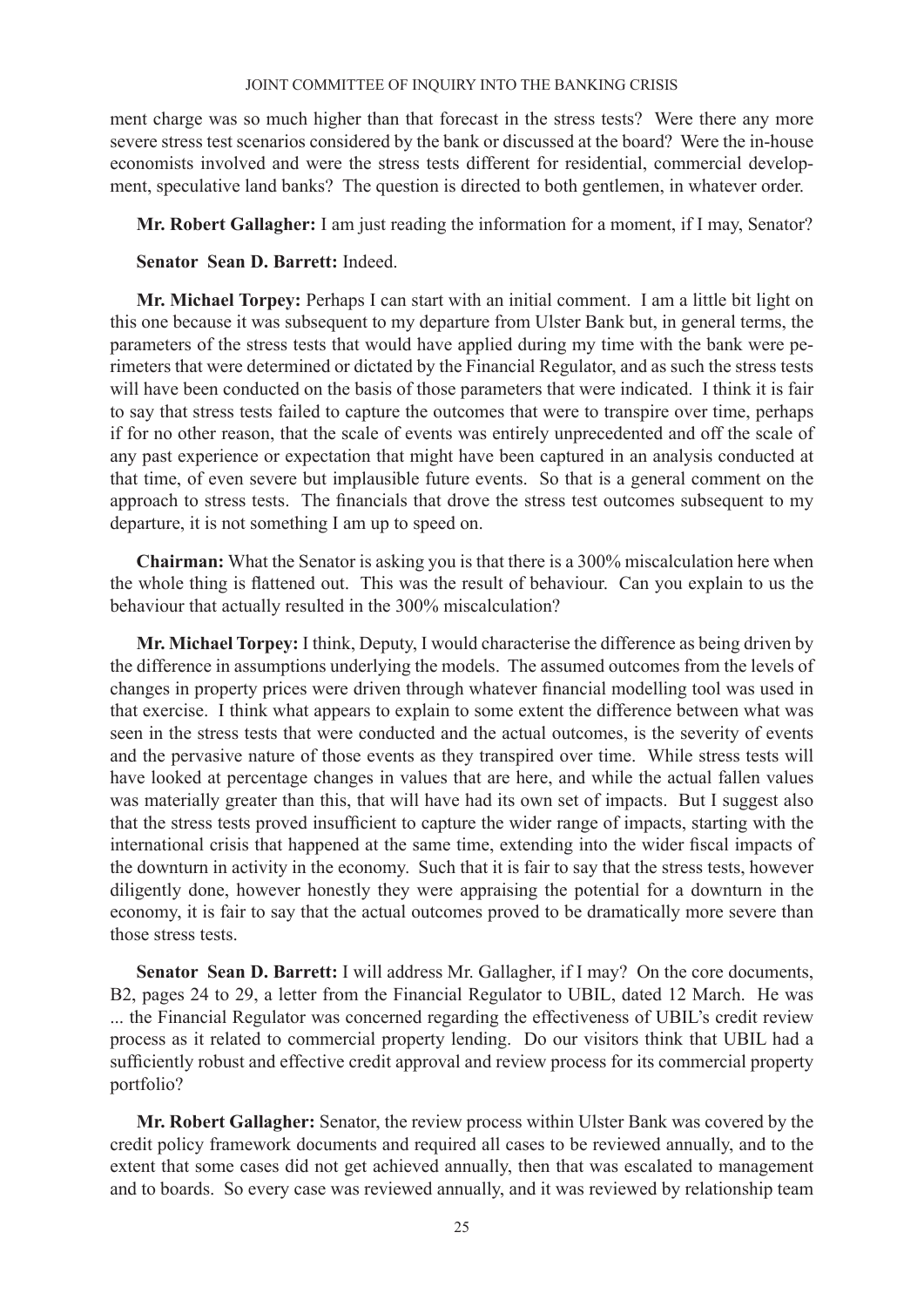writing a comprehensive paper, by that paper being supported or not by a separate document on risk, the combined papers going to Ulster Bank credit committee where challenge and update would have existed. That continuing if the cases were in deal size of approximately in excess of €35 million, it would have gone to an RBS committee which this letter reflects, again where challenge would have existed. So there was a defined, communicated and comprehensive review process within Ulster Bank.

**Senator Sean D. Barrett:** I just want to, Mr Torpey, arising from his presentation today, Chairman. On page 6, you say that the treasury was transferred to Royal Bank of Scotland. On page 7, accounting functions, accounts production, regulatory reporting and accounts payable were transferred. Yesterday Mr. McCarthy said on his page 7 that Ulster Bank branches had no lending authority and everything was referred to Credit, with a capital "C". It is obviously in the section. Was the Ulster Bank just being hollowed out by the Royal Bank of Scotland?

**Mr. Michael Torpey:** The Royal Bank of Scotland was the single shareholder ... the sole shareholder in the Ulster Bank Group and the position of the Royal Bank of Scotland was that they operated as an integrated group, a technical expression in terms of the prudential sourcebook in the UK. The integrated group rules required that RBS Group exercise a very close degree of control. The control ... the management of control processes, policies and so forth were required under the UK prudential rules to be driven from the centre.

**Senator Sean D. Barrett:** Now you referred earlier, I think it's in response to Deputy Phelan, about the compliance culture of the Royal Bank of Scotland. I have many constituents, the nature of my constituency in the United Kingdom, and I think I'd have to say that compliance and the Royal Bank of Scotland don't actually go well in the same sentence. Record fines for anti-competitive practices on 20/1/ 2011. In fact, one of the executives was deprived of his knighthood by Her Majesty, so, I mean, it was not a compliant corporate culture. I think I will just have to ... unless there are people from the United Kingdom looking into today, I know they have other things to do, but Royal Bank of Scotland did not have a compliant culture. I'd have to put that proposition to you.

**Mr. Michael Torpey:** While one most acknowledge the failings in Royal Bank of Scotland and beyond that, it wouldn't be fair to comment on them. I believe, and my experience was, that the approach of RBS Group was one of very strong rigour in terms of compliance with the policies, procedures, prudential requirements and so forth. I instanced, Deputy, the view taken by Ulster Bank Group and by RBS Group that the rules around sector exposures were seen as rules which we were not prepared to breach. And that is symptomatic of the approach that I experienced in my engagement with, and management by, RBS Group that rules were there to be conformed with consistently and rigorously.

**Senator Sean D. Barrett:** And the Treasury Select Committee of the House of Commons found on 10 February 2009 that a senior executive had no technical bank training and no formal qualifications. Was that a problem?

**Mr. Michael Torpey:** Again, I can speak only of my experience working within Ulster Bank Group and my engagement with the RBS Group. And all of the people that I had the occasion to engage with in the RBS Group were, in my experience, people who were well experienced in their area. We were dealing with a bank which was one of the largest banks globally, and I can only speak for the experience of Ulster Bank in dealing with RBS where I found that I was dealing with a business which was, and I repeat myself, very strongly control oriented.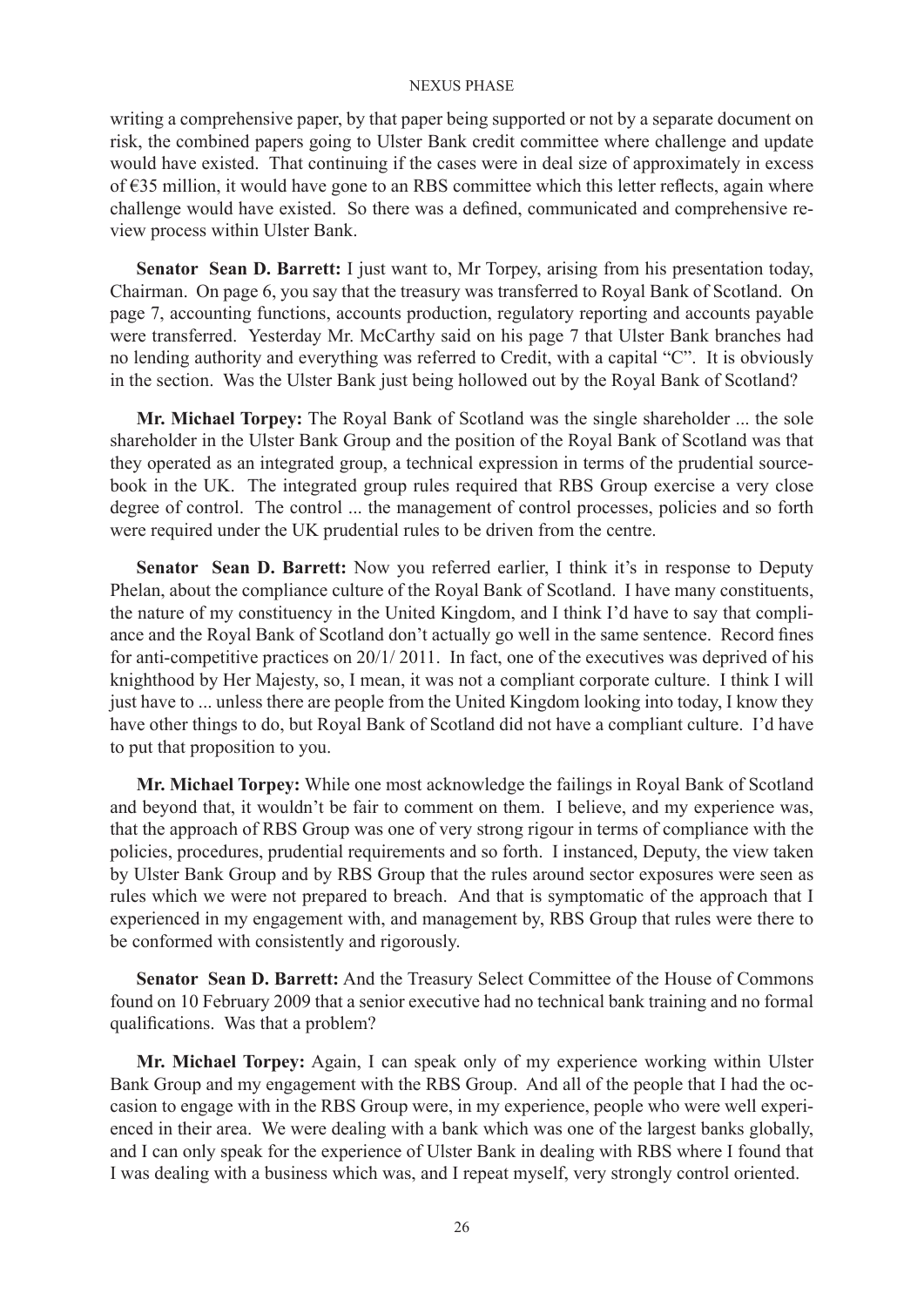**Senator Sean D. Barrett:** Thank you very much. Thank you, Chairman.

**Chairman:** Just to pick up on one point from Senator Barrett's question there with regard to the stress testing of impairment charges. At any time, did the board consult with your in-house economists in the assumptions used in the stress test?

**Mr. Michael Torpey:** The board will have used the in-house economists to inform ... to inform particularly the shorter term macroeconomic forecasts and will have relied, to a significant extent, on the external inputs in relation to medium-term forecasts with particular reference to the ESRI indeed.

**Chairman:** Okay, thank you. Senator MacSharry, ten minutes.

**Senator Marc MacSharry:** Thank you very much, and thanks gentlemen for being here today. Yesterday when we had Cormac McCarthy and I asked why was there the need for 27 registered companies between Ulster Bank here in the Republic and, I think, eight more in ... that were registered in Belfast but were called things like Ulster Bank, Dublin Treasury and so on. Why is it necessary to have 27 entities? Because he, in his testimony, mentioned that there were three legal entities in the Ulster Bank Group and they each had a board of directors but yet, it seems, within that, there were 27 registered companies. Can you explain for the committee, and people watching at home, why would that be necessary?

**Mr. Michael Torpey:** The organisational structure, Deputy, of Ulster Bank Group, was that Ulster Bank Limited was the parent within that group. It was a bank in its own right and then

... in the United Kingdom. And the two principal subsidiaries then were First Active and Ulster Bank Ireland Limited, each of them banks as well. So the three principal legal entities were those three, which were licensed banks. As will be quite normal in a complex corporate entity, there were a significant number of, what I'll call, minor subsidiaries, owned by any or all of the three aforementioned which will be in place for specific purposes. So there, you know, you will have subsidiaries, for instance, related to property ... property ownership on behalf of the group, if there is a particular reason to do that or subsidiaries to accommodate various complex structures that may have been put in place. They are all, and I think the important point to note, is that they are all wholly owned subsidiaries. Each have their own boards in their own right, but they're single purpose companies, which are consolidated into the headline companies, the UBIL or First Active or UBL, for reporting purposes. So the existence of those companies, while it is to facilitate individual activities or transactions within the group, all of those activities are captured in full at the consolidated company levels.

**Senator Marc MacSharry:** Were these single entity companies, as you've described them, used to convenient ... for the convenience of distributing loan concentration to various entities as opposed to exposing one entity to beyond the rules?

**Mr. Michael Torpey:** No, Deputy, they were not. The consolidation of exposures was done at the banking levels. The banks ... the three banks I have named, First Active, Ulster Bank Ireland Limited and Ulster Bank Limited, were the lending companies which did the lending. All of the lending was done through those and recognised appropriately.

**Senator Marc MacSharry:** The bank's loan-to-deposit ratio increased significantly in the 2000s peaking at around 209% in 2007. Would you have any comment to make on the appropriateness of that loan-to-deposit ratio?

**Mr. Michael Torpey:** I believe ... I believe that Mr. McCarthy clarified numbers in relation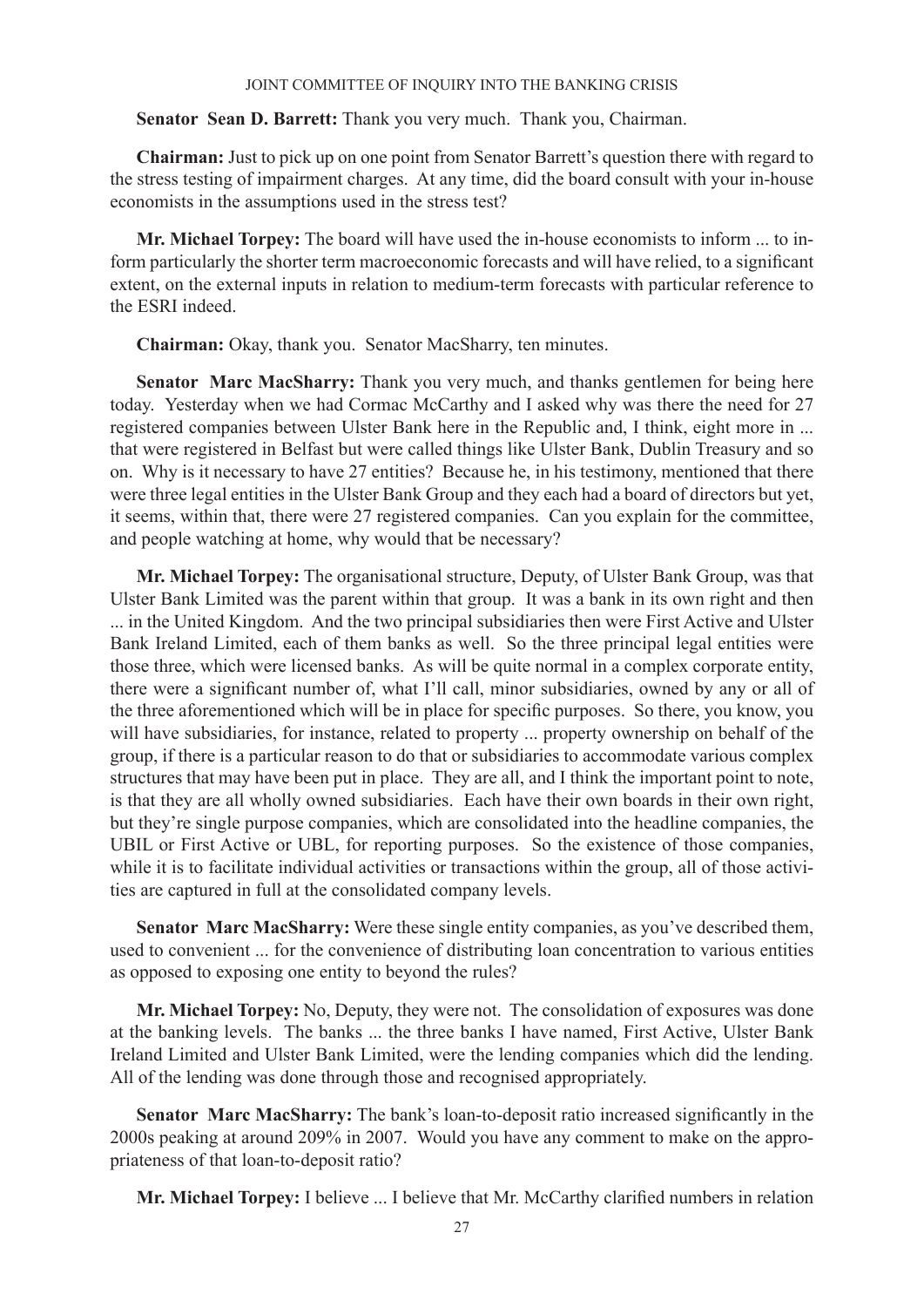to loan-to-deposit ratio yesterday, that the true loan-to-deposit ratio was lower than that, but, leaving that aside, Deputy, I think the key to understanding the financing of the Ulster Bank balance sheet is the position that RBS Group adopted, where it would provide the funding and capital, the treasury needs of Ulster Bank as it went forward. In treasury terms, loan-to-deposit ratio is a useful metric but has very great weaknesses, as has been seen in many instances, nationally and internationally. The key ...the key issue in managing the balance sheet is stability of funding and for so long as RBS Group was ... gave the assurance and delivered upon that assurance, that it would meet the funding and capital needs of Ulster Bank Group, the stability of funding was assured and, indeed, you know, long after I left, when it was tested in the crisis, it's reassuring to see that RBS Group, indeed, did stand over those assurances.

**Senator Marc MacSharry:** Did ... with reporting, and you described it yourself that you reported to the CEO and, in parallel, you reported to the director of the treasury side of the business in RBS, in parallel, so ... and Mr. McCarthy yesterday gave us quite a complicated outline of how reporting was carried out as well and it certainly involved RBS from what his evidence had said. Were RBS making all of the balls?

**Mr. Michael Torpey:** RBS exercised a very significant degree of control over Ulster Bank. There can be no doubt about that. The reporting line ... I did, as you say, report to the CEO locally and to the finance director of the RBS Group, and that's very consistent with the pattern that you will typically see in a multinational organisation. The conduct of the finance function, which was my brief, was driven very strongly through the RBS Group where we had to apply the standards, the controls, the processes, even the reporting timelines, that fit within the RBS Group requirements, so it is absolutely true to say there was a very strong degree of RBS Group control. The advantage that you have, I suppose, in the licensed bank situation that Ulster Bank was ... within Ireland, is in addition to that control exercised by RBS Group, you had an independent board of Ulster Bank and Ulster Bank Ireland Limited here, which had duty of oversight to ensure that the bank complied with statutory reporting and governance and was fit for the local conditions, so it conveyed the advantage of the strength of the control environment of a multinational group together with the oversight of a local independent board to act as a check and balance on the behaviours ... within the Irish context.

**Senator Marc MacSharry:** Were you in a position, as the person responsible for funding Ulster Bank in your role, could you fund it independently of RBS or did it have to go through RBS? Did you access the wholesale markets for funding without consulting or-----

**Mr. Michael Torpey:** When RBS acquired First Active and set about integrating them, the position RBS adopted was that treasury services would be supplied in full ... through the RBS Group. In practice, what that meant was deposit-taking was the business, the normal banking business of Ulster Bank in Ireland, there was limited money markets activity in terms of local type activity, and any other treasury activity, and any surplus funding or funding shortage would be addressed by RBS Group treasury, so the control of that was exercised entirely ... as time went on, Deputy, and as the markets evolved, RBS elected to permit Ulster Bank to raise specific fundings ... on Ulster Bank's account and that's to do with relatively complex intragroup lending limits applied by the UK regulator. So you will see specific instances through the documents where Ulster Bank did go into the markets under the direction and guidance of RBS Group treasury. The method by which that direction and guidance was applied was that the assets liabilities committee in Ulster Bank had the attendance as a member by personnel from RBS Group treasury and such decisions to go into the market, even on specific transactions such as the issuance of a floating rate note, such decisions had to be signed off or approved at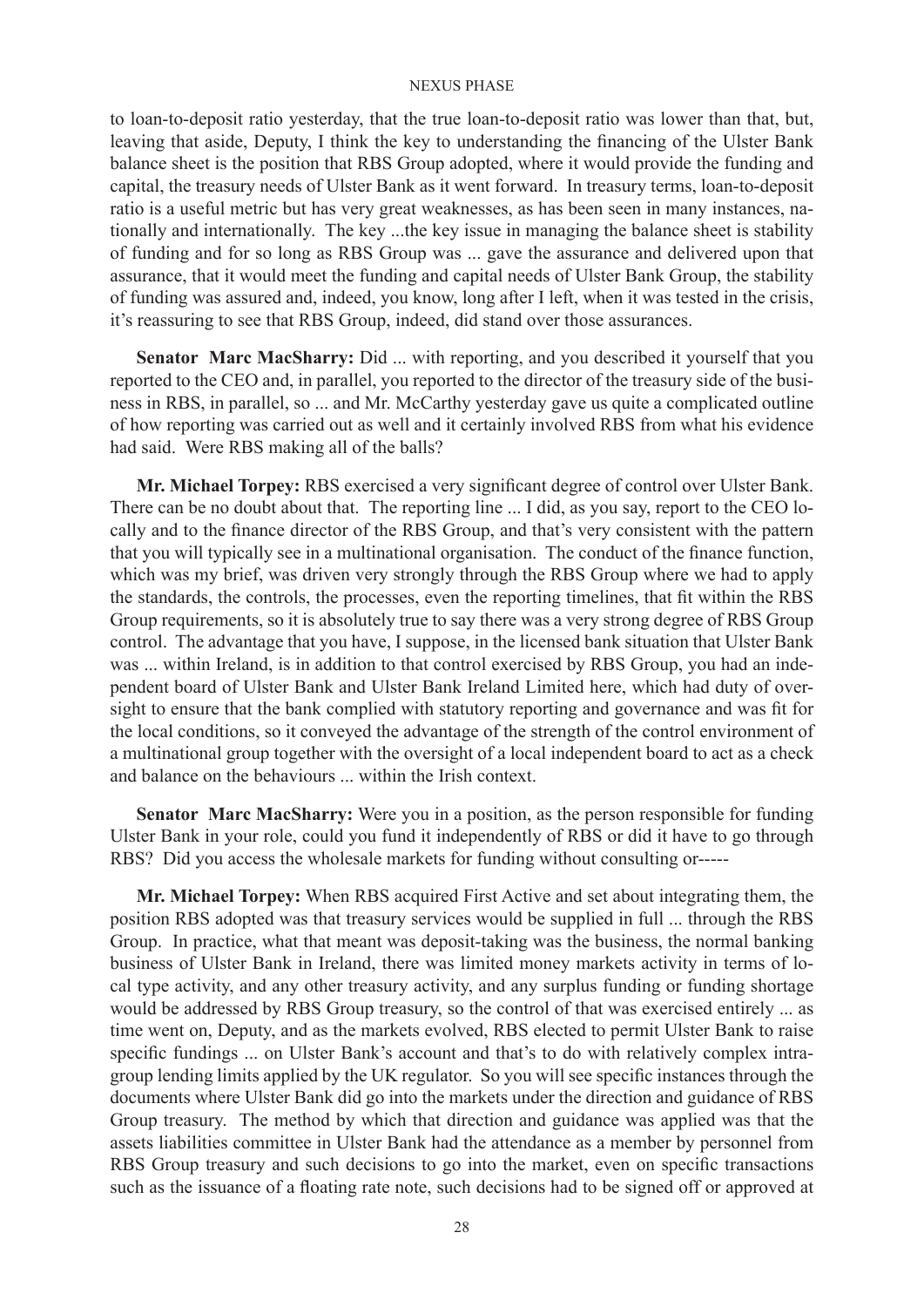the RBS Group assets and liabilities committee before they could proceed.

**Senator Marc MacSharry:** Did the impact of the introduction of the euro have, and while I know this goes back perhaps before your time in Ulster Bank, but in terms of your experience, did it have a positive or negative impact on the funding of financial institutions that you were in?

**Mr. Michael Torpey:** That's a very pertinent question to the overall issue, Deputy. The entry into the euro changed the availability of liquidity to financial institutions generally ... in this country. We were now part of the euro, and it meant that our home currency was now a currency which was one of the larger currencies globally. Liquidity in that currency was greatly enhanced and all financial institutions operating in the Irish market found themselves with the far greater facility in terms of accessing funding on the global markets through the years that followed.

Senator Marc MacSharry: Yes ... in line, and I don't mind ... it's not that I'm excluding you, Mr. Gallagher, you are free to come in at any stage and this is my final question, so with the onset of the euro and the access to facilities that you speak of, did, as a result of the very competitive environment which existed with all banks and you were trying to be the third banking force and so on, did this have ... an unintended consequence of driving the quality of underwriting down or not?

**Mr. Michael Torpey:** In relation to Ulster Bank, I would say it did not drive the quality of underwriting down, because the credit stream within Ulster Bank and extending into RBS Group, was entirely independent of the business and entirely independent of the funding of the balance sheet. I think the availability of liquidity, the relatively easy availability of liquidity, did undoubtedly influence the banking system and while any individual bank, and particularly a challenger bank, can seek to grow its market share, there is a reasonable question to be asked as to what is the impact if all banks have that access to liquidity and it drives up the scale of borrowing by all banks across the system.

**Senator Marc MacSharry:** Did it loosen the acceptable standards, as opposed to drive down the quality? Did it loosen the considerations of underwriting?

**Mr. Michael Torpey:** From the perspective of Ulster Bank, and that's the only place in which I worked through this, the two were unconnected. Underwriting standards were independent. I can't honestly comment on whether it was a driver of any changes across banks, across the system as a whole.

**Chairman:** Just to bring in Mr. Gallagher there, before I bring in Senator O'Keeffe, on some of the questions that was put to yourself, Mr. Torpey, a number of the difficulties, it would appear or you can correct if it didn't appear, such as the banks' loans-deposit ratios, the difficulties associating this stress testing and so forth, may have been associated or not with Ulster Bank's growth strategy. Given your own international experience, Mr. Gallagher, of banking, what is your view of Ulster Bank's growth strategy as compared with strategies that would have been seen or been involved with elsewhere during your international career? Ultimately Ulster Bank was going to compete with two big huge, with two big players in the Irish market, your ambition was to get on to a level kind of pegging position with them. And was it overly ambitious, in view of the size of the market and the dominance of the two banks ... was that a very ambitious and ultimately flawed approach or not by Ulster Bank to get into that space?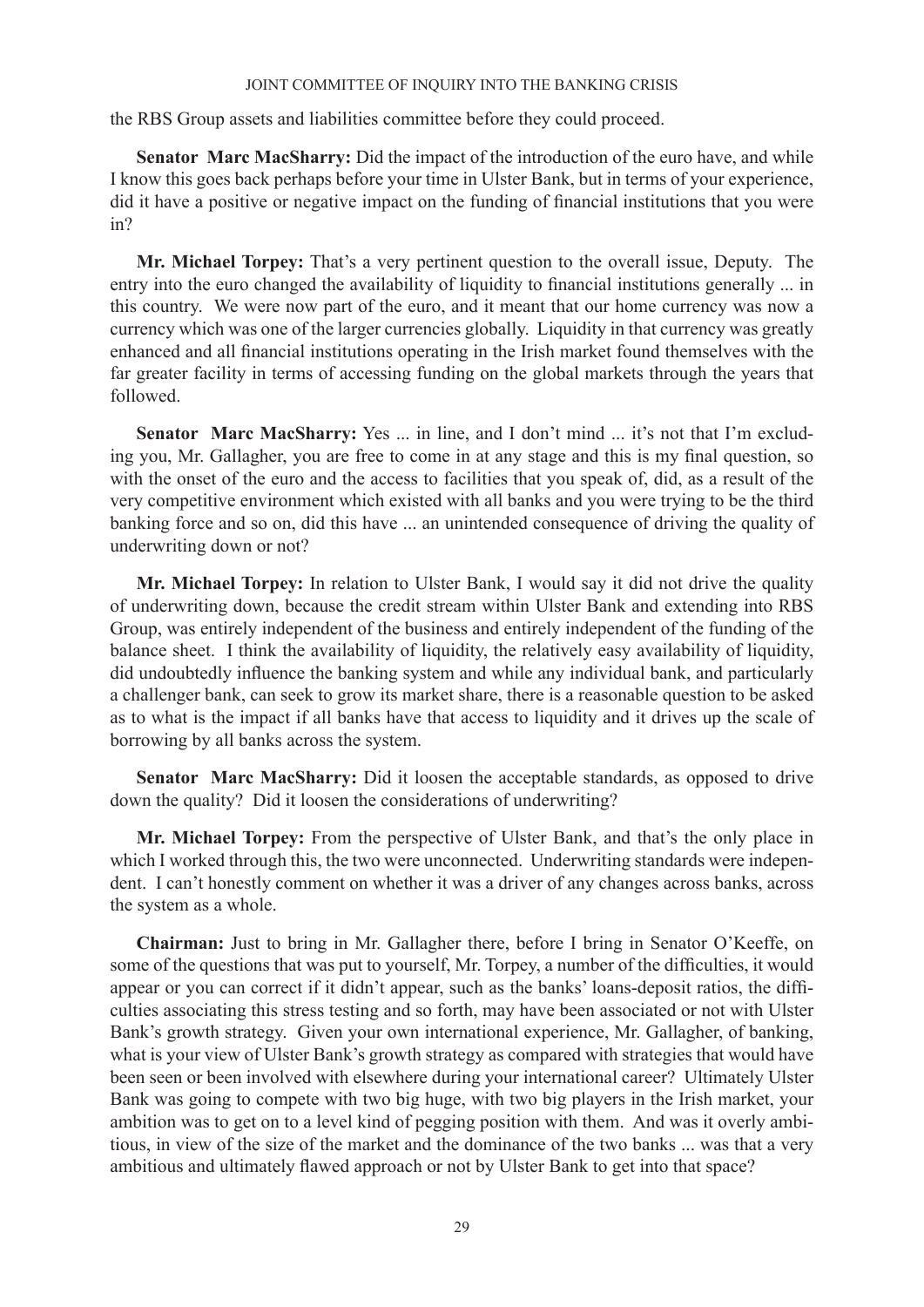**Mr. Robert Gallagher:** Chairman, just to pick up on your questions and to link to Mr. Torpey's comments, there is no question that both the business and commercial bank and the residential part of the bank in Ulster Bank, sought to win domestic deposits. And if you think about the challenge for a challenger bank, versus the incumbent two banks, is that the challenger bank tends to have less deposit base than the two incumbent banks and the attraction of winning lots of small depositors is you have a stickiness about your deposit base, which helps your loan-to-deposit ratio. So there was an active strategy both in the retail bank and the commercial business bank to win the completeness of a customer proposition and that is, deposits, clearing accounts and lending and that was the strategy as evidenced by the branch openings around the country. So our growth strategy was about winning more customers in the completeness of our relationship with those customers, not about winning more and more propertylending business.

**Chairman:** But are you saying in that regard, so, that Ulster Bank were not narrowly based on growth in one specific sector and that sector being property?

**Mr. Robert Gallagher:** No, Chairman, I'm ... well, I'm saying that every bank, Chairman, in this economy reflected the activities of the time in the economy, which were skewed to property. One of the challenges for all banks in this economy, which continues, Chairman, is that a lot of the industries which one would like to deploy capital to, don't require bank capital. So, for example, Chairman, foreign direct investment companies, broadly speaking, don't require bank capital from the domestic banks; broadly speaking, indigenous software companies or technology companies don't require capital; and, broadly speaking, heavy industry in the OECD world has migrated to the developing economies. So if you think in Ireland, in Britain, in any other OECD economy, the asset activity that consumes loan capital tends to be skewed to property. It's a challenge for the banking industry, Chairman.

**Chairman:** Yes, but, going back to earlier testimony, to use your manufacturing concept ... a plastic bucket has a point to market when it arrives there, it has a positioning on it, it would have a price point and so forth. Property is very subjective and notional and far more taken to sentiment and other factors, as would be a plastic bucket. Therefore, it comes with entirely different type of risks. And, so if you are funding a plastic bucket factory, you are asking them how much is the manufacturing base, how much does it cost to get it retailed and on to the shelf of the shop and what's it doing competing with and is at a reasonable price. Property doesn't operate in that way, property has a capacity, as you would know better than I would, to absorb capital and the more it absorbs, the more it would further absorb because it's a notional cost. So, because you weren't in the type of other areas that you were talking about, were you not aware that your growth was in one specific area, that area was property, and that that came with a type of risk that was very specific and contained within that sector?

**Mr. Robert Gallagher:** So, Chairman, I hope I indicate in my opening statement that I agree with you that undoubtedly Ulster Bank was too concentrated in property, as were all the banks in this island, Chairman.

**Chairman:** All right, thank you. Senator O'Keeffe.

**Senator Susan O'Keeffe:** Thank you, Chair. Mr. Torpey, in September 2007, 45% of Ulster Bank's group funding was provided by wholesale markets. By September 2008 60% of its funding was maturing within 1 year. I appreciate you may not have been at the bank at that ... in 2008, but you certainly are a banker so I'd be grateful for your view as to whether that kind of funding strategy was appropriate, and how would you evaluate the level of risk attached to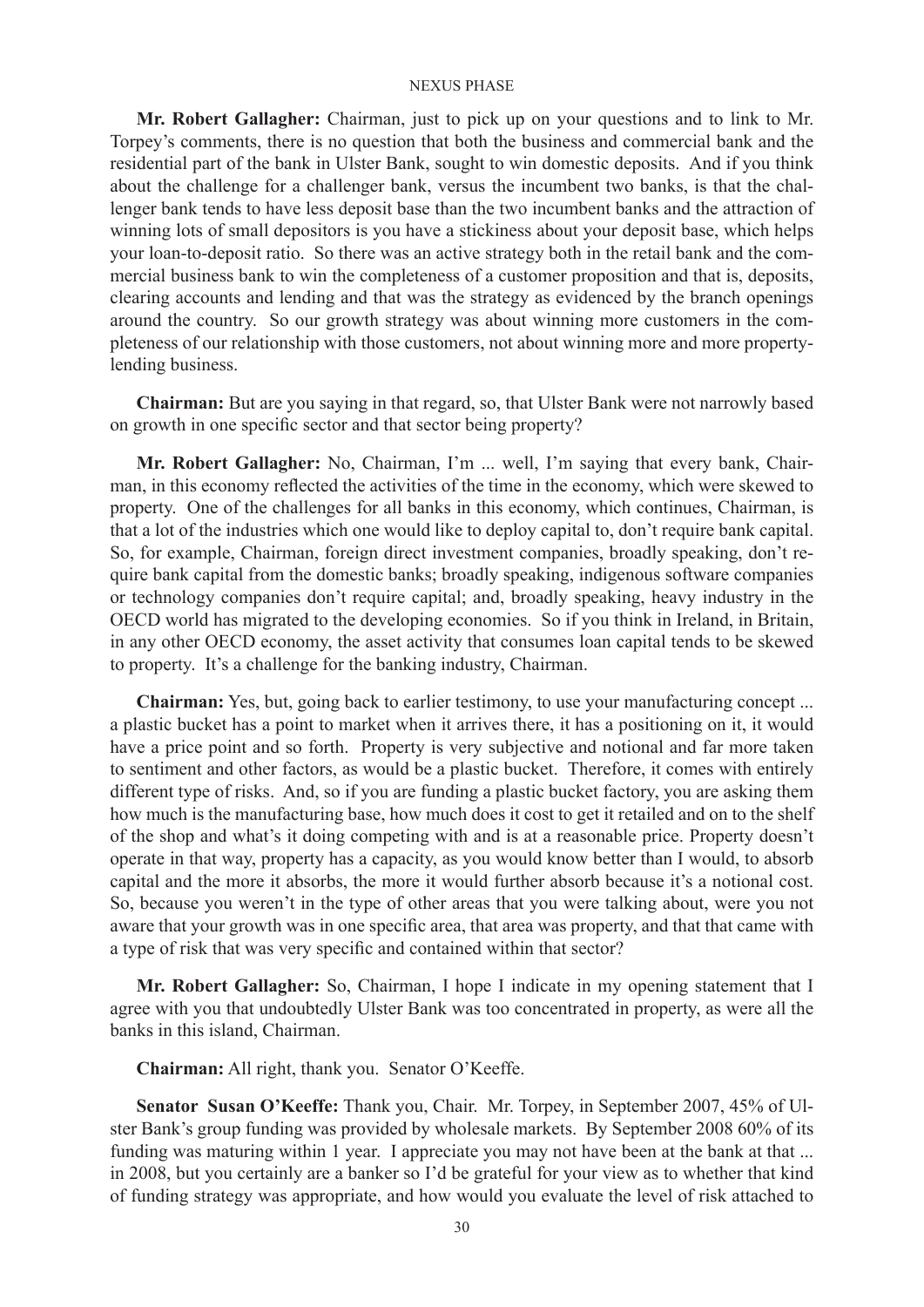that strategy, if there is a risk?

**Mr. Michael Torpey:** Senator, the funding strategy of Ulster Bank Group was influenced fundamentally by the fact that there was an assurance on the provision of funding from its parent, RBS Group. In that context the key consideration for me will have been the stability of the funding, the level of assurance that I had that funding would be replaced upon maturity. The objective in running Ulster Bank was to grow the business in Ireland, including the retail deposit base, to the extent that we could, certainly to put us into a proper, full scale, competitive position against the major banks, and the residual funding requirement, which was always going to be quite substantial for a challenger bank in a growth phase ... the critical thing was to ensure that that was stable funding, and the combination of term debt that was approved by RBS, and the provision of funding and the assurance of the continuing provision of such funding by RBS Group, were sufficient to give that assurance of stable funding. The ... it's ... as you point out, as events progressed through 2008 and the international liquidity crisis and the developing domestic situation happened, the shape of that funding moved towards shorter term maturities, but even though I wasn't there I think it's reassuring to see that the RBS Group ultimately stood by those assurances upon which I had relied while I was there.

**Senator Susan O'Keeffe:** Okay, thank you. In relation to the 100% mortgages, yesterday, Mr. McCarthy, on page 79 of his testimony says: "We were losing share of the first time buyer market". This morning, Mr. Torpey, you said: "We were grounded in the circumstances at the time", and Mr. Gallagher, you said it was "Of its time", the decision to grant them. I'm just really trying to get to the nub of this. You were bankers, you were sensible, you'd ... it wasn't a business that you'd been in before, it wasn't a traditional thing, and yet, now, because of, it appears, market share, the need ... because of the competition, you guys just said, do you know what, we have to do this, we need to be in this market. Is that correct? Have I understood correctly? You threw caution to the winds?

**Mr. Michael Torpey:** Deputy, we ... we were in a very competitive position. We will have evaluated all of the product alternatives available to us, so ... to achieve our desires, and any product that we wished to launch will have gone through a rigorous process of risk evaluation-----

**Senator Susan O'Keeffe:** Well I know you say that, Mr. Torpey, and in fact we discussed that yesterday, but, I suppose what's puzzling is that now you are saying yourself it would have been better if we hadn't done it, and Mr. McCarthy said I accept we made a mistake. So if now you shouldn't have done it and now we've made a mistake, how is it that it was alright then to do it when in fairness that particular brand of idea, of selling 100% ... just simply wasn't a thing, maybe up until two years before?

**Mr. Michael Torpey:** I think it's-----

**Senator Susan O'Keeffe:** Was it just pursuit of market share?

**Mr. Michael Torpey:** With the benefit of hindsight, Deputy, it was ... it would have been better had we not done it.

### **Senator Susan O'Keeffe:** Why?

**Mr. Michael Torpey:** With the benefit of hindsight we ... it was one of a number of factors which contributed to noise, I'll call it, in the market around overheating. The reality is that 100% mortgages, of themselves, did not fundamentally alter the amount of mortgage finance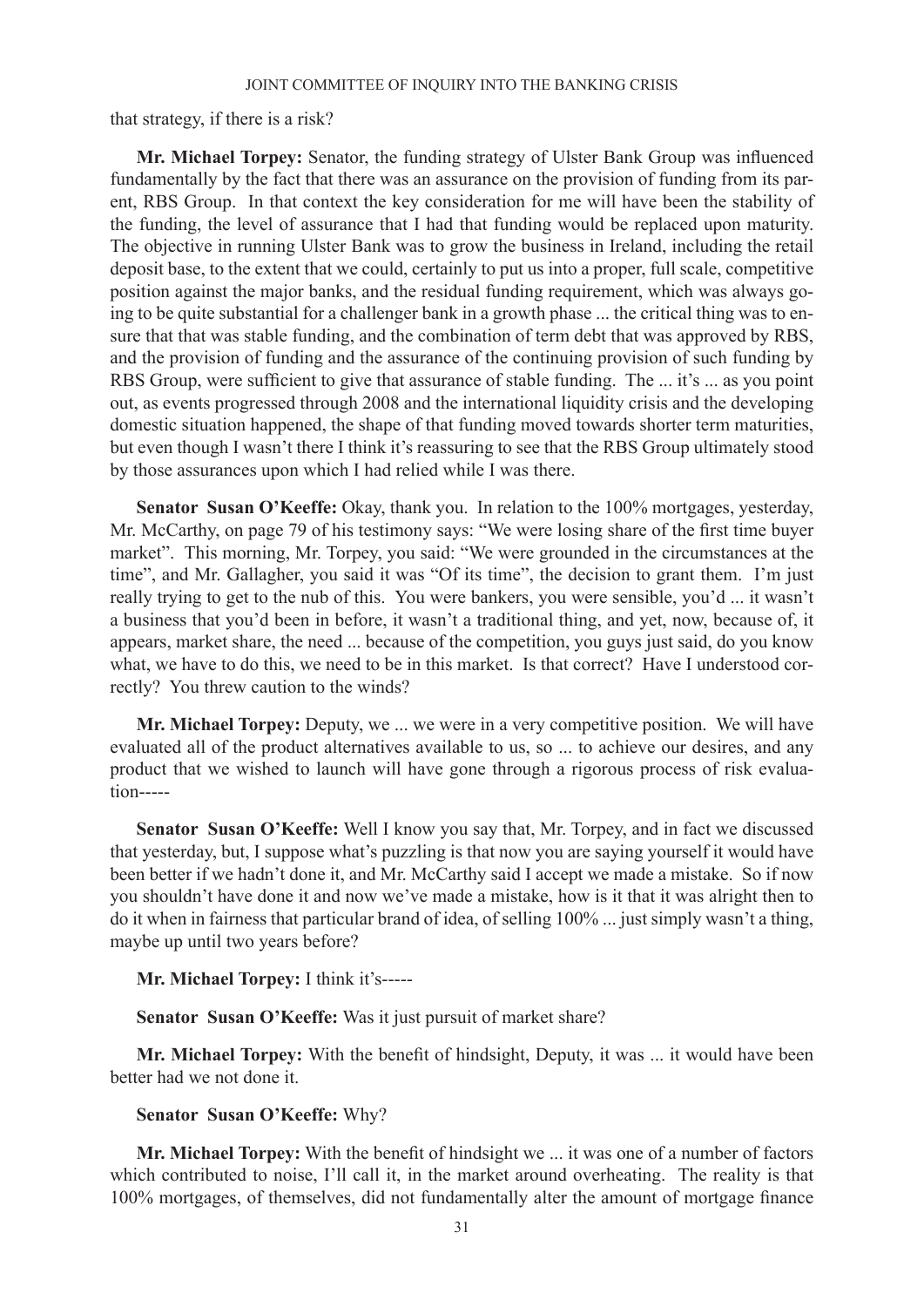that was put in the marketplace. You know, the amount, over a number of years, of 100% loanto-value mortgages that were issued was in low single digit percentages-----

**Senator Susan O'Keeffe:** So in fact we're raising a red herring here, we shouldn't be worried about it, it didn't really make any difference anyway?

**Mr. Michael Torpey:** I think ... I think, Deputy, what we've got to recognise is that there were quite a number of factors driving the market.

**Senator Susan O'Keeffe:** We know that, we've heard of-----

**Mr. Michael Torpey:** And this was ... this was a factor driving the market and I would acknowledge that the announcement effect of a product called a 100% mortgage will have had an announcement effect probably disproportionate to its value effect, and looking back on things that you, with the benefit of hindsight, would prefer you hadn't done ... I would prefer we had not released that mortgage because it was one of those factors which arguably did contribute to the the heated state of the market.

**Senator Susan O'Keeffe:** Mr. Gallagher, I know that you've said that you were not involved in the night of the bank guarantee and we accept that. However, Mr. Boucher, from Bank of Ireland, told us yesterday that, you know, he'd met with the Financial Regulator at the beginning of September to discuss INBS, and that it was very serious, and that, from memory, he'd been asked for a quantum of about  $\epsilon$ 4 billion, this is on page ... I'm sorry, anyway ... page 17 of his testimony: "A quantum of about €4 billion, and we fed back to the regulator that we weren't comfortable, that that wasn't an accurate picture of what was needed". So it was clear that in the market people understood that INBS was in a perilous state, perhaps insolvent at that time, that Anglo was in a perilous state also, and yet, at Ulster Bank the impression we're ... we've been given is that it was all calm and quiet, there was nothing happening, apart from your boss ringing up the Financial Regulator to say everything's okay. I'm very puzzled that there was this sense of calm at Ulster Bank, or am I wrong?

**Mr. Robert Gallagher:** Well, a sense of calm ... so, Senator, I had no interaction with the regulator in the run up to the bank guarantee, so as a statement of fact, I-----

**Senator Susan O'Keeffe:** No, I'm not just looking for a statement of fact, Mr. Gallagher, what I'm trying to get at is what was going on inside the bank, were people talking and discussing it?

**Mr. Robert Gallagher:** Okay, so ... so the question of calmness. Clearly in 2008, throughout 2008, as the papers evidence ... funding challenges were increasing. We, as a firm-----

**Senator Susan O'Keeffe:** I'm sorry, Mr. Gallagher, I'm going to interrupt you because of the time constraint, I'm not talking about the year, I'm talking about that month. I'm talking about the fact that it was now clear ... people must have been out there talking, the dogs on the street, to use that expression, knew that INBS, knew that Anglo, were in perilous state. I want to find out whether, in Ulster Bank, you were talking to each other, and to fellow bankers, about how perilous it now was, in Ireland, in your own doorstep, on your back doorstep.

**Mr. Robert Gallagher:** Well, to pick up, Senator, on ... so yes, we were aware of the material stresses in the marketplace, from reading the media, and not from any interaction with the regulator on the topic. We did, at the time, have, to the funding question, the support of the RBS Group behind us, both from a capital and liquidity perspective, so ... so the ... the concerns that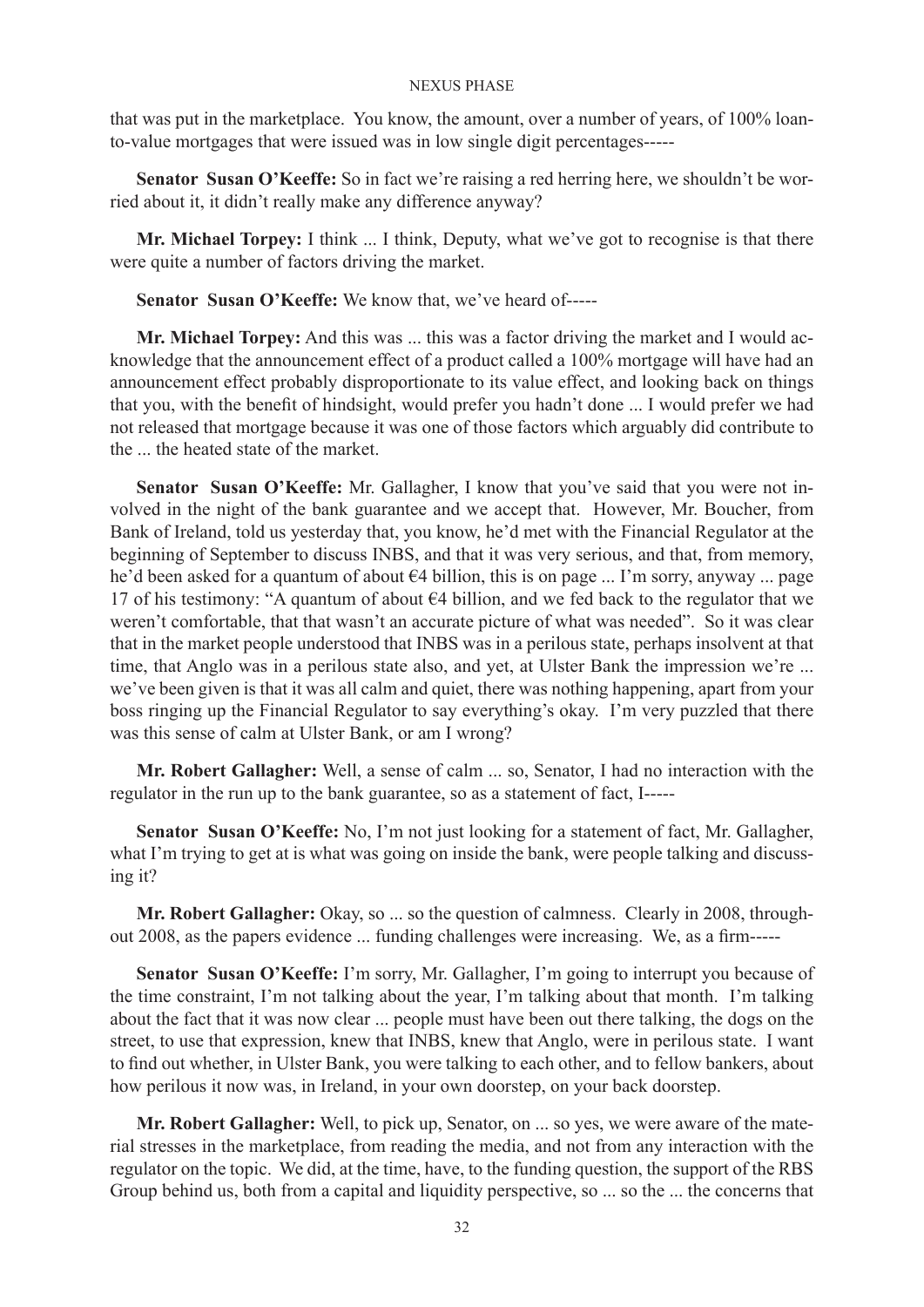emanated in the market were ... were underpinned by our support from RBS.

**Senator Susan O'Keeffe:** So you felt safer.

**Mr. Robert Gallagher:** Well-----

**Senator Susan O'Keeffe:** I'm sorry, well, it's a question. Did you feel safer or not, because of the support of RBS?

**Mr. Robert Gallagher:** Well, the support of RBS was immaterial, as the size of its balance sheet at the time, the size of the organisation, the size of its funding lines, undoubtedly supported, if needed, a wholly owned subsidiary of it, yes.

Senator Susan O'Keeffe: Okay. I want then, if I may ... I asked Mr. McCarthy yesterday about the fact that some of his statement looked like some of yours and he explained that he'd been briefed, and you acknowledged this morning that you were briefed also, by Ulster Bank, and given that you both left the bank ... all of you left the bank. I have to say though I am very puzzled by the response that you've made in relation to the Financial Regulator, that ... we have letters from 2004 ... 2003, 2006, 2008, all raising very serious queries about what was going on in the bank, and yet, yesterday, Mr. McCarthy talked about the methodology that the regulator chose to use, to come and review what was going on, and again, Mr. Torpey, this morning you talked about the nature of engagement - they weren't on the ground, they wrote their observations, it ... they weren't fully appraised of the condition or the position, they were bulky and complex affairs, files to trace through. I'm very puzzled, I have to confess, that your testimony about these very serious issues is so very similar to Mr. McCarthy's, that you're both concerned about the process of the Financial Regulator. I would argue that you've effectively thrown the Financial Regulator under the proverbial bus, that it was his methodology, or his offices methodology that you're questioning, rather than telling us exactly what was going on at the ... in your own bank.

**Mr. Michael Torpey:** Is that question to me?

**Senator Susan O'Keeffe:** Yes, Mr. Torpey, it is.

**Mr. Michael Torpey:** I certainly would not wish to throw the Financial Regulator or anybody else under the bus, because I think, you know, trying to blame anybody else is not part of what I would seek to do. I will observe, though, that the regulator had a certain approach to things, which was a very formal approach, and the regulator, in the way the regulator operated at that time, had a system whereby he made his observations, communicated in writing and, therefore, raised issues which might have been more rapidly and more easily defused had there been a different model of engagement directly with the business-----

**Senator Susan O'Keeffe:** But, Mr. Torpey, that's not to answer the... you mean you-----

**Chairman:** Leave space to respond ther. I see the line of questioning ... I'll give Mr. Torpey some time and then bring yourself in again, Senator.

**Senator Susan O'Keeffe:** Sorry, Mr. Chairman.

**Mr. Michael Torpey:** So, what I would say is that the regulator operated the rules of the time as he applied them. There were, I believe, weaknesses in the way he operated. I've expressed my view and it's only a view that it had might have been more effective if there had been more direct engagement rather than waiting for the formal communication of outcomes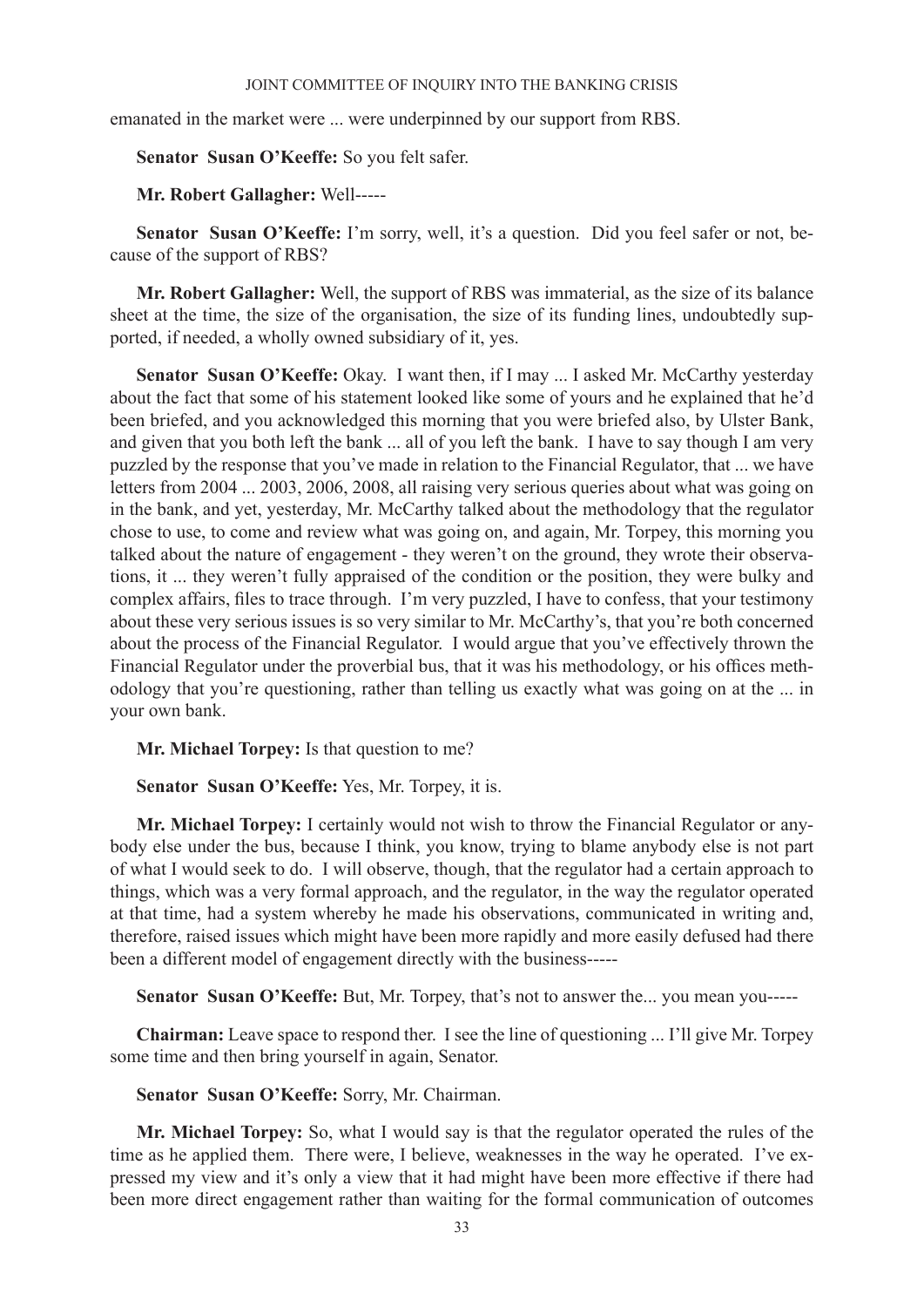and I believe a lot of these issues would have been resolved more quickly. That's my belief and I also believe that the change in regulatory approach in recent years has reflected the fact that there were weaknesses in the particular regulatory approach which I am glad to say have been very thoroughly addressed by regulators in the years since.

### **Senator Susan O'Keeffe:** But-----

**Chairman:** Your final question, Senator.

Senator Susan O'Keeffe: This committee has tried both with Mr. McCarthy and with yourself to try to get to the bottom of what were the challenges being raised, the queries being raised and both of you have opted to explain to us that the Financial Regulator was very formal and that it was very on the ground and he wrote everything down. Quite frankly, it's odd that your answers are both so similar to what has to be serious issues that were raised by the Financial Regulator which actually you haven't properly addressed. You've both talked about letters and you've both talked about files, but I still am at a loss to know was the Financial Regulator right at all with anything that he said ... I mean his office .. and how seriously did you take it because you've not explained at all to us that you took it seriously?

**Chairman:** I'm sorry. What we're looking for here is that there is the regulator's behaviour with regard to what he or she considered to be problems with regard to an operation inside in Ulster Bank and there is a series of them. You'd have seen the witness books and rather than pulling them up and all the rest yesterday afternoon, but I think what the point the Senator wants to get to, we'll deal with the regulator in further engagements in this inquiry. What we would like to know is why was the regulator finding all these difficulties. We'll ... there's the content matter and there's the process which the content is actually dealt with. That's content ... there was content here, quite significant content. Deputy Higgins referred to nixers this morning and other matters. What is your ... forget about ... we'll deal with the regulator in time, Mr. Torpey, but what is Ulster Bank's assessment that these things would have come on to the regulator's radar?

**Mr. Michael Torpey:** I think, Chairman, firstly, in Ulster Bank we would recognise that there were weaknesses. I would, frankly, welcome the fact that we had a regulator overseeing what we were doing so as to bring these weaknesses to light, particularly in instances where we mightn't have identified those before then. To your point, I think the manner of engagement could have, in my view, have been different and maybe improved, but once these issues were highlighted, I can absolutely assure the inquiry that Ulster Bank will have taken them with the utmost seriousness. Any and every issue identified by the regulator to Ulster Bank will have been the subject of very close examination and scrutiny to ensure that we either ... that we in the first instance established the nature of the issue, established the facts to see whether the necessarily brief look the regulator had, had captured the picture in its entirety and, thereafter, to make sure that we addressed the issue, corrected the issue as such that the issue was not to recur. You know, we will have responded to the regulator's inquiries and the regulator to the extent that the responses were satisfactory, we'll have left the matter rest as you would expect. And if there were issues that were not satisfactorily addressed, the regulator will have come back on those issues and I am not aware of continuing issues from the regulatory point of view that were not addressed by Ulster Bank.

**Chairman:** Okay, thank you. Senator Michael D'Arcy. Senator, ten minutes.

**Senator Michael D'Arcy:** Thank you. Mr.Torpey. You know, we've books of evidence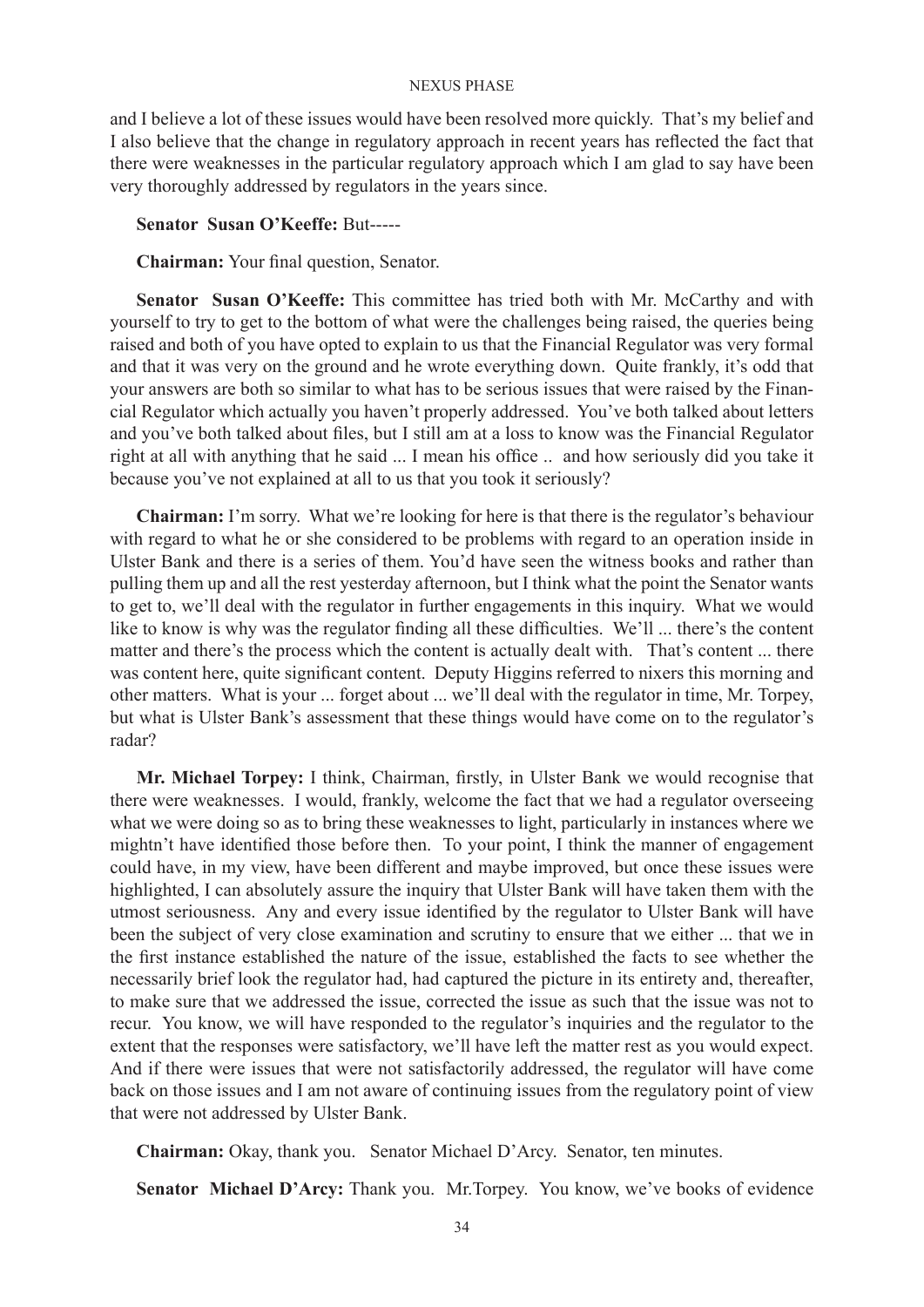here, but can I just ask you a very simple question? Is there any responsibility ... is there any accountability in the banking sector then and now? Does the buck stop anywhere?

**Mr. Michael Torpey:** Deputy, the banking sector is fully accountable for its actions. People within the banking sector are fully accountable for their responsibilities and I've no reservation in saying that.

**Senator Michael D'Arcy:** And in what way are they accountable? Do they lose their job, do they get sacked, are they fired? In what way are they accountable?

**Mr. Michael Torpey:** The ... all individuals working in any of the banks are accountable to discharge the objectives, the tasks that they are given in a proper and effective way and to the extent that they discharge ... they're subject to appraisal on the basis of how they've performed. If they perform properly, they will continue. If they don't perform, they're subject to the appropriate sanction in terms of the employment arrangements, same as in any other employment, Senator.

**Senator Michael D'Arcy:** And the appropriate sanction is what?

**Mr. Michael Torpey:** The appropriate sanction can, and does on occasion, extend to loss of employment at the extreme end-----

**Senator Michael D'Arcy:** How often are you aware that that has happened?

**Mr. Michael Torpey:** I am aware over my many years in banking of a ... for gross misconduct, in other words gross dereliction of duty, I'm aware of quite a number of instances where people have lost their employment. As we'll be aware, one has a burden of proof in relation to the treatment of employees and treating them fairly and respectably, which is a very high burden of proof but, nonetheless, I have over my years encountered a significant number of instances where that proof was forthcoming, where people had stepped outside the rules to a level which warranted sanction extending to in the extreme case dismissal.

**Senator Michael D'Arcy:** And can people be dismissed for incompetence?

**Chairman:** Okay, you're getting very general now, Senator, but I'll give you a bit of space in this but we'll return to the inquiry lines.

**Mr. Michael Torpey:** Incompetence in general terms, Senator, incompetence will lead to a requirement to improve one's capability or skills or an assignment to a position for which is one is competent. It would be rare and very difficult to simply dismiss people for incompetence. It would be entirely normal to bring them to a skill level which would equip them with the skills necessary to discharge their function.

Senator Michael D'Arcy: In evidence yesterday, I put it to Mr. McCarthy that the Ulster Bank sector of the RBS was about 3% in the year that you left; '08, 2%; '09, 3%. So it was ranging between 3% and 2% and yet of the €46 billion that were placed into Ulster via RBS, via the UK taxpayer, Ulster Bank took about a third of it. How would you describe the handling of Ulster Bank since you joined from First Active to your leaving Ulster Bank? And it's for Mr. Torpey, please.

**Mr. Michael Torpey:** The British state put something like €45-€46 billion into RBS at a time prior to the requirement for capital in Ulster, so it is not a like-for-like comparison to compare moneys put in for one purpose to moneys that were subsequently required by Ulster Bank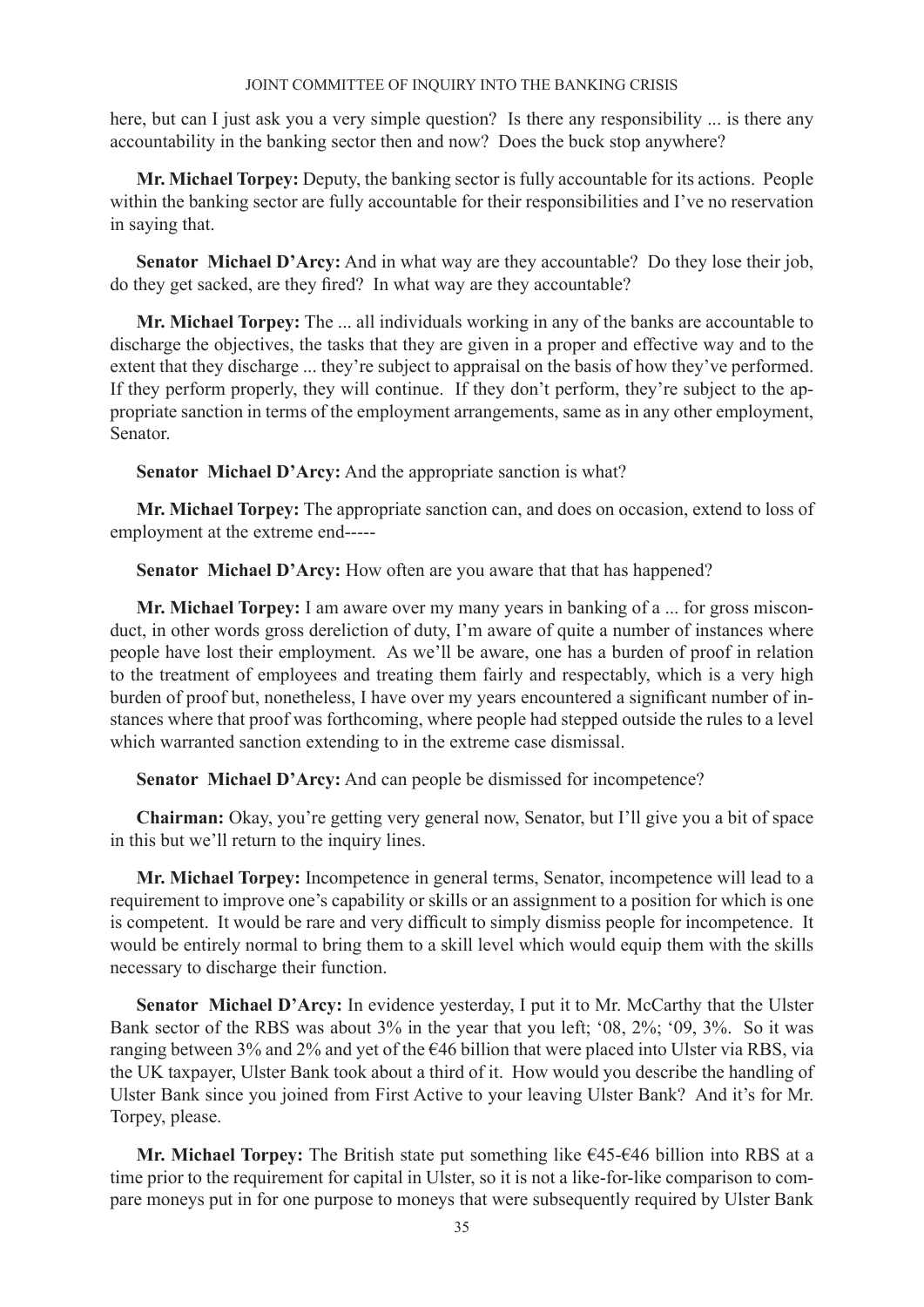from its shareholder. Notwithstanding that, Senator, the scale of support required by Ulster Bank from RBS was extremely large and there is no denying that. That requirement came as a result of a strategy which was implemented in good faith but proved with the benefit of hindsight to be founded on poor assumption, and, very specifically, the universal or near universal assumption of the continued growth prospects for the Irish market and all of the opportunity that that would offer, that assumption, which was a critical underpinning of the RBS approved strategy for Ulster Bank, proved to be an ill-founded assumption. And the direct outcome of that was the level of provisions that had to be taken by Ulster Bank in relation to loans and while I wasn't there to see what the ... how that played out, I understand from the testimony ... part of the testimony I did hear yesterday, that related to provisioning levels, some of which may or not be clawed back in the future.

**Senator Michael D'Arcy:** Can I ask, Mr. Torpey - I don't have very much time left - you said that the pay levels at the time were very, very high, that was ... that's your quotation. Are the pay levels at the moment very, very high in the banking sector?

**Mr. Michael Torpey:** Deputy, the pay levels in the banking sector and the pay structures in the banking sector, at the height, shall we call it, were very high and it would be very, very difficult to argue that they weren't excessive. In response to developments within Ireland and internationally, in general terms, the authorities, the EBA in particular, have introduced guidelines in relation to remuneration to ensure that remuneration structures are appropriate to the nature of the business and I believe that the EBA response is an appropriate response and will lead to pay levels being driven by competitive factors but being appropriate to the nature of the industry.

**Senator Michael D'Arcy:** And, Mr. Torpey, you're working with Bank of Ireland now?

**Mr. Michael Torpey:** Senator, yes I am.

**Senator Michael D'Arcy:** Yes. Would you like to share what your current pay is with Bank of Ireland?

**Mr. Michael Torpey:** Senator, that's not something which I would be prepared to discuss at this point.

**Senator Michael D'Arcy:** That's a no?

**Mr. Michael Torpey:** Correct.

Senator Michael D'Arcy: Okay. Mr. Gallagher, you're now working with a private equity firm: is that correct?

**Mr. Robert Gallagher:** As an asset manager, yes.

**Senator Michael D'Arcy:** Yes. Would you like to share what your current pay is?

**Mr. Robert Gallagher:** No, Senator.

**Senator Michael D'Arcy:** No.

**Chairman:** All right Senator ... Deputy ... there's about three minutes and we need to complete a line of questioning here as well.

**Senator Michael D'Arcy:** Thank you. When you left Ulster Bank, Mr. Torpey, did you receive a golden handshake?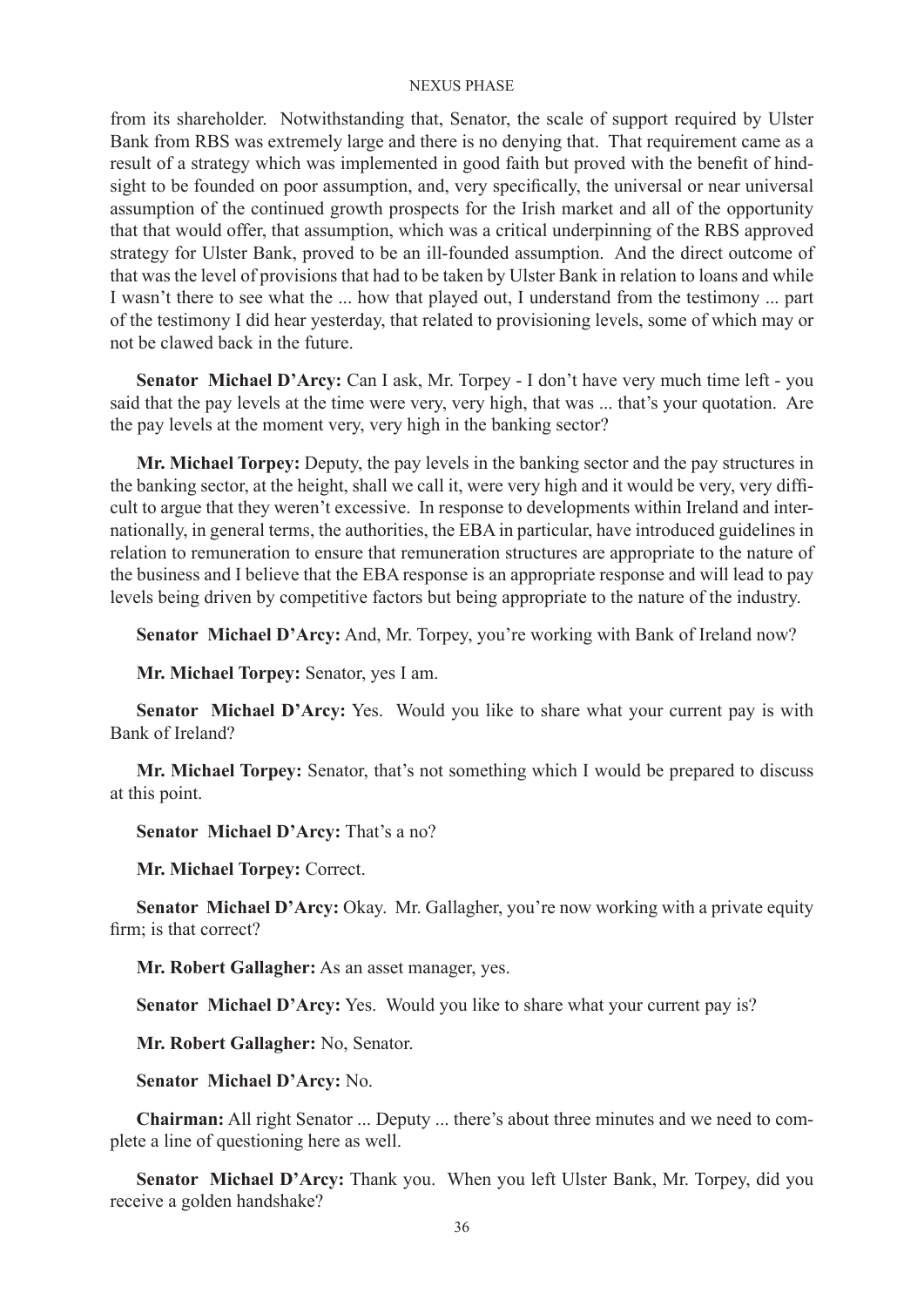**Mr. Michael Torpey:** Deputy, I received a termination payment on my departure from Ulster Bank. It was disclosed in ... I guess it must've been the 2008 accounts of Ulster Bank Ireland Limited.

**Senator Michael D'Arcy:** And how much was that?

**Mr. Michael Torpey:** The termination payment I received amounted to £1.2 million.

**Senator Michael D'Arcy:** And, Mr. Gallagher, did you ... when you left Ulster Bank, did you receive a termination payment?

**Mr. Robert Gallagher:** I received a payment for a notice period.

**Senator Michael D'Arcy:** And how much was that?

**Mr. Robert Gallagher:** Some ... I can't remember exactly, Senator. Some portion of ... some portion of my salary, so ... I'm trying to recollect here now. Numbers of hundreds of thousands. I don't recollect.

**Senator Michael D'Arcy:** Chairman, just some of the ... I mean, there seems to be a ...it was somebody else's fault, it was somebody else's ... it was a system, it was the model, it was the banking accounting rules, it was the crisis management, group risk committee. There just doesn't seem to be any taking possession of responsibility and we have two senior bankers at the moment and-----

**Chairman:** Senator, I would be mindful that kind of value ... value judgments and assessments is something that the committee will make when we move to the completion of this report. I think we're now in question time-----

**Senator Michael D'Arcy:** Yes.

**Chairman:** -----to establish and inform ourselves when we get to that space. So, if I could push you to-----

**Senator Michael D'Arcy:** Yes.

**Chairman:** ------play ... some questions, please.

**Senator Michael D'Arcy:** What I'm saying is we have one person in a bank and one person in a private equity firm. Is the responsibility there today in relation to taking ownership of potential difficulties that may be in the banking sector or, for Mr. Gallagher, in the private equity sector? The private equity sector is less regulated than the existing banking sector. That's a question for both, please.

**Mr. Robert Gallagher:** So, Senator, I'll answer the question as it pertained to my career in Ulster Bank, which-----

**Senator Michael D'Arcy:** No, I'm trying to pursue your opinion now that you're in a private equity firm.

**Mr. Robert Gallagher:** Senator, I'm addressing the topic of the banking inquiry.

**Chairman:** Maybe we'll take a more focused position on this. I think an earlier testimony, I think it was by Professor Lane, an American academic and significant commenter upon the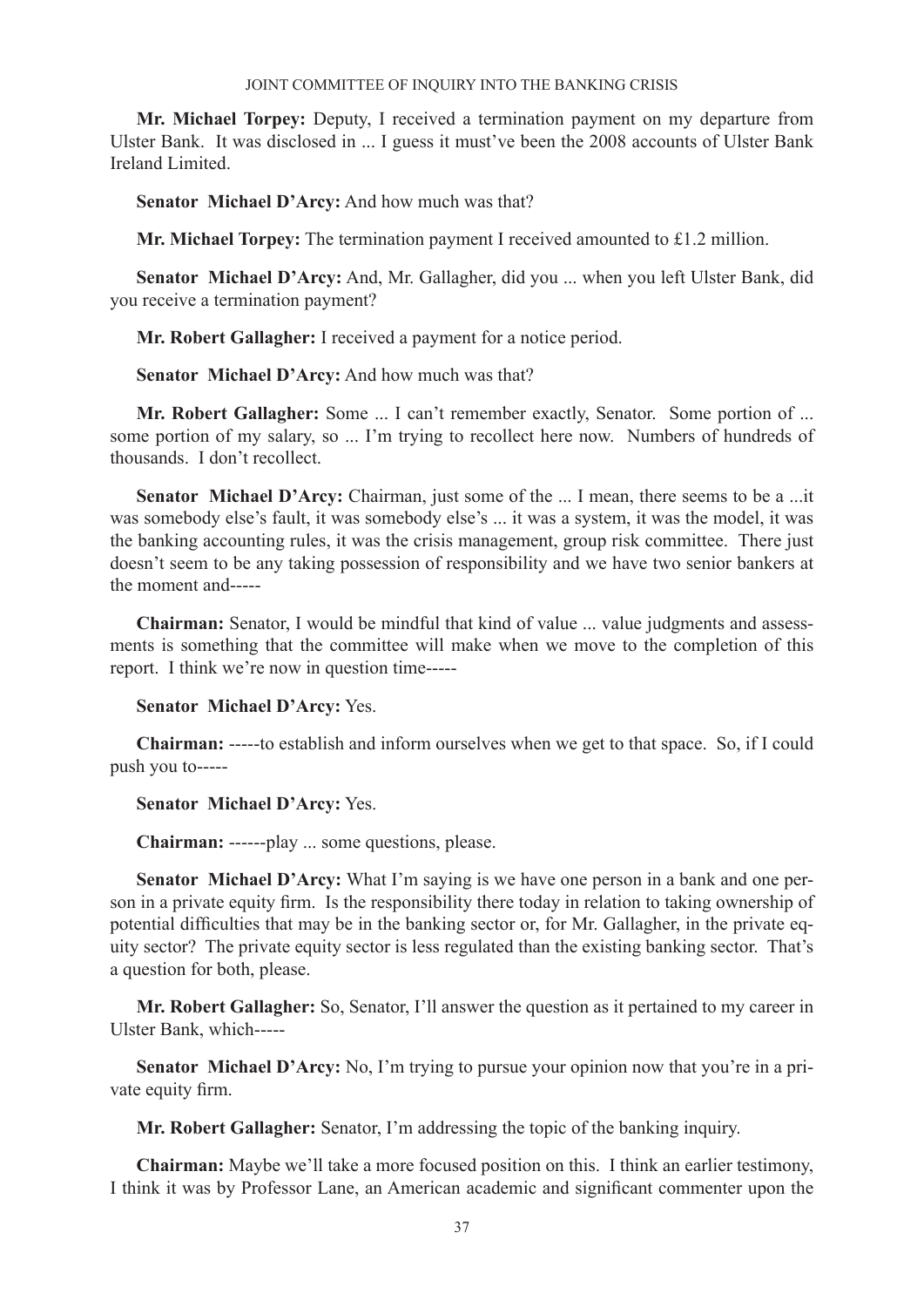financial sector ... I think one of the things that Mr. Lane said in his testimony at that time was that the penalties that picked up by the financial services banking sectors, post-crisis, is in around the figure of £150 ... 150 billion euro ... sterling. That's by the banks, globally now that figure is. Quite a significant sum, €150 billion, but that a behaviour in financial institutions will continue to carry the risk into the future if the financial penalty is borne by the bank, as opposed to actually borne by the individual executives. Do you have a view on that?

**Mr. Robert Gallagher:** So, Senator and Chairman, I have a view that in general the leadership of banks, and I equally say this of Ulster Bank, acted to the best of their ability and with integrity. And I think, as has been addressed earlier and is acknowledged, the assumptions on which we built the business were wrong. There is a difference between that and a jump to an assumption that people acted with lack of integrity, or lack of good faith, or did their best. In my opinion, and I speak for myself and I can't speak for others, but I did my best, I acted with integrity and I executed to the best of my ability.

**Chairman:** Okay, thank you.

**Mr. Michael Torpey:** Chairman, I think I'd broadly echo that. I believe that, you know, banks did pay very significant penalties, as you have mentioned, and, indeed, executives did pay material penalties as well. However, there are lessons that have been learnt from the crisis internationally and there has been a very major effort to ensure that interests are aligned, going forward. And I would subscribe to that; I think it's very important that they are. Shareholders in many banks had their shareholding values wiped out, they took a fair share of losses, there's no doubt about that. Banks themselves suffered further penalties and executives in many cases suffered as well. However, the measures that have been taken on the international stage to ensure the alignment of interest, to make sure that both short-term and long-term value is maintained, such that banks continue to act in a way ... or improve their actions in a way that will support the medium and long-term development of economies are very important.

**Chairman:** Okay, thank you. Deputy Michael McGrath, ten minutes.

**Deputy Michael McGrath:** Thank you very much, Chair. You're very welcome, Mr. Torpey and Mr. Gallagher. Mr. Gallagher, can I start with you and just tease out the impact of the bank guarantee on Ulster Bank and on your deposit base in the immediate aftermath of the guarantee? You made reference earlier on to the  $\epsilon$ 4 billion. Can you just clarify is that the quantum of deposits which flowed out of the bank in the immediate aftermath of the guarantee?

**Mr. Robert Gallagher:** So, Deputy, it's ... broadly the answer to that is yes. As measured by the requirement for an increase in our intergroup limit from RBS, which filled a gap which was created by a loss of deposits, yes.

**Deputy Michael McGrath:** Okay. We heard yesterday from Mr. McCarthy that the deposit base was of the order of  $\epsilon$ 20 billion to  $\epsilon$ 25 billion. Is that your understanding as well, broadly?

**Mr. Robert Gallagher:** Yes.

**Deputy Michael McGrath:** And, when you said 4 billion, that's in euros?

**Mr. Robert Gallagher:** Yes.

**Deputy Michael McGrath:** Okay. So, somewhere up to 20% of your deposit base potentially flowed out of the bank in the aftermath of the guarantee; is that-----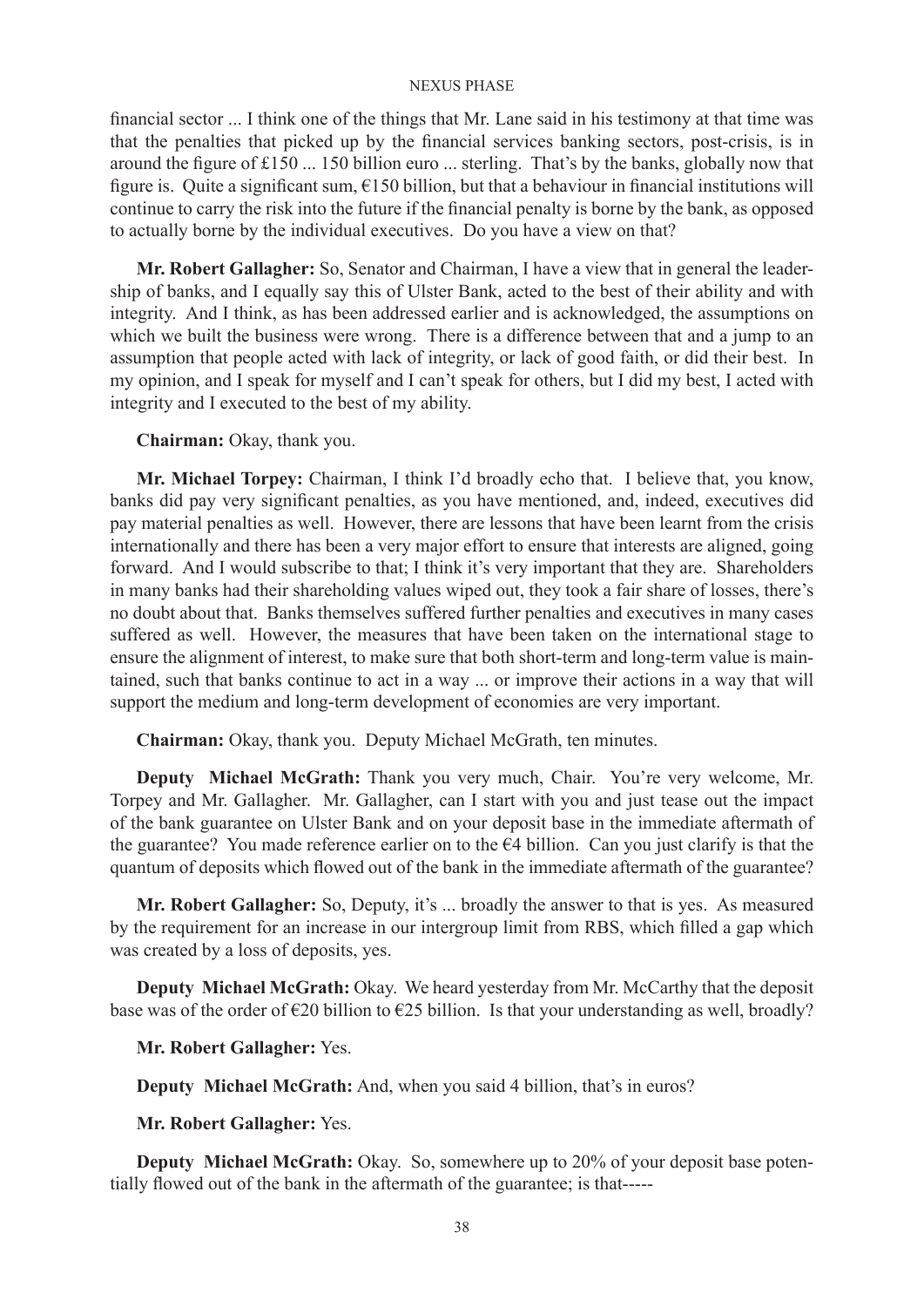**Mr. Robert Gallagher:** Broadly.

**Deputy Michael McGrath:** -----broadly accurate?

**Mr. Robert Gallagher:** Broadly, over a four-week period, yes.

**Deputy Michael McGrath:** Okay. And how serious a situation did that become for Ulster Bank?

**Mr. Robert Gallagher:** That's a very significant change and if we hadn't been part of a ... the RBS Group ... and the access through the intergroup limit, that would have been very challenging. Very, very challenging. And the support of RBS and the subsequent support that the RBS organisation received from the State meant that that flow diminished-----

**Deputy Michael McGrath:** Sure.

**Mr. Robert Gallagher:** -----but if that flow had continued, it would have been significant.

**Deputy Michael McGrath:** But, in that critical two-week period, your main life support was the intergroup lending?

**Mr. Robert Gallagher:** Well, pre-29 September, we did have an intergroup limit of-----

**Deputy Michael McGrath:** Yes.

**Mr. Robert Gallagher:** -----if my memory serves me right, approximately  $\epsilon$ 6 billion,  $\epsilon$ 7 billion, so it was always important. It became much more important post-29 September.

**Deputy Michael McGrath:** Okay. Just staying with you, Mr. Gallagher, for a moment. On page 6 of your opening statement, on the issue of valuation policies and assumptions to assess loan security, you make reference to loan-to-value of 70% was required for commercial property. Was that applied in all cases?

**Mr. Robert Gallagher:** So, Deputy, it was a specific requirement of the security policy document.

**Deputy Michael McGrath:** Yes.

**Mr. Robert Gallagher:** It was a guideline, not a policy, to be clear.

**Deputy Michael McGrath:** A guideline.

**Mr. Robert Gallagher:** So, a credit committee, in instances, could make an assessment based on other matters in the case that it could be beyond 70%. So it was a guideline and any exception from a guideline had to (a) be separately supported by the independent risk credit function of the organisation and, secondly, be highlighted on a credit paper and, thirdly, be approved at credit committee.

**Deputy Michael McGrath:** But in the main 70% was the requirement?

**Mr. Robert Gallagher:** In the main, yes.

**Deputy Michael McGrath:** And then what was the nature of the 30% equity from the borrower which was acceptable?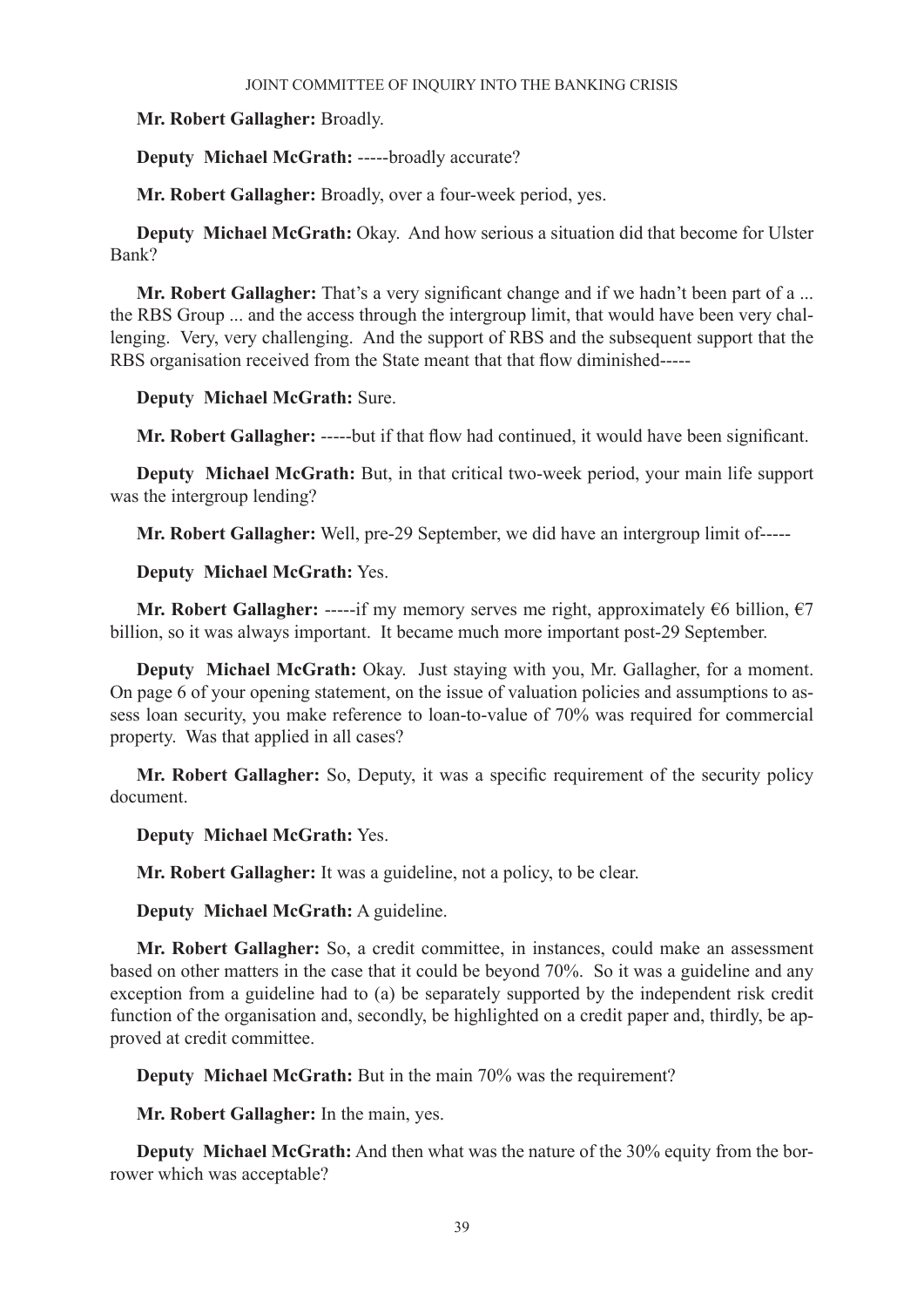**Mr. Robert Gallagher:** Yes. So, Deputy, it was a combination or alternatives of either cash, cash or other assets, or other assets.

**Deputy Michael McGrath:** Okay. Could it have been unrealised gains from previous developments which the bank might have bankrolled through lending, unrealised equity gains?

**Mr. Robert Gallagher:** Deputy, it could have been, and this is a feature of the industry, it could have been the provision of extra capital against other assets which were unencumbered, yes.

**Deputy Michael McGrath:** Based on market valuations at the time?

**Mr. Robert Gallagher:** Based on independent valuations carried out by approved panel valuers, yes.

**Deputy Michael McGrath:** Okay. We know in relation to the loans that NAMA acquired from the other banks that certain issues arose around loan security, about the documentation, cross-collateralisation and so forth. Obviously we don't have the same oversight in the case of Ulster Bank, but when you did have to review your loan book, and tried to work out bad loans, did you encounter difficulties with the quality of the loans and security?

**Mr. Robert Gallagher:** So, Deputy, in the ... in general, no, insofar as ... but if I can just peel that onion a little bit. In the larger cases, the big property exposures, the big corporate exposures, the documentation was complete, carried out by large law firms, and was comprehensive, and well-archived, and stored.

### **Deputy Michael McGrath:** Yes?

**Mr. Robert Gallagher:** I did acknowledge in my statement that in the business centre networks, smaller cases around the country-----

### **Deputy Michael McGrath:** Yes.

**Mr. Robert Gallagher:** -----it wasn't as perfected. I, equally, in my remediation period in the organisation had not ... have not experienced that any incompleteness of that small exposure has resulted in material loss to the organisation. What's happened is that it's been needed to be remediated over a period, so the security documentation and the perfection of it has not been a cause of material loss in the Ulster Bank Group.

**Deputy Michael McGrath:** Okay. Mr Torpey, what did you see as the main purpose and, indeed, the main outcome of the round table discussions held with the Central Bank post-publication of the financial stability reports from 2004 onwards?

**Mr. Michael Torpey:** As I understand it, Deputy, the round table discussions that will have occurred between the Central Bank and the market participants were designed to communicate with market participants the evaluation by the Central Bank of financial stability in markets ... or matters in the marketplace.

**Deputy Michael McGrath:** Okay. And who would have attended on behalf of Ulster Bank during the years when you were in position?

**Mr. Michael Torpey:** I believe ... I recall attending once myself, and I believe various senior executives will have attended at different times, probably extending to the chief risk of-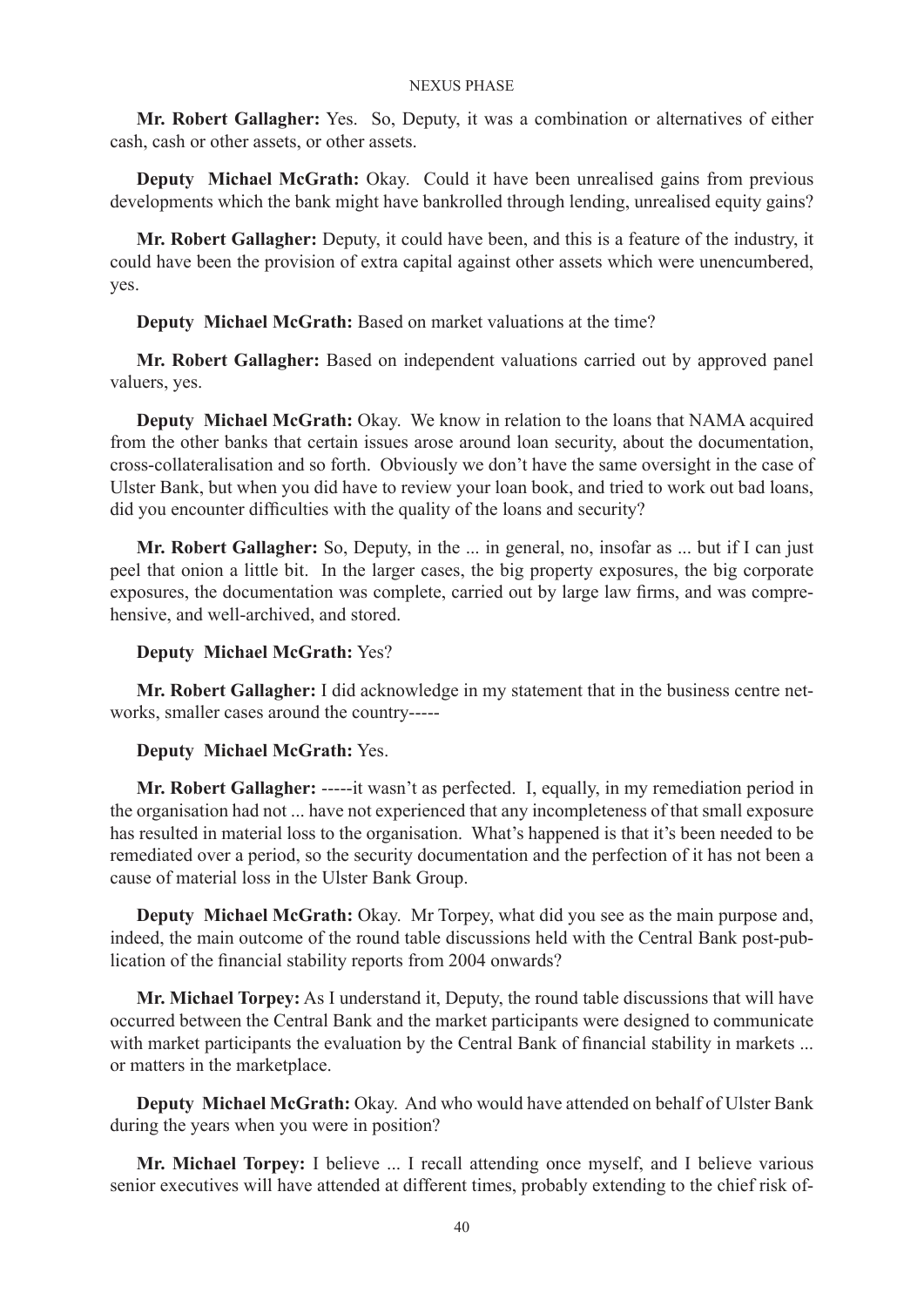ficer, as I seem ... I recall attending once myself, and it's entirely possible, but again I'm open to correction, that somebody like the group economist may have attended, given the-----

**Deputy Michael McGrath:** Okay. And how would you characterise the bank's relationship with the Financial Regulator during the years when you were finance director?

**Mr. Michael Torpey:** The ... my own experience of engagement with the regulator was very much consistent with the ... I think the external perception of a regulator who conducted himself in a professional manner but in a somewhat, as I've articulated, formal manner in terms of investigation. A high proportion of the engagement with the regulator, in my experience, focussed on consumer matters, such that as the finance director in the organisation, my direct level of contact with the regulator was quite low. I'm happy to say that the areas in which I had responsibility were not the subject of any major difficulties from a regulatory point of view, such that it wasn't something that I was ... found myself engaging in-----

# **Deputy Michael McGrath:** Yes.

# **Mr. Michael Torpey:** -----regularly.

**Deputy Michael McGrath:** Can I ask you as well about loan impairment provisioning, and you refer to it on page 8 of your opening statement, that it complied with both the RBS Group provision policies, and the accounting standards in place during the periods? Can you give us a sense of how that worked, and whether you were inhibited from making what you might have regarded as adequate provisions for potential losses by virtue of the constraints of the accounting standards that applied?

**Mr. Michael Torpey:** Yes, Deputy. The accounting standards required that provisioning be made on an incurred loss basis.

### **Deputy Michael McGrath:** Yes?

**Mr. Michael Torpey:** And, in other words, in order to comply with the rules, there wasn't a matter of choice in this, provisions could be made only where there was objective evidence of impairment, and that-----

**Deputy Michael McGrath:** Had already occurred?

**Mr. Michael Torpey:** Precisely.

**Deputy Michael McGrath:** Loss that had occurred.

**Mr. Michael Torpey:** Loss, that had occurred. And it has been highlighted on some of the commentaries on the accounting side that anticipated loss, no matter how likely you thought it to occur, we would simply have been failing to comply with mandatory regulations by attempting to provide for that. So it has been highlighted, I know, in quite a number of places, that the effect of those accounting standards, themselves brought in for very good reasons previously-----

# **Deputy Michael McGrath:** Yes.

**Mr. Michael Torpey:** -----but the effect of those was to in some respects exaggerate the cyclicality of the developments in the market. The mere happening of a good period in the market, such that there is no objective evidence of impairment, causes you not to be able to make an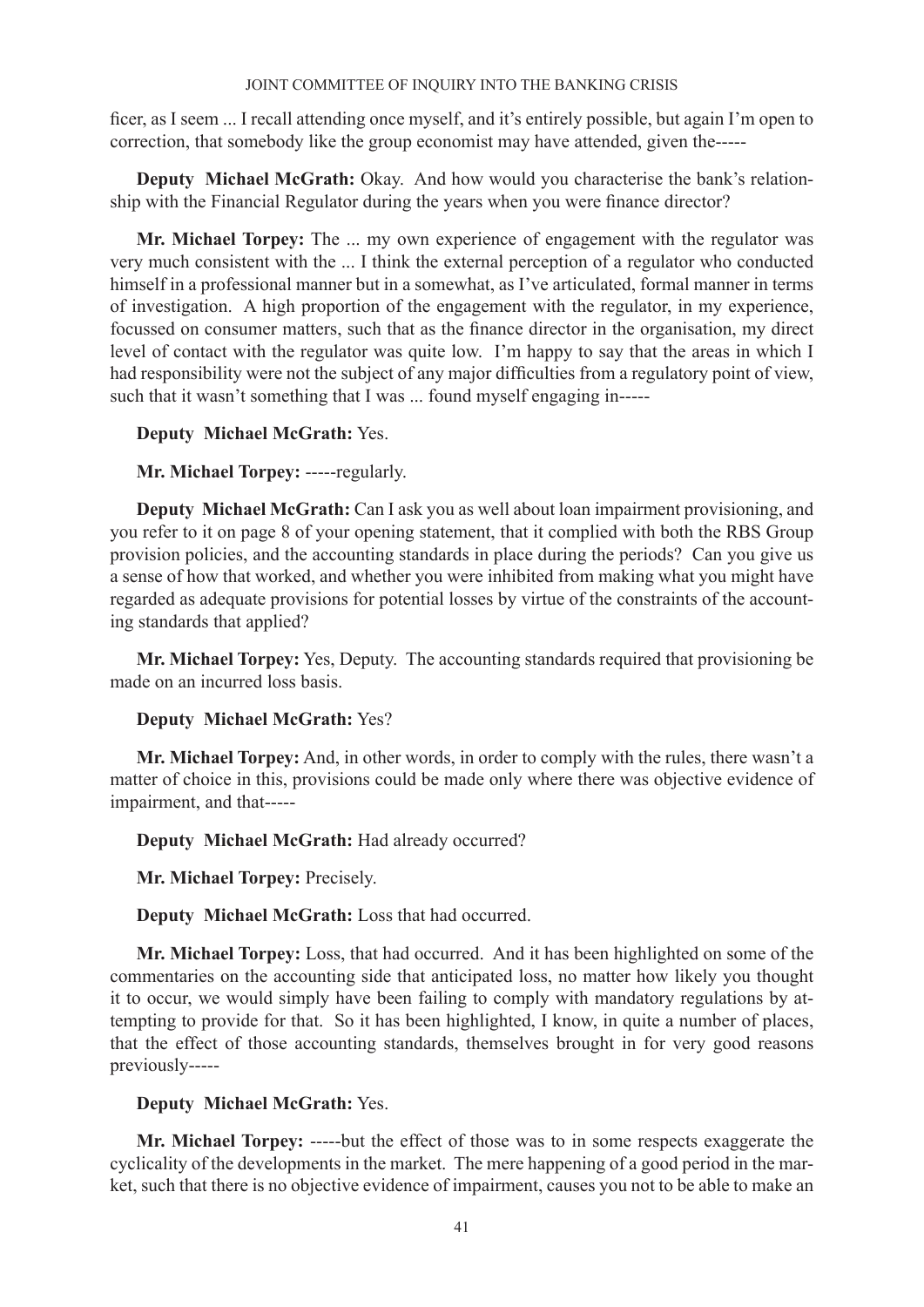impairment provision, and some will argue that the mere continuation of a benign cycle means that you must be getting closer to some sort of a downturn in the market, and that pro-cyclicality element in accounting standards-----

# **Deputy Michael McGrath:** Yes?

**Mr. Michael Torpey:** -----will not have been helpful through the period.

# **Deputy Michael McGrath:** Sure?

**Mr. Michael Torpey:** And it's pleasing to see the accountancy bodies have responded to that, and in the next couple of years-----

# **Deputy Michael McGrath:** Yes?

**Mr. Michael Torpey:** -----there is a revised accounting standard coming in.

**Deputy Michael McGrath:** We will be meeting auditors starting from next week. I suppose one question I would have for you is, you know, if you had solid grounds to believe that there would be an issue with asset values in the next, you know, 12 to 18 months, and you could foresee that those values wouldn't stand up to where they are today, but that loss event had not occurred, had you any option open to you to reflect that in the accounts, the financial statements?

**Mr. Michael Torpey:** No, I believe I had no option in that matter. The rules were entirely prescriptive, and-----

**Deputy Michael McGrath:** No discretion, no general provisioning?

**Mr. Michael Torpey:** There was no general provisioning under the IAS 39 rules-----

**Deputy Michael McGrath:** Yes.

**Mr. Michael Torpey:** -----which were the standard we had to apply, because of the rules. The accounting rules were highly prescriptive, such that a discretion did not apply.

### **Deputy Michael McGrath:** Thank you.

**Chairman:** Thank you. Just on that issue, and we do have the accountancy representatives coming in before us in the coming weeks, but in your earlier questioning there to Deputy McGrath, how do you square this with the mandatory accounting regulation for a true and fair view of the bank's books?

**Mr. Michael Torpey:** Chairman, it ... the requirements are entirely specific, and a true and fair view of the accounts represents, under the accounting rules, as I understand it, a snapshot of the position as it now stands. And the requirements, as I say, they are in the process of changing these rules because of the deficiencies that have been identified, but the rules as they applied were very clear, that only on an incurred loss basis could you make provisions, and that is a weakness. I think we all now recognise that weakness, but it is ... they were hard rules, not discretionary rules.

**Chairman:** And does that not ... does it or does it not kind of raise a paradox that you can be compliant at one side and be in conflict in terms of what the bank should actually be seeing at another side?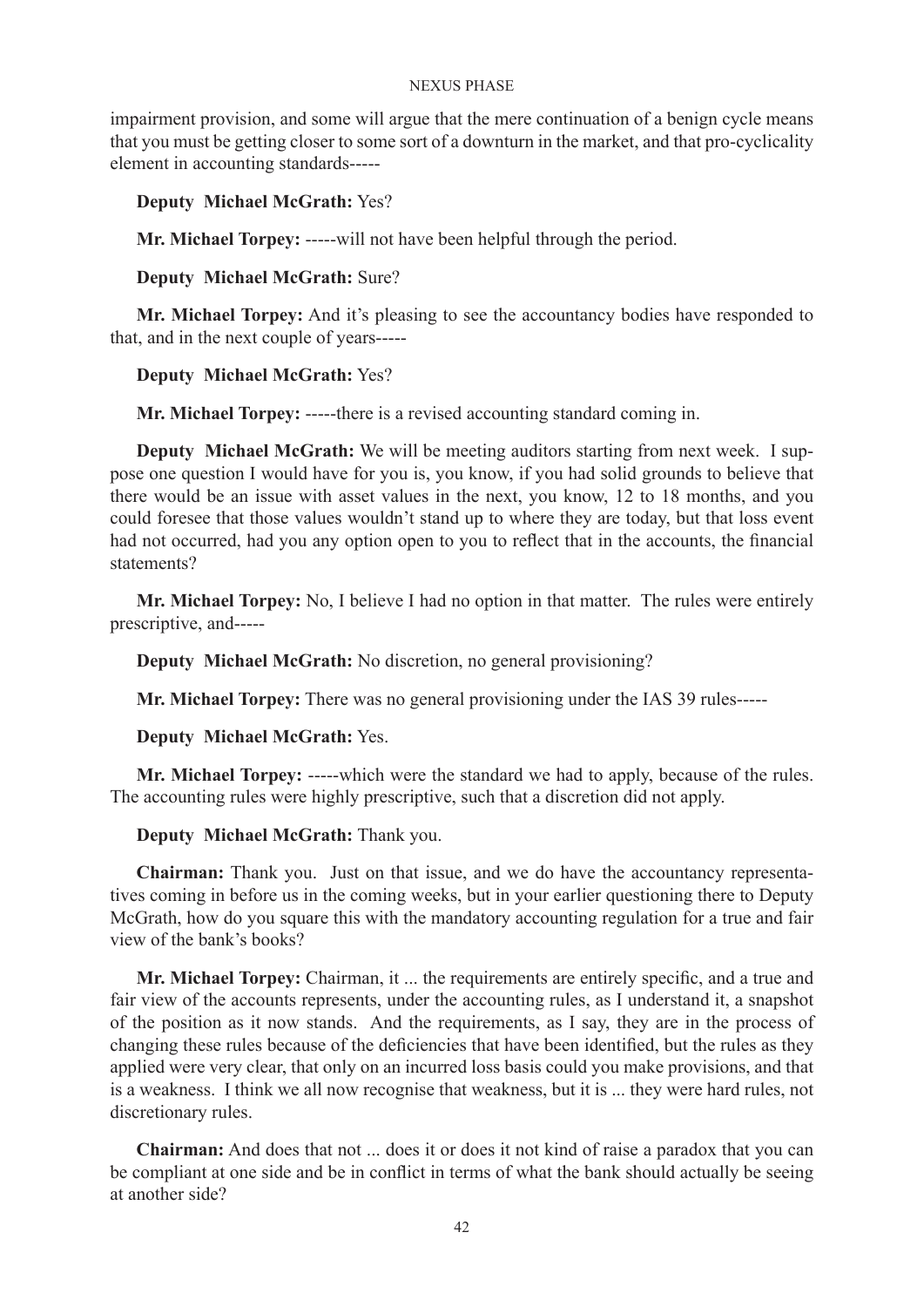**Mr. Michael Torpey:** It did present, and will for so long as such rules apply, present a conundrum, that, you know ... accounts have their limitations, and the accounts are a snapshot at a point in time and, as I understand it, because of weaknesses in the previous accounting rules, the rules were made very, very prescriptive in this space, and the flexibility to do other than account on that basis was simply not there. We would have been ... we would have been in breach of the rules and, by extension, in breach of company law, I believe, if we had reported in any other way.

**Chairman:** Okay, thank you. Deputy Pearse Doherty. Deputy, ten minutes.

**Deputy Pearse Doherty:** Go raibh maith agat. Tá fáilte roimh an tUasal Torpey agus Gallagher. Mr. Torpey, if I can ask you just in relation to Ulster Bank, UBIL, relied heavily on intergroup funding from RBS Group to fund the growth in its loan book. Did this ability to borrow from its parent company lead you to expand the loan book at a faster rate than you would have or could have if you had to rely solely on third party funding?

**Mr. Michael Torpey:** Deputy, it's a very reasonable question and I think in ... in some circumstances that well may have been the case ... but as it happens in the circumstances following the entry of ... or the adoption of the euro as our currency ... that becomes very light, if any ... in terms of an influence. The reality of the marketplace through the years that we are discussing was that liquidity was ... pretty much freely available to all of the banks operating in the Irish marketplace because of the willingness of ... of international debt markets to ... to finance the Irish banks. So the access ... the assurance of access to funding from RBS did not single out Ulster Bank from the other banks in the marketplace. What it did do was create certainty of funding or stability of funding so it, to the extent that any financial institution would finance itself, particularly in short-term debt on the international markets, there is a risk that ... that might be repaid. The advantage in relation ... that Ulster Bank had was the RBS assurance meant that that risk wasn't there on the balance sheet.

**Deputy Pearse Doherty:** Mr. Gallagher, I would like to refer to board minutes of 5 December 2007. The full minutes aren't available in hard copy version of the booklets of the core documents but they have been provided in electronic form. The electronic reference for the screen is UBI 00329-006. The final paragraph and I will quote it anyway on the page states: "The Board noted that the Group's percentage growth in contribution was in excess of its main competitors in the Republic of Ireland, notwithstanding the high level of business investment in support of the Group's ambition to be the Number One Bank in Ireland". Can I ask you Mr. Gallagher, is that an accurate reflection of Ulster Bank to be the No. 1 bank in Ireland?

**Mr. Robert Gallagher:** So, Deputy, the ambition of Ulster Bank was to ... much, much, much more materially compete with AIB and Bank of Ireland. It was to ... in-fill its physical presence where it didn't exist, to open networks that allowed it to win more customers and as part of, what was then the fifth biggest bank in the world, it was a legitimate aspiration to compete meaningfully with the top two banks.

**Deputy Pearse Doherty:** Okay. Just the minutes again, I'm just going to ... the minutes reflect in 2007 that you wanted to be the number one bank in Ireland. Is that the case?

**Mr. Robert Gallagher:** We had ... we had an ambition for that, yes.

**Deputy Pearse Doherty:** Yes. So it wasn't just to be a third force. You wanted to be the biggest bank in Ireland, the number one.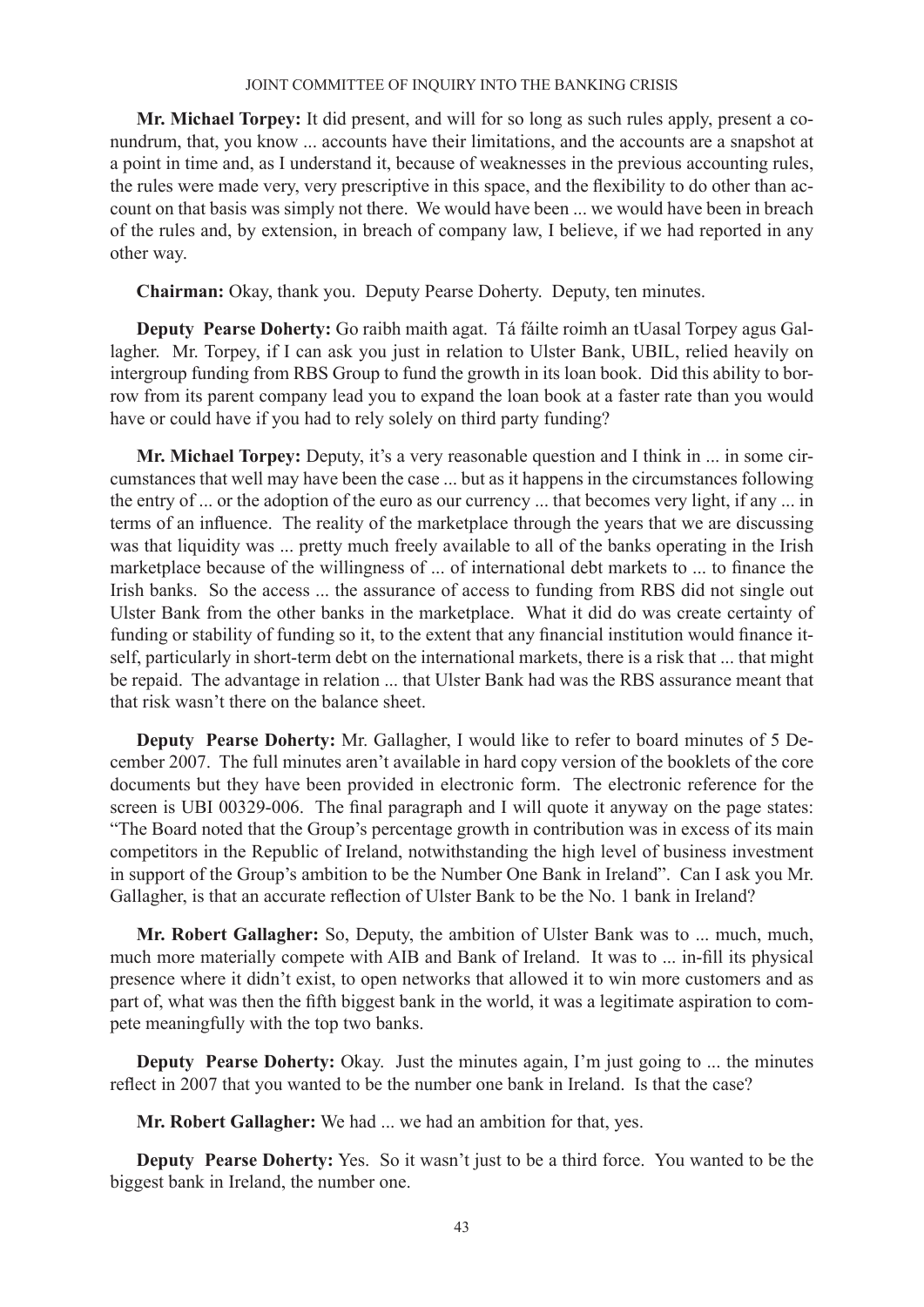### **Mr. Robert Gallagher:** We had an ambition to be -----

**Deputy Pearse Doherty:** Okay. And how would Ulster Bank set out to be the No. 1 bank in Ireland? Was the ambition possible through residential mortgage business alone? And if not, where did you need to enter into?

**Mr. Robert Gallagher:** So the ... as I said, as I said, Deputy, as a statement of fact, Ulster Bank has and had far fewer branches than the two main banks, has and had far fewer customers than the main banks, has and had far less deposits than the main banks, has and had far less, by any banking product category, far less. So it was a strategy to create a universal bank across the banking needs of an economy ... supported by material investment by its shareholder ... material investment ... I would say reasonably unprecedented in the history of this State in terms of the number of branches and business centres opened across the country. So the actions and the investment and the commitment were about actually building a permanent architecture, as opposed to a property business.

**Deputy Pearse Doherty:** If I can ask you just relation to Mr. Daly from ... from NAMA, who presented evidence to the committee. He gave an assessment and I'll quote you from ... from his evidence. It said: ''Few, if any, financial institutions wanted to be left out of what was seen as a profitable business due to the larger lender margins and the relatively low operating costs''. He went on to say: "In the Irish market up to 2007, there was far too much bank funding available and, ultimately, it found its way not only to a finite number of development projects which were viable, but also to many other projects which could be viable only on very heroic and often mistaken assumptions''. Did or did not Ulster Bank fund projects that in the words of Frank Daly could only be viable ... could be viable only on very heroic and often mistaken assumptions?

# **Mr. Robert Gallagher:** Yes, myself?

### **Deputy Pearse Doherty:** Yes.

**Mr. Robert Gallagher:** I said in my opening statement, Deputy, that the outcome of Ulster Bank's requirement for capital and provisions was ... a ... an input of assumptions which turned out to be wrong. So by definition, we incurred impairment because the assumptions were wrong. So I would differentiate between that and heroic assumptions. But ... but the broad thesis I ... hard to disagree with.

**Deputy Pearse Doherty:** Okay. How much did the ... how much was Ulster Bank bailed out by RBS?

**Mr. Robert Gallagher:** Over the period ... I think it's approximately £15 billion.

**Deputy Pearse Doherty:** And in relation to the fact that your bank needed  $\epsilon$ 15 billion of a bailout - and that's sterling - what responsibility do you see, both of you personally, in relation to causing your bank to require that amount of money to be bailed out or do you see yourself as having no responsibility in that regard?

**Mr. Robert Gallagher:** I mean, I think we, Deputy, address some of this ... so clearly as directors of the bank and clearly as executive management members and our respective responsibilities, you do have a responsibility. So as I said in the opening statement, I regret for the fact that the ... whilst the governance and processes were robust, that the inputs and assumptions we made, as others in the economy made ... proved to be not valid, which resulted in the losses.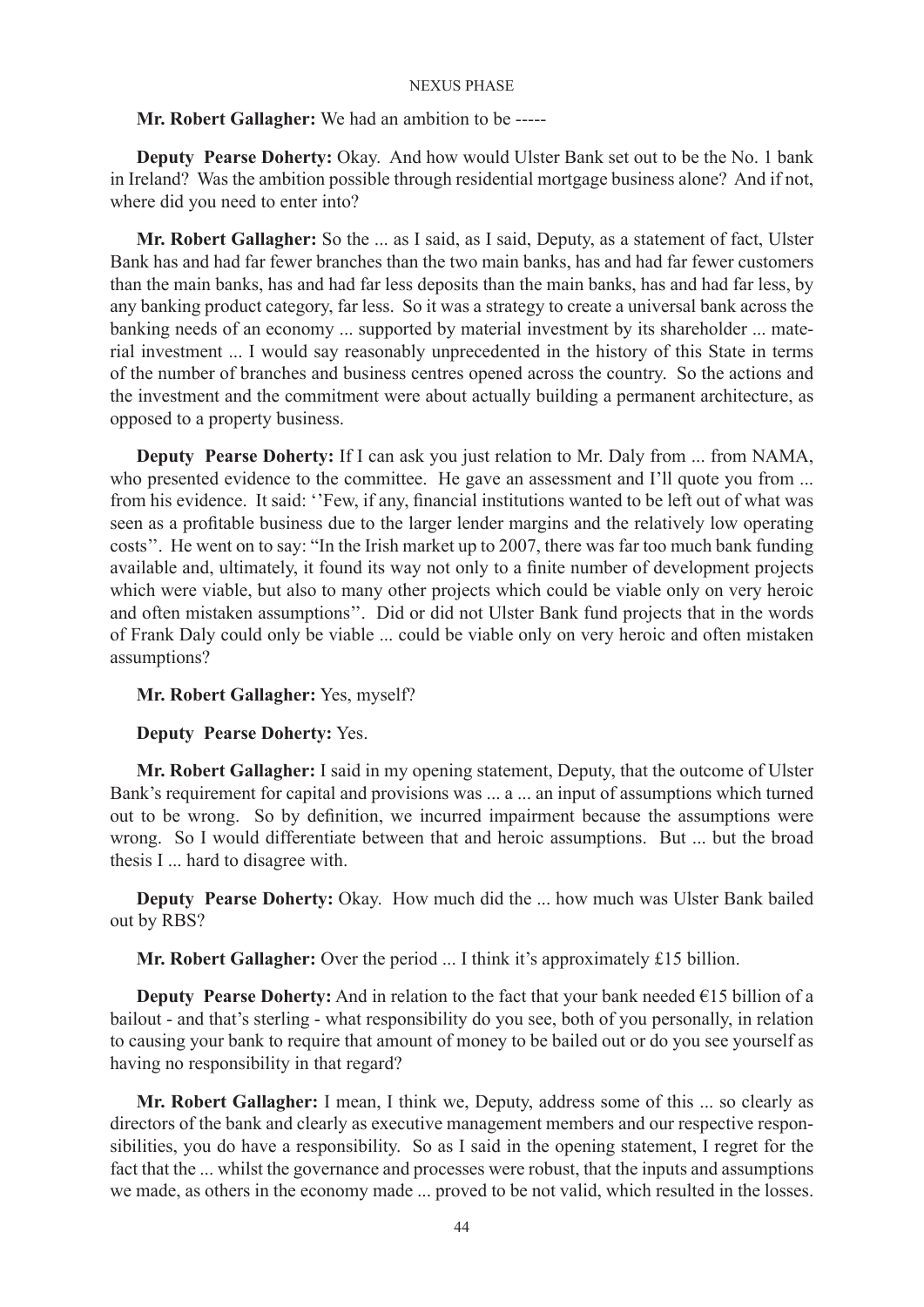### **Deputy Pearse Doherty:** Mr. Torpey?

**Mr. Michael Torpey:** I would, I would echo that comment, Deputy. You know I was, I was a director of Ulster Bank at the time and, you know, I would have to freely state that I very much regret those decisions which led to the losses and the damage to the economy in general. Decisions were made on the basis of a growth strategy in pursuit of the objectives of the shareholders. They ... there were decisions which were founded on a poor ... assumptions as we now know with the benefit of hindsight. You know, I would wish that those assumptions had not informed that strategy because that would have led to a different set of decisions and a different set of outcomes.

**Deputy Pearse Doherty:** Mr. Torpey, can you explain to the committee how a person ... like yourself who has accepted collective responsibility in relation to your bank required  $\epsilon$ 15 billion ... or sterling, pounds, bailout, ends up in the NTMA, head of the banking unit in the NTMA and seconded to the Department of Finance managing the State's assets in our banks up until the end of 2012?

**Mr. Michael Torpey:** I think, Deputy ... you know what I would say of my ... of my time in banking and in Ulster Bank is that I acted in ... in good faith at all times. I acted very professionally and in many respects I was successful, notwithstanding the failures that occurred. The ... the reasons ... and what I brought to subsequent employments are ... are in a space which ... you know is not for me to judge and ... and I ... and Chairman, I wonder is it appropriate that I should ... I should get into comment on that?

**Deputy Pearse Doherty:** That ... that's ... I think you have answered, that's fair enough. I'm not going to push you on the question. It's just if you wanted to give your opinion on it and I welcome that. Can I ask you, Mr. Torpey, with the benefit of hindsight in relation to 100% mortgages, were you aware criticism of the 100% mortgages when it was introduced by Ulster Bank at the time?

**Mr. Michael Torpey:** Deputy, I think it's fair to say yes, there were critics of 100% mortgages, we would have been aware of that. There were very real challenges internally in the bank, which had to be addressed. The 100% mortgage question had to be addressed objectively in the context of what it brought, of what the risks were and so forth. And it went through a very, very thorough governance process and the decision, to which I was a party, was that it was an appropriate product to bring in at the time, which, with the benefit of hindsight was not a good decision.

**Deputy Pearse Doherty:** And let's just look at what, forgetting about hindsight, let's look in at what happened in 2003. Were you aware that Michael Dowling, which was the president of the Independent Mortgage Advisers Federation, said, ''We were a little surprised that the product came on the market at a time when the Central Bank [had] been warning banks about the amount they are lending'', and there was others as well who wrote articles in relation to that time? But you were ... were you aware that that body were critical of your product at that time?

**Mr. Michael Torpey:** I won't suggest that I can at this stage recall the specific criticisms. But I have no doubt that there were people, for their own reasons who will have criticised the product. But I would stress, Deputy that we ... did put the product through a very ... a very severe ... testing in terms of ... of our analysis. We did engage with the Central Bank in relation to the introduction of the product and as such, we would have addressed, honourably and in an appropriate way, the ... the circumstance leading to the introduction of that product. And I think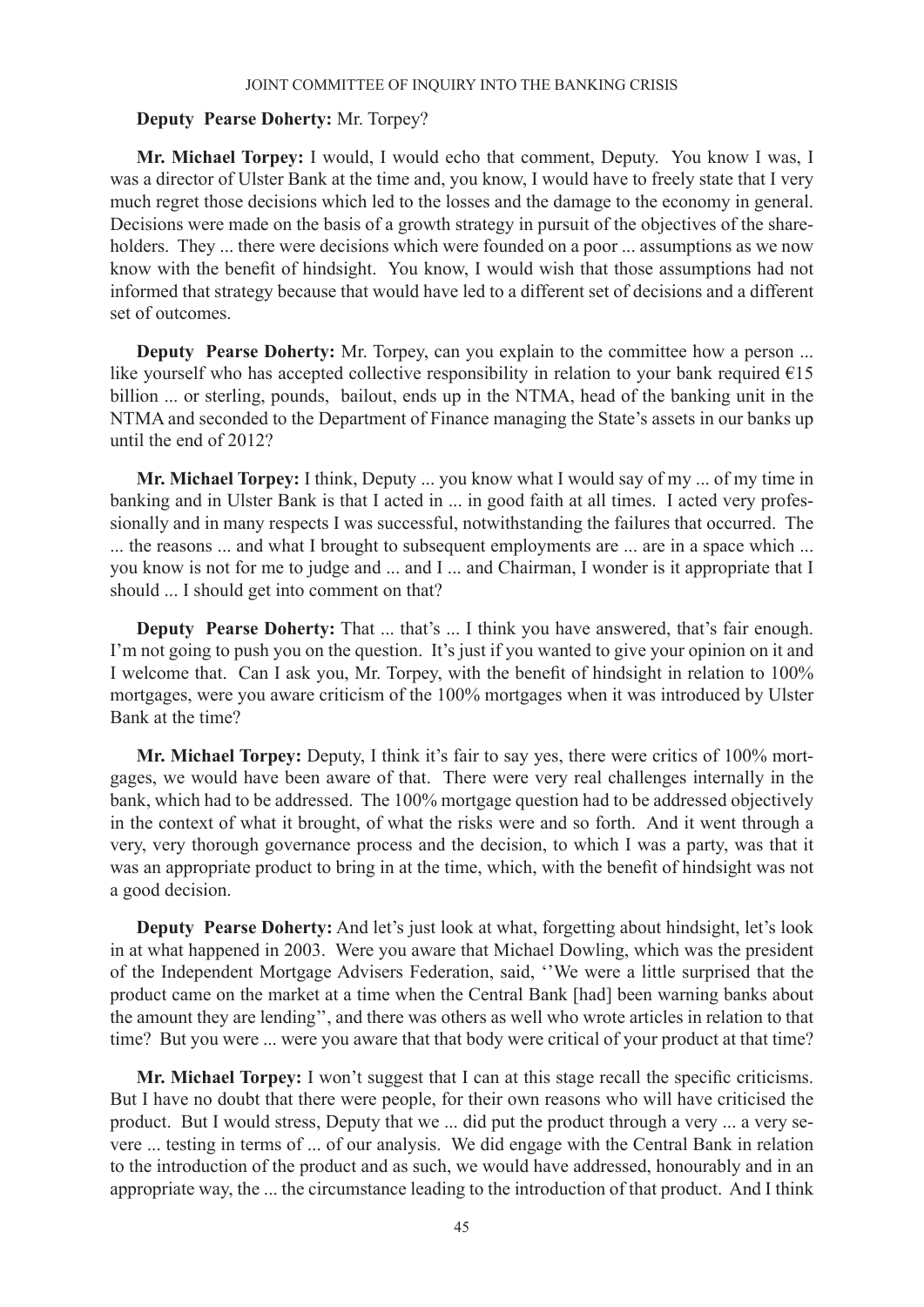it is worth recalling that the actual volume of the product which was issued on the market was a small, low single digit percentage of the total mortgage lending that we did over those years.

**Chairman:** Deputy O'Donnell. Ten minutes.

**Deputy Kieran O'Donnell:** Mr. Torpey, would you accept that the arrears that have arisen since the ... those 100% mortgages came in, have proven to be far higher than the arrears on mortgages issued prior to that date?

**Mr. Michael Torpey:** Deputy, given that I in fact left Ulster Bank at the end of '07, I don't have sight of the arrears figures in relation to that product since then.

**Deputy Kieran O'Donnell:** But in your role in banking within the Department of Finance and the NTMA, you would have had access to that information.

**Mr. Michael Torpey:** I haven't had occasion to look to the specific product and its arrears pattern, Deputy, so I'm not in a position to confirm the arrears number in relation to that product, either for Ulster Bank or for the market generally.

**Deputy Kieran O'Donnell:** Mr. Torpey, what's your current view on the appropriateness of the bank guarantee that was put in place on that fateful night in September 2008?

**Mr. Michael Torpey:** Chairman, may ... may I ask for your help on this situation?

**Chairman:** Indeed.

**Mr. Michael Torpey:** You know I .. I ... while I wasn't around for the guarantee - and I appreciate the Deputy's question - I have been involved in a lot of matters connected with the State in the period since and I'm not sure is it appropriate that I should be offering an opinion on the appropriateness-----

**Chairman:** I won't stop you offering an opinion, Mr. Torpey, if it's within the terms of the reference. I will give you the freedom to offer an opinion on the specific matter with regard to the guarantee. The world and its dog has a view on it, you're more than welcome to give yours here this morning if you wish. The question is, how pertinent and related is it in terms of evidential information that informs this inquiry in doing its work.

**Mr. Michael Torpey:** I think-----

**Chairman:** And if you are just offering an opinion, I'd ask you to cite it as that, rather than actually evidentially, empirically-based evidence to this inquiry.

**Deputy Kieran O'Donnell:** My line of questioning, Chairman, revolves around ... that you were group financial director with Ulster Bank up to the end of '07, which is a relatively short period of time before the guarantee was put in place. So, it's more in terms of your perspective on the state of the banking system, the liquidity in the market, solvency in the market and did ... the actual ... the type of guarantee that was put in place. So I'm running from that perspective. But it is correct that you ... and I suppose I'm asking you in the context ... you weren't there on the night of the guarantee but you certainly were there up to a relatively short time prior to that, Mr. Torpey. So it's in your role in Ulster Bank I'm asking you-----.

**Mr. Michael Torpey:** I appreciate that, thank you, Deputy. And, indeed, I was in Ulster Bank until the end of 2007 and there were the beginnings of the emergence of liquidity stresses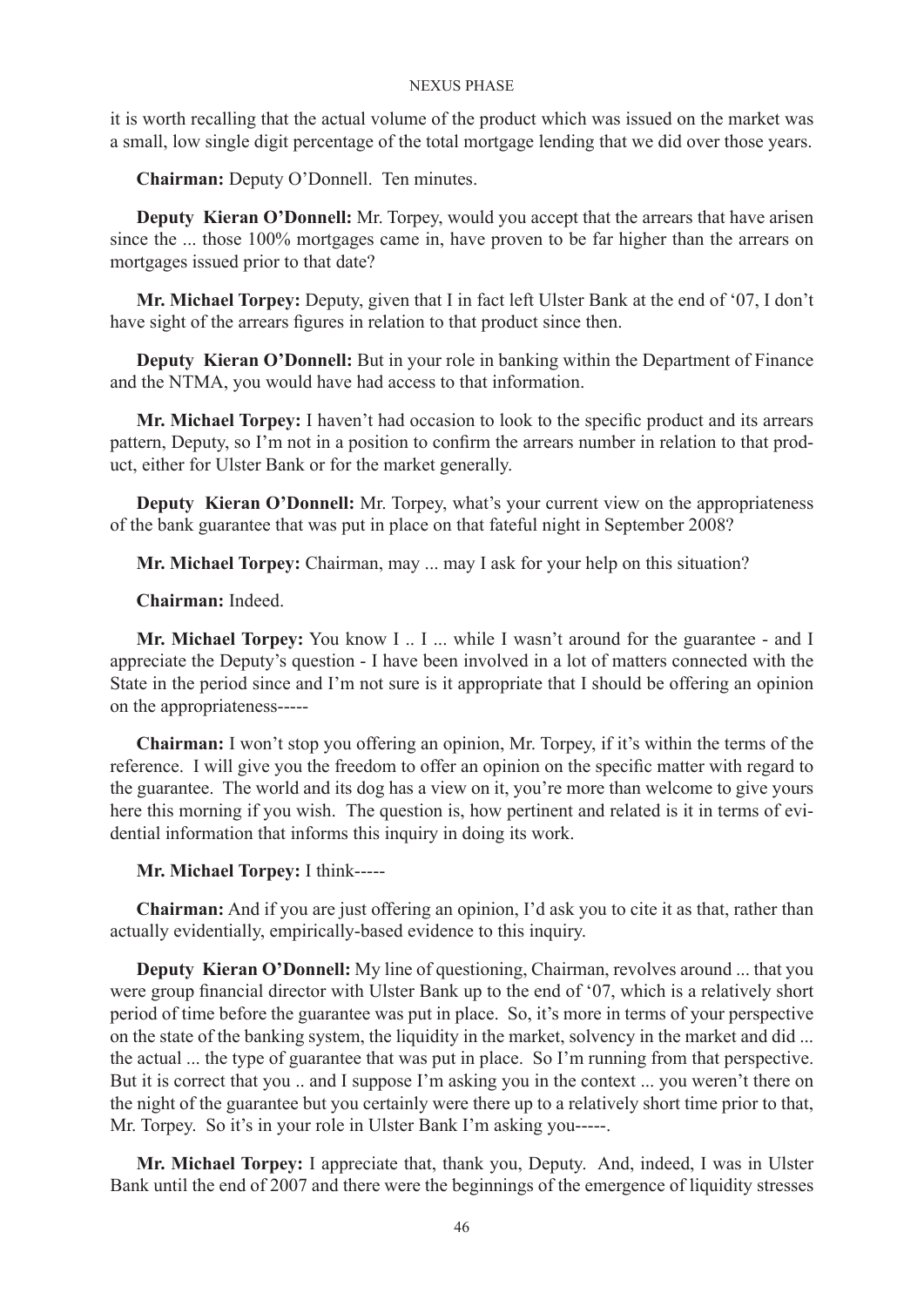in the marketplace at the end of 2007 but nothing at that point that would point towards a severe liquidity crisis in the marketplace. Given my absence from the financial sector, and indeed from the country, for much of 2008, I don't have a fact pattern as to how things emerged through 2008, so very much in the opinion space I would have to say that to the extent that the liquidity position of the banking system, in aggregate, deteriorated to a level where there was a crisis imminent, I can understand why the authorities would have had to look towards taking very severe action. I'm not competent to opine on the appropriateness of the action taken because I simply don't have the information about the detailed events that led to that action and the action has to be a consequence of the circumstances.

**Deputy Kieran O'Donnell:** How did the liquidity squeeze manifest itself in terms of the running of Ulster Bank, of which you were group finance director?

**Mr. Michael Torpey:** While I was in Ulster Bank, the liquidity shortfall internationally led to an inability to do certain planned transactions late in 2007, so that at the time the view was to-----

**Deputy Kieran O'Donnell:** When you say ... you might elaborate on that. What do you mean by certain planned transactions?

**Mr. Michael Torpey:** From memory, there were capital markets transactions to raise money on the international side that had been approved by RBS Group for Ulster Bank to undertake specifically a securitisation transaction to raise funding. The appetite of capital markets late in 2007 for such transactions had diminished to a point that the economics of doing such a transaction were not attractive and the view taken in Ulster Bank when I was still there was that the transaction contemplated would be deferred into 2008 rather than do it at the price obtaining at the time. And, Deputy, I think that informs a lot because it describes an expectation internationally, if I use RBS Group as the international benchmark, that we were in a temporary liquidity crisis, not in what was going to lead to a sustained-----

**Deputy Kieran O'Donnell:** And was it affecting your day to day business in terms of access to liquidity to do your day-to-day business as a bank?

**Mr. Michael Torpey:** There was no impact on ... that I'm aware of, on the day-to-day liquidity issues because the position of Ulster Bank, with the support from RBS Group, meant that day-to-day liquidity matters were addressed and met by RBS Group through that period, so there was-----

**Deputy Kieran O'Donnell:** But was there issues for Ulster Bank Ireland itself? Did you ... were there times where you were not able to raise it through the normal interbank market in a normal way ... that you had to -----

**Mr. Michael Torpey:** No, Deputy, the only ... the only issue that I will alert you to is the fact that we deferred raising some long-term funding-----

**Deputy Kieran O'Donnell:** Okay. Can I ask you one quick question, Mr. Torpey.? The issue you spoke about ... the accounting standards, if you had wished, could you have put a note to the financial statements as distinct from ... could you ... a provisioning, could you have put a note to the financial statements that you needed to provide a potential contingent liability in terms of reduction in the, we'll say, in terms of provisioning for the loans?

**Mr. Michael Torpey:** I believe, Deputy, that it would have been deemed inappropriate. The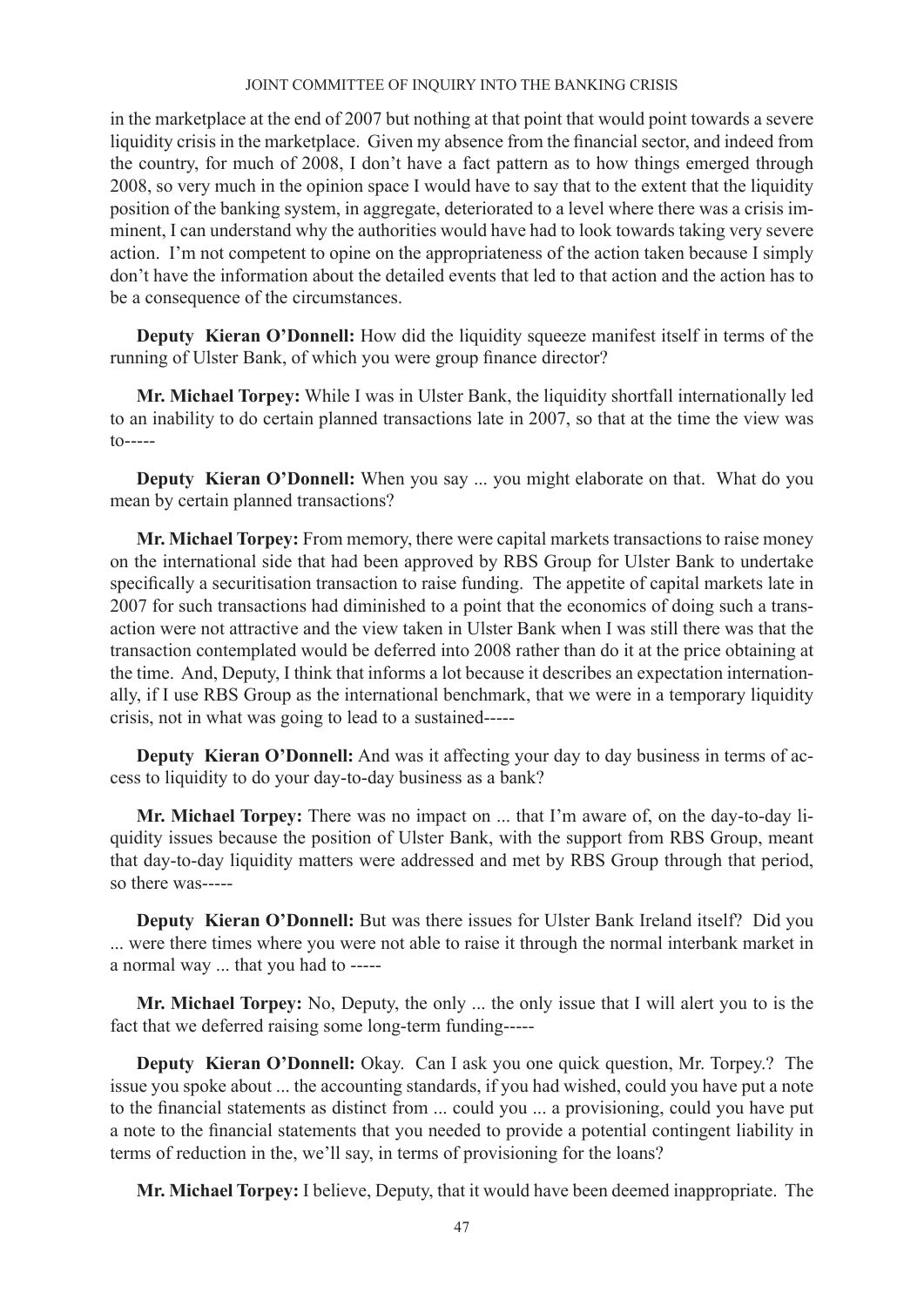form of production of statutory accounts for the bank or, indeed, for any company I guess, at the time was highly prescriptive. Clearly ... clearly any management is free to make a comment in general about his view of the market, but, you know, the view of the market was ... the universal view was that growth prospects were still positive in the Irish marketplace for so long as I was working in Ulster Bank.

**Deputy Kieran O'Donnell:** And finally, Mr. Torpey, why did you leave Ulster Bank at the end of 2010?

**Mr. Michael Torpey:** I thought, Deputy -----

**Deputy Kieran O'Donnell:** Sorry, the end of 2007.

**Mr. Michael Torpey:** I sought, Deputy, to bring colour to that in my statement. I joined Ulster Bank as part of an acquisition of First Active and I came from a background that was heavily rooted in treasury and capital markets. I presided over an integration of financial systems such that the role ... and putting it as briefly as I can, the role became very much a specialist accounting role. So there was a very different nature to the role post-integration compared with the background expertise and preferences I had in the marketplace. So, it suited RBS that they would get somebody who was a more specialist accountant and it suited me, frankly.

**Deputy Kieran O'Donnell:** Mr. Gallagher, when you took over ... you joined Ulster Bank in 2005. And you ... the question, I suppose, I want to ask is that your role was ... you were brought in to head up business banking in Ulster Bank. Correct?

# **Mr. Robert Gallagher:** Yes.

**Deputy Kieran O'Donnell:** Okay, and very much, I suppose, to grow the loan book and it would appear as if there was significant growth in the loan book in '05, particularly around the Ballsbridge site, the Sean Dunne loan, which was well over  $\epsilon$ 300 million. What type of measures would ye have had in place in terms of relationship management with loans of that size where you would have done proper due diligence? How did it arise that you'd a site that had no planning, that was ... a trophy project at the time ... that Ulster Bank gave that level of funding? What would have been the due process that would have arisen? And, obviously, I've no doubt it would've fallen in under your remit because you were heading up business banking.

**Mr. Robert Gallagher:** Specifically ... I joined in September '05. If I read the media, that transaction was consummated before I joined the organisation, so I have no comment on ... on that. If your general question Deputy is, what is the level of due diligence around opportunities ... it includes-----

### **Deputy Kieran O'Donnell:** Around risk.

**Mr. Robert Gallagher:** Yes, sorry, risk ... it includes a myriad of things. It includes what is the market opportunity for the business or property situation, what is the assessment of management, what is the location if it's a property, what is the assumption on sales prices, what is the assumption if it's on volume, what are the costs.

**Deputy Kieran O'Donnell:** Typically, how long would that due diligence take?

**Mr. Robert Gallagher:** It takes a reasonable period, Deputy. I mean-----

**Deputy Kieran O'Donnell:** What would you regard as a reasonable period?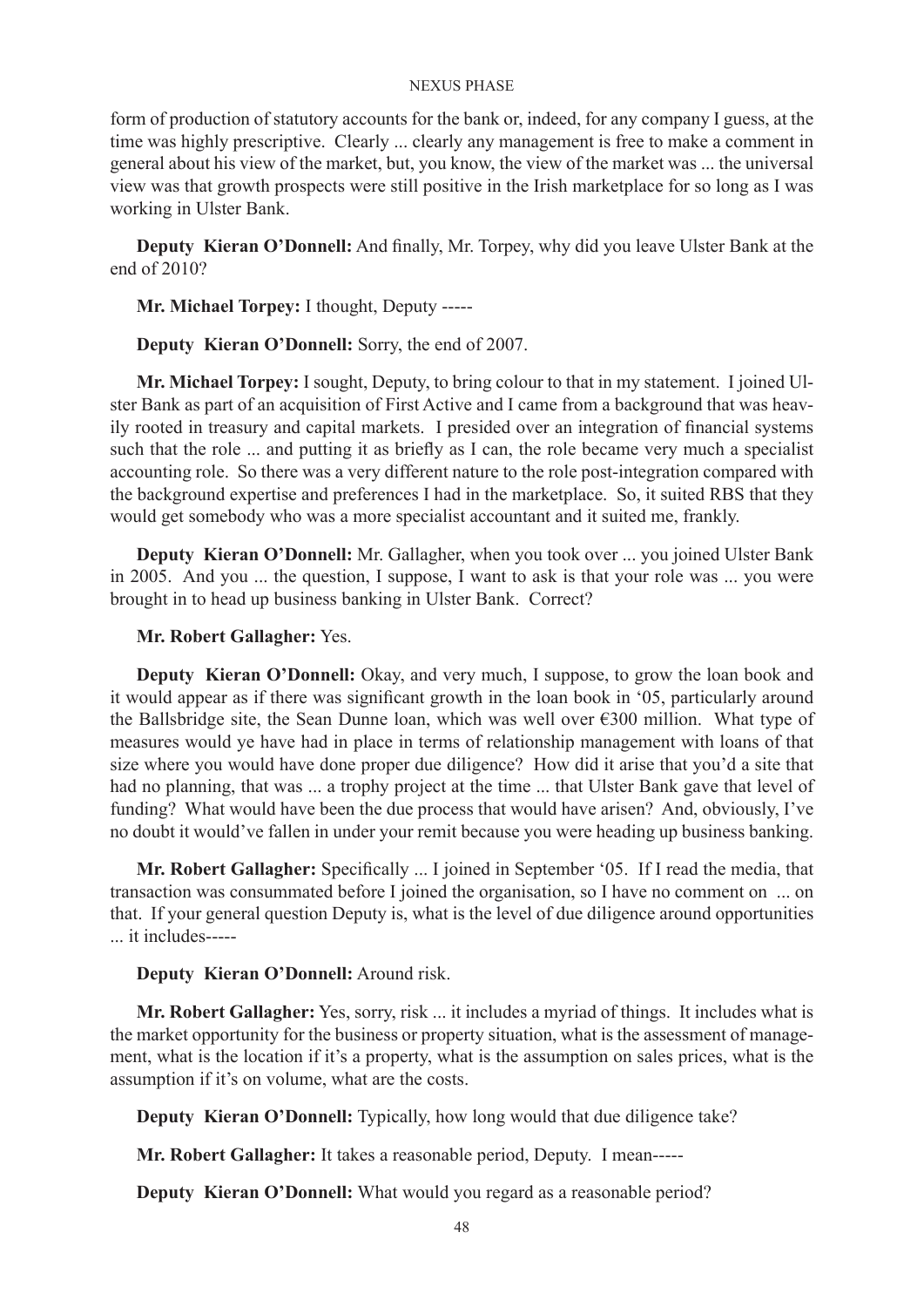**Mr. Robert Gallagher:** It could ... if I was saying on average, I would say on average two to three weeks.

**Deputy Kieran O'Donnell:** Two to three weeks to approve.

**Mr. Robert Gallagher:** So what happens, Deputy, in the process is a relationship manager and his team would assess an opportunity. They collectively would write a comprehensive assessment on a risk reward-----

**Deputy Kieran O'Donnell:** So, you're saying that by the time you joined Ulster Bank that deal was already approved by the bank.

**Mr. Robert Gallagher:** Specifically, I'm saying I joined in September '05 and in the media that sale and purchase happened in-----

**Deputy Kieran O'Donnell:** You were over the loan book, Mr. Gallagher. It was your responsibility. So are you telling us you know absolutely nothing about that €300 billion plus loan by Ulster Bank to the Ballsbridge site, Sean Dunne?

**Mr. Robert Gallagher:** No, no ... well ... sorry, Deputy, first of all, we can't speak about any customer situation specifically.

**Chairman:** That scrum ... that scrum has been covered, Deputy, so I'm going to ask you to push on.

**Deputy Kieran O'Donnell:** No, I suppose, the line, really, I want-----

**Chairman:** This is your very final question. Final question.

**Deputy Kieran O'Donnell:** The point, really, I want to get is-----

**Chairman:** Make the question.

**Deputy Kieran O'Donnell:** -----there's a danger here, Chairman, that we've had many people in and they were getting the fool's pardon, that people didn't know what was going on. I think people are entitled to know the process. And you're saying ... and this particular loan, Mr. Gallagher, was of such a magnitude. So I'm trying to find out the process, that how do we read in the media that a loan of this magnitude appears to have been approved in a week. You're telling me typically a loan would take two or three weeks.

**Chairman:** Okay, look, Deputy, I'm not going-----

### **Deputy Kieran O'Donnell:** Yes.

**Chairman:** -----to be accusing you of showboating, but this is a very simple matter that has been dealt with in yesterday's hearings. Mr. Gallagher and Mr. Torpey, completely within their legal rights, and you know the rules of this inquiry. You were there in putting them together.

**Deputy Kieran O'Donnell:** No, well, Chairman-----

**Chairman:** Hear me out.

**Deputy Kieran O'Donnell:** Yes.

**Chairman:** And you were there in putting these rules together along with the other ten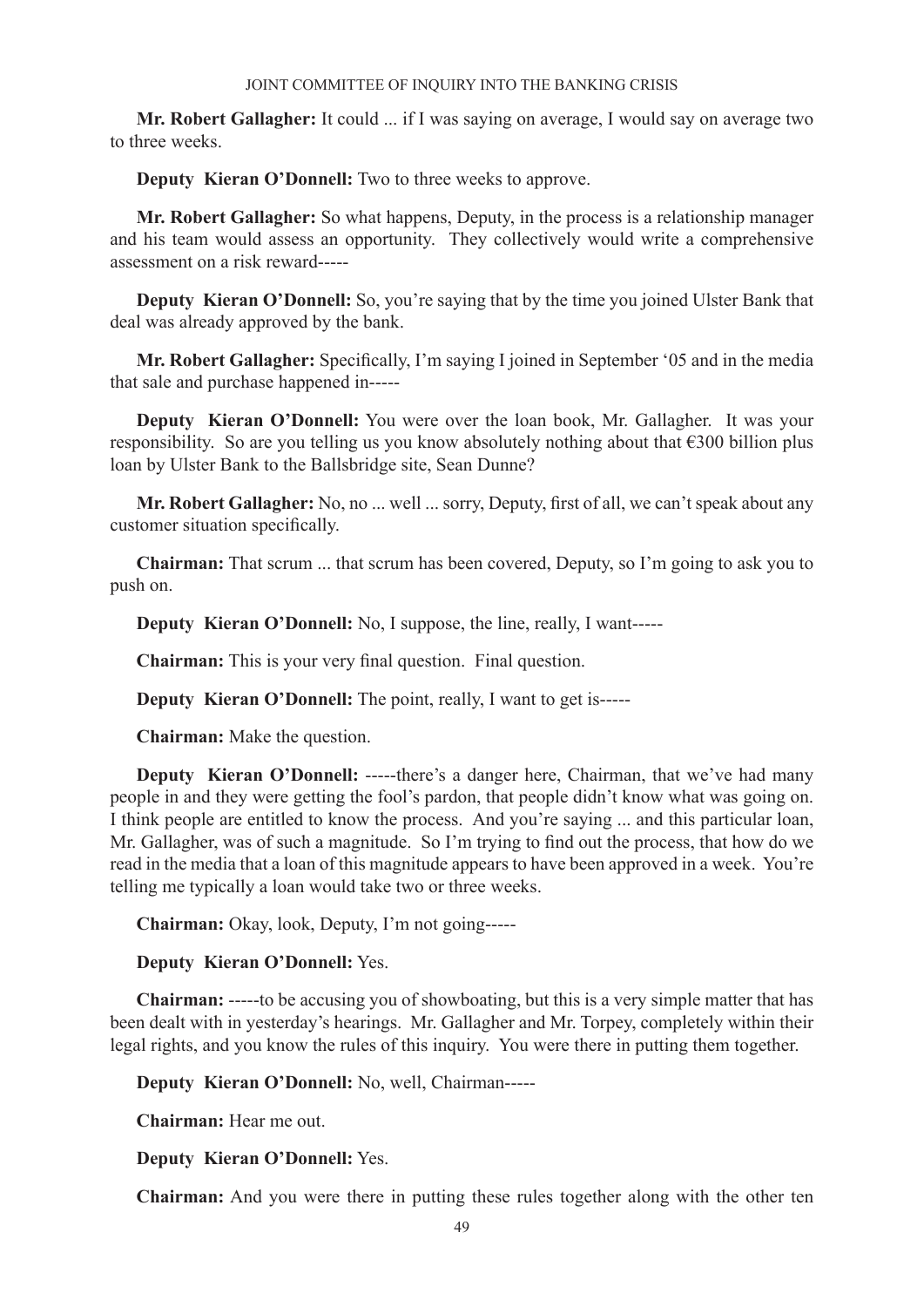members, myself inclusive. So the issue of a customer relationship matter specifically cannot be dealt with. However, I would advise you and encourage you, and I'll give you time for this, is if you frame your question on the grounds of how this ... the modelling that this type of loan presented ... was it common practice inside in Ulster Bank and what were the rules of governance and due diligence and examinations were actually in place?

**Deputy Kieran O'Donnell:** That's-----

**Chairman:** If you want to go into that space, I'll facilitate it but I can't specifically take the question.

**Deputy Kieran O'Donnell:** I thought that's what I asked actually, Chairman.

**Chairman:** Well, no, it wasn't. You were asking specifically around this particular loan.

**Deputy Kieran O'Donnell:** I'm asking, Chairman, because I think that people are entitled to know. We're getting woolly answers and, I suppose, I'd like to ... if you could give us the process, how you assess risk. Do you provide loans where there's no grant of planning in respect of the loans? Would you look for loans that were subject to planning? In this particular case, what we're reading in the media reports, this loan was given without any planning being granted on this site. What's the process?

**Chairman:** Deputy, I'll have ... if you start going into that loan specifically, the ... Mr. Gallagher and Mr. Torpey-----

**Deputy Kieran O'Donnell:** No, no, generally, generally.

**Chairman:** Well, be general so, because you're not being general, you're being specific.

**Deputy Kieran O'Donnell:** Generally, can you go through how those parameters would be looked at, Mr. Gallagher?

**Mr. Robert Gallagher:** I can. And just for the avoidance of doubt, Deputy, the transaction that you refer to, which is covered in the media, I was not in the organisation when that transaction was consummated so-----

**Deputy Kieran O'Donnell:** Okay.

**Mr. Robert Gallagher:** -----even if the Deputy ... or the Chairman instructed me, I would be unable to.

**Deputy Kieran O'Donnell:** Okay.

**Mr. Robert Gallagher:** So be clear on that.

**Deputy Kieran O'Donnell:** Okay.

**Mr. Robert Gallagher:** To ... so your question then is: what is the general basis on which opportunities are considered? With regard to planning first of all, lending to unzoned land was capped by the speculative lending policy of Ulster Bank and speculative lending could not exceed 3% of the commercial loan book. The effect of that is that Ulster Bank had a very, very modest unzoned planning exposure. The bank did lend to zoned land, to planned land, and to land in process.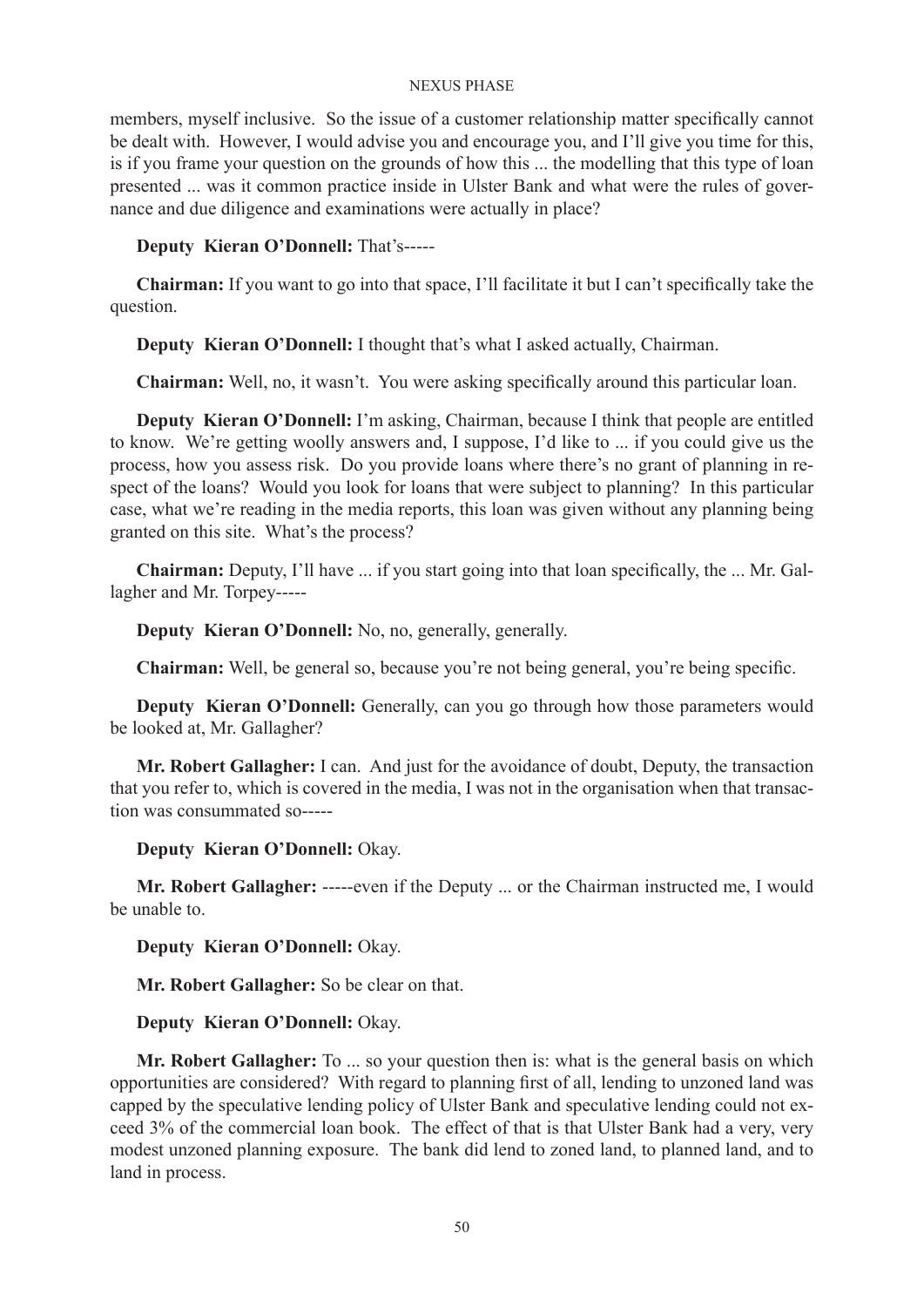### **Deputy Kieran O'Donnell:** Yes.

**Mr. Robert Gallagher:** The assessment of investment property, first of all, and then I'll come on to ... I'll come on to residential development property. The assessment of investment property, two points: one, the bank had an entirely constrained ability to finance the development of office or investment space which had no tenant. So we ... that was captured by the speculative lending policy, the same 3%. So we ... the firm ... the bank was entirely constrained in that and did very little in any of it. To the extent that the bank funded investment property, the bank would look at things like the quality of the tenants, the mix of tenants, the location of the asset, the level of cash coverage generated by the rental income, the term of the lease, and would lend based on that and an assessment of the owner and an assessment of the valuation. And those assets on the investment portfolios tended to be large assets and tended to be in large conurbations, including London and Dublin. And those assets had a repayment capacity through the cash generation from the rental income. On development lending, Deputy, the location was critical; the nature of the number of homes that could be put on the asset; the assumption of a sales price; the cost to construct; a sensitivity that said, "Well, what happens if price drops?"; an assessment of how long the build is to take; a look at the track record of the developer - what has they ... what have they done in other sites? Have they finished on time? Have they had cost overruns? Have they sold? Who does selling for them? - a comprehensive assessment captured on paper over a detailed analysis; a second paper from the credit function of the organisation independent of the guy or individual sponsoring the proposition, either supporting or not; that going to a committee in Ulster, where it's challenged by a group of at least three people, one of whom has to be independent of the business ... or two have to be; then if it exceeds approximately €35 million, it goes to RBS for the same challenge and approval. So there is a first line, a second line, and a third line of defence. So the process was robust.

**Deputy Kieran O'Donnell:** Where does planning come in?

**Chairman:** Last question.

**Deputy Kieran O'Donnell:** That's the last question, really, Chairman. Hypothetically speaking, a site ... buying ... lending a substantial amount of money, of the order of a couple of hundred million, on a site which is for a residential commercial development without planning, would that happen in the normal circumstances within the Ulster Bank that you would have been managing, in terms of the business side?

**Mr. Robert Gallagher:** I've said, Deputy, that the speculative lending policy constrained, even if anybody wanted to, constrained the ability to do substantial unplanned land to-----

**Deputy Kieran O'Donnell:** 3%?

**Mr. Robert Gallagher:** Yes.

**Deputy Kieran O'Donnell:** Thank you.

**Chairman:** Whatever supplementary you may have there, Deputy Phelan, I'll just give you a bit of time.

**Deputy John Paul Phelan:** Yes, I have one for Mr. Torpey, and it follows on from an area that was touched on by Senator MacSharry. Yesterday, following questions from Deputy McGrath on the matter of loan-to-deposit ratios, Mr. McCarthy indicated that there was an error in the 2007 figures, which was subsequently corrected. I just want to ask you, Mr. Torpey,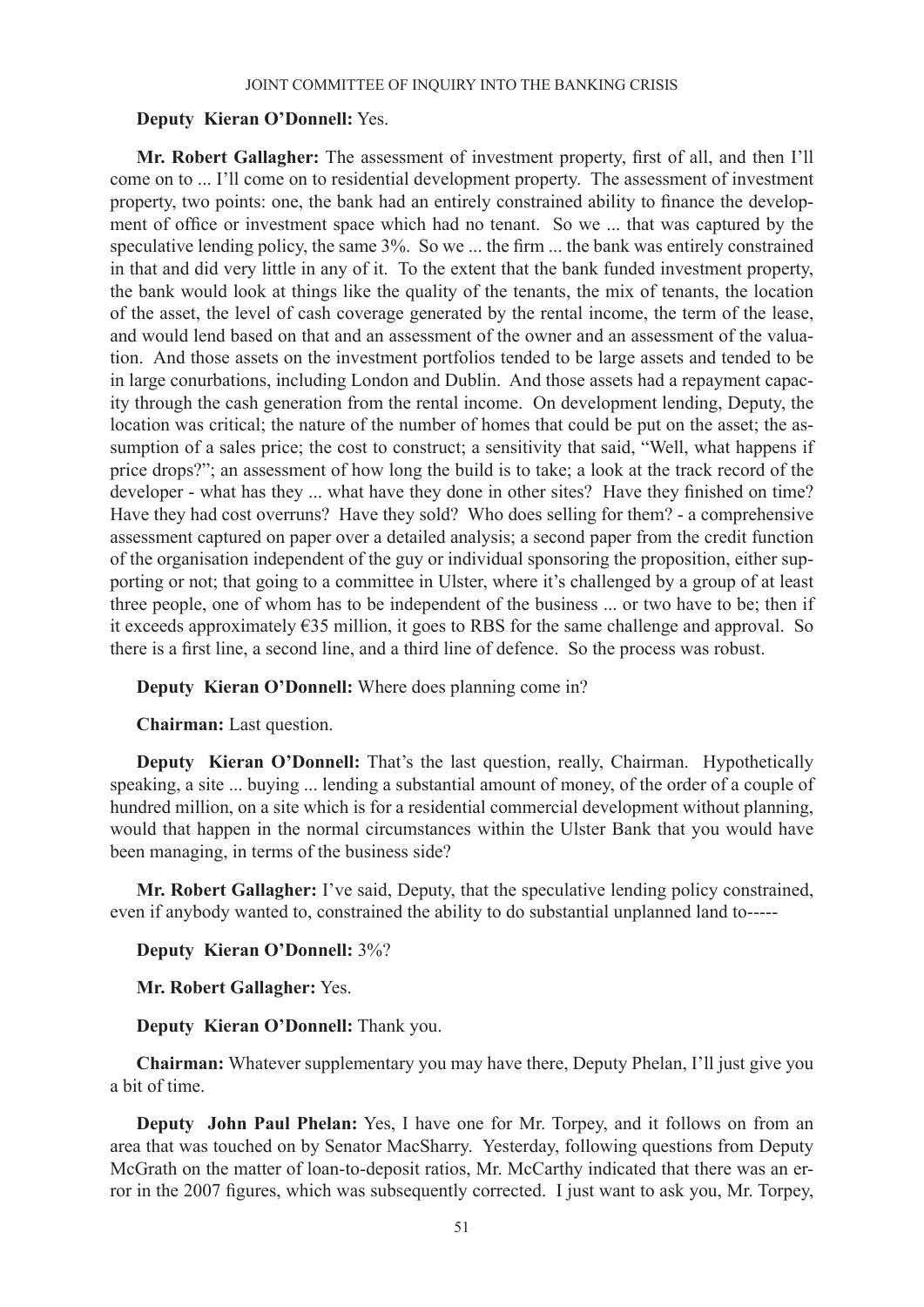what was the error? How did it occur? How did the figures end up being published as the final figures for Ulster Bank for 2007? You were, at that stage, still, as I understand it, the chief financial director, I think, was the title of your role within the organisation?

**Mr. Michael Torpey:** Unfortunately, Deputy, I can't answer the question, because I left the bank in December 2007, and the preparation of the financial accounts will have been subsequent to year end. So I had no hand, act, or part in the putting together of the accounts, so I simply don't know what led to that number coming out. I think, to the substance of the point, I think the funding of the balance sheet through 2007 was driven by the stability of funding assured by RBS, and so I think the substantive point is that the balance sheet was managed appropriately and stably through 2007. But, as to the ... as to the ... as to the accounting error that led to the misstatement or whatever it was of the loan-to-deposit ratio in the end-2007 accounts, frankly, I have no information.

**Deputy John Paul Phelan:** Okay. I was under the impression, and you might correct me if I'm wrong, that you retain ... that you retained the position until your successor was appointed at the end of quarter 1 in 2008, as chief financial director. Is that-----

**Mr. Michael Torpey:** My-----

**Deputy John Paul Phelan:** When-----

**Mr. Michael Torpey:** I ceased working in Ulster Bank in December 2007. Formally, my resignation date was the ... in the first week ... I think it was 5 February 2008 and the financial accounts were completed subsequent to that.

**Deputy John Paul Phelan:** So you had no role in those figures?

**Mr. Michael Torpey:** I was actually out of the country through that period, in fact, so I had no contact whatever with Ulster Bank through the period or through the compilation of the year end accounts.

**Deputy John Paul Phelan:** Okay, thank you.

**Chairman:** All right, thank you. Deputy Higgins.

**Deputy Joe Higgins:** Yes. Yesterday and today, the issue of the 100% mortgage has been raised. Can I raise it and ask for your opinion from a different perspective, to comment on a view that the problem was not so much 100% mortgage, but it's 100% mortgage against a background when a home, as a basic human right, becomes the subject for massive speculation and outrageous profiteering by developers and bankers as happens in the capitalist marketplace?

**Chairman:** You have to be mindful of the language now, Deputy. It might even be ... just in terms of being overly prescriptive or value judgment laden and ideologically promoting as well.

**Deputy Joe Higgins:** Okay. I'm putting a view-----

**Chairman:** Yes, I know that, and I-----

**Deputy Joe Higgins:** -----and an object ... or a-----

**Chairman:** -----corrected another Deputy earlier for putting a view.

**Deputy Joe Higgins:** Or ... and against a background when intense competition between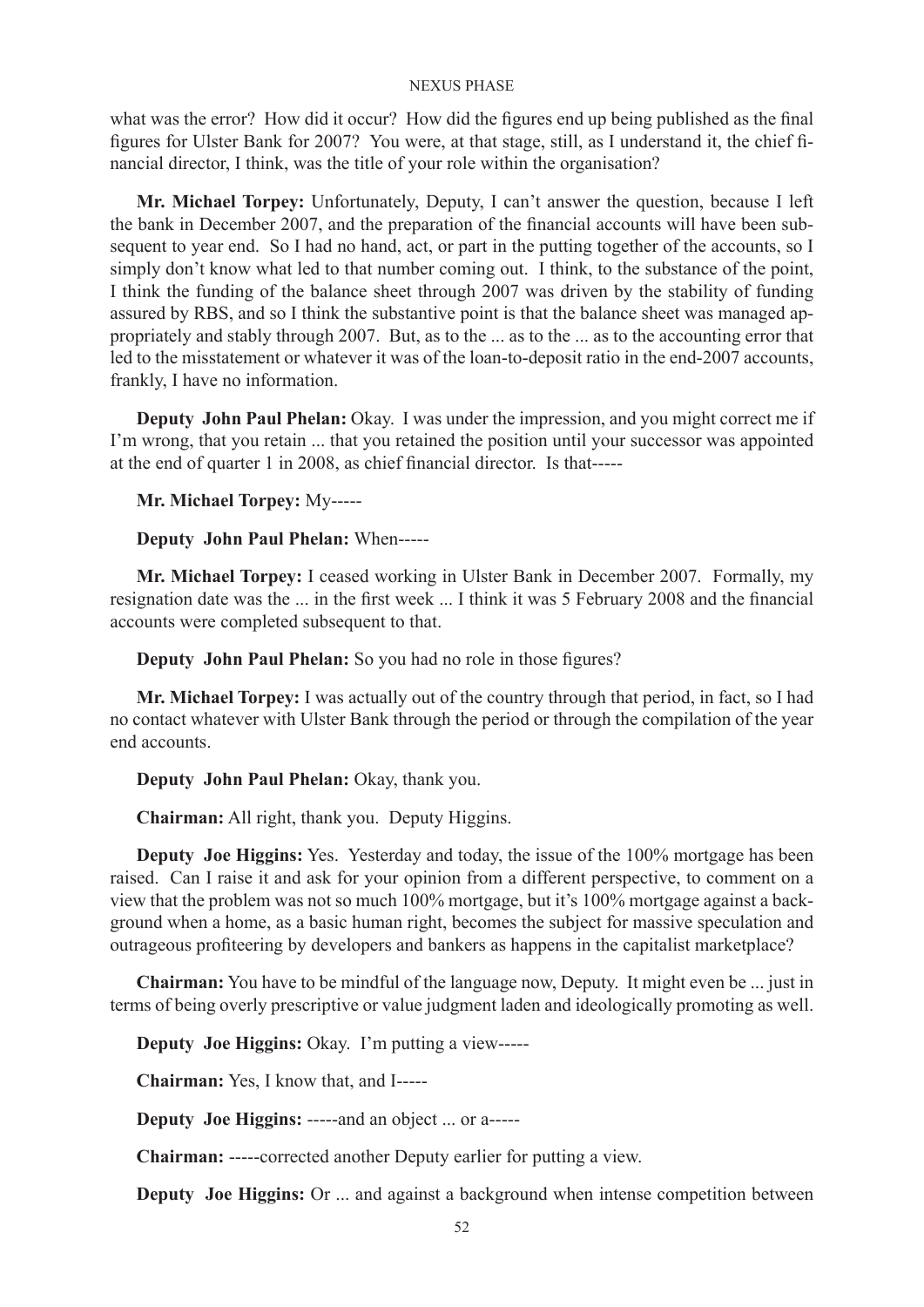bankers to try and match their rivals for profits makes the prices of a home even higher. And, gentlemen, could I ask the two of you ... between 1996 and 2006 our research and PTSB house price surveys, etc., found that the price of a home increases by the ... the equivalent of the average industrial wage of a worker each year ... each year for ten years. And then compelling young working people to unsustainable mortgages, by common consent, Chairman, and perhaps for 30, 35 or even 40 years. Can I ask you, in your career in Ulster Bank, did either of you ever feel this is not good for society, this is immoral, it's unjust, it's bad for people, bad for society and to ... and to go to your board and bring such a concern to your board and have it discussed, and maybe then to go to the general banking situation with ... with these types of concerns. Just a comment on what was happening in house prices for ordinary working people? Mr. Torpey?

**Mr. Michael Torpey:** I think, Deputy, the ... you know, the ... house prices did increase dramatically through the period, as you rightly say, from 1996 through to the peak of house prices. That happened in the context of a dramatically changing environment in the Irish marketplace. It happened in an environment where the cost of debt service, for example, was falling very substantially. Interest rates fell from the very, very high levels we experienced in previous decades-----

**Deputy Joe Higgins:** Yes ... but, Mr. Torpey, I'm not asking you the whys ... I'm asking you against the intolerable pressure it put on young working people trying to buy a home. If you understand the difference. Is that... was it moral, just, or not?

**Mr. Michael Torpey:** We sought ... we sought to offer finance to people who wished to purchase properties. We sought to offer that in as competitive a way as we could so as to maximise the affordability. And, we responded to the market forces in ... in that respect. I think you have instanced the 100% mortgages, for instance, and in certain respects that would have been a help to people because our research at the time showed us that a significant number of people were actually borrowing the balance over the 90% or 92% through a credit card or other borrowings. So our ... our efforts will have assisted affordability in that very tiny segment of the market to which we provided that ... that product. So, I think ... I think, Deputy, it is fair to say that we were in a very competitive marketplace. We competed in that marketplace. We sought to offer the best value product to people who needed to borrow money to buy a house ... houses at the prices they were there at the time.

**Deputy Joe Higgins:** Mr. Gallagher, did you've any qualms about what was happening and the pressures that young people were being put to as a result of practices inside land and banking practices and speculation banking practices?

**Mr. Robert Gallagher:** Well, Deputy, I think fast rising home prices is not a good thing for society. And the effect of that is that home ownership becomes more expensive. And the effect of that is that ... that leverage can be created in society. So in an environment which has a sustainable level of home price increase, which facilitates sufficient homes being built as opposed to no homes being built, is probably where we need to get to and it is probably where we should have been. So the effect of high price ... asset price is problematic for all of society. Young people, included, yes.

**Chairman:** Just to finish on that point, and Deputy Higgins has portrayed that this was a societal impact and the consequences that people are living with today. But just boiling it down to a business model, did at any time, at any level in Ulster Bank, was it considered that a product ... that the mortgage product that you were now issuing was becoming unsustainable given 100% mortgages, given LTV rates of 100% - you didn't have to come up to ten ... with the traditional